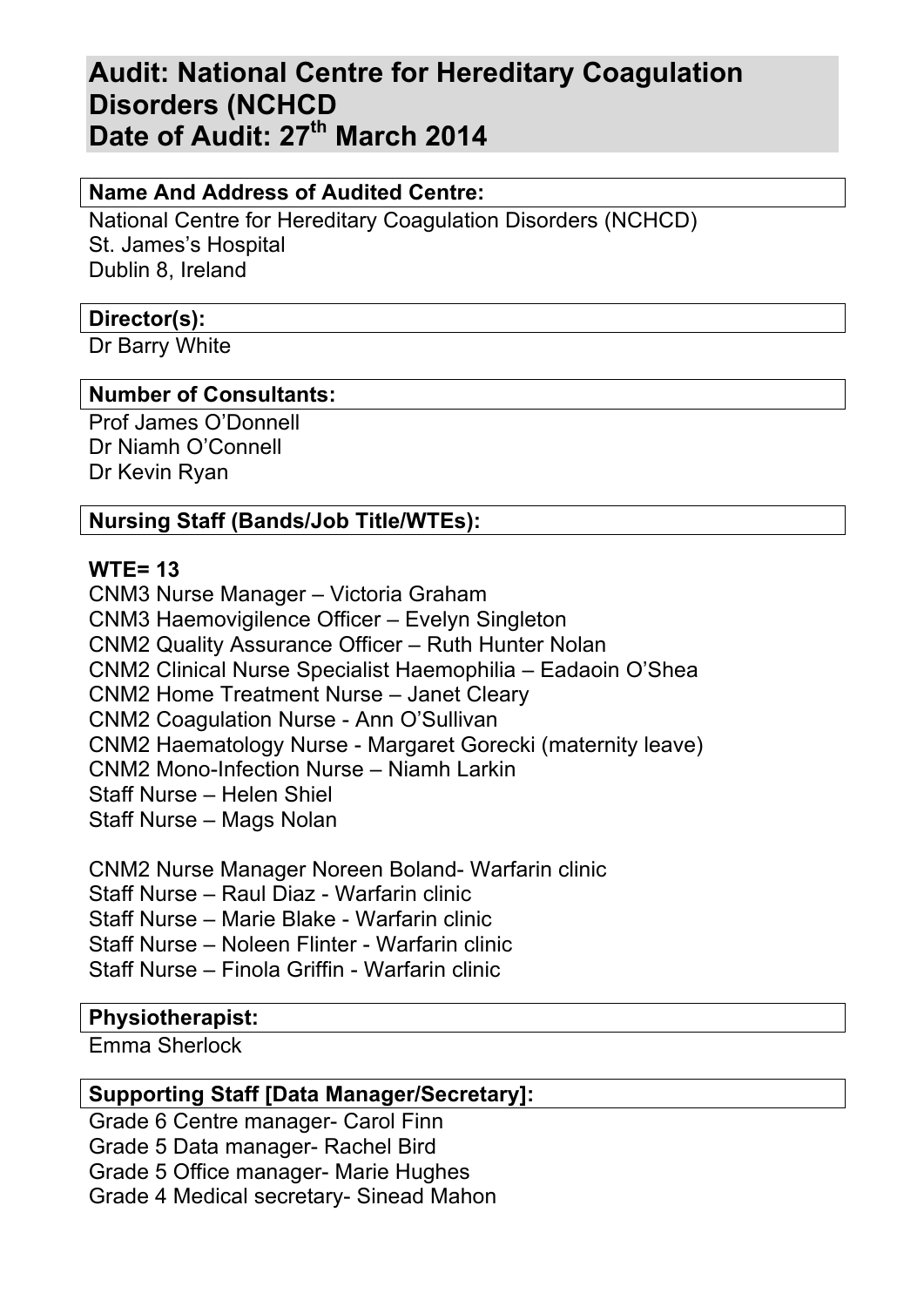Grade 4 Medical secretary- Valarie Magill Grade 4 Medical secretary- Lisa O' Donohoe Grade 4 Anticoagulation Clinic Co coordinator- Linda Leonard Grade 3 Administrative Staff- Bernie Voakes Grade 3 Administrative Staff- Carol Curran Grade 3 Administrative Staff- Karen Blood

# **Audit Team**

**Medical Auditor:** Dr David Perry **ADDRESS:** Cambridge Haemophilia Centre, Addenbrooke's NHS Trust, Hills Road, Cambridge, Cambridgeshire, CB2 2QQ **Email:** david.perry@addenbrookes.nhs.uk

**Nursing Auditor:** Christine Harrington **Email:** c.harrington@nhs.net

**Patient/Parent/Carer Auditor[s]:** Mr. David Page **Email:** dpage@hemophilia.ca

**Scientific [Genetics Network] Auditor:** Marian Hill **Email:** Marian.Hill@nottingham.ac.uk

**Date of Audit Visit: 27/03/14**

**Date of Submission of Draft Audit Report To Centre: 13th June 2014**

**Date of Submission of Finalised Report: 1st August 2014**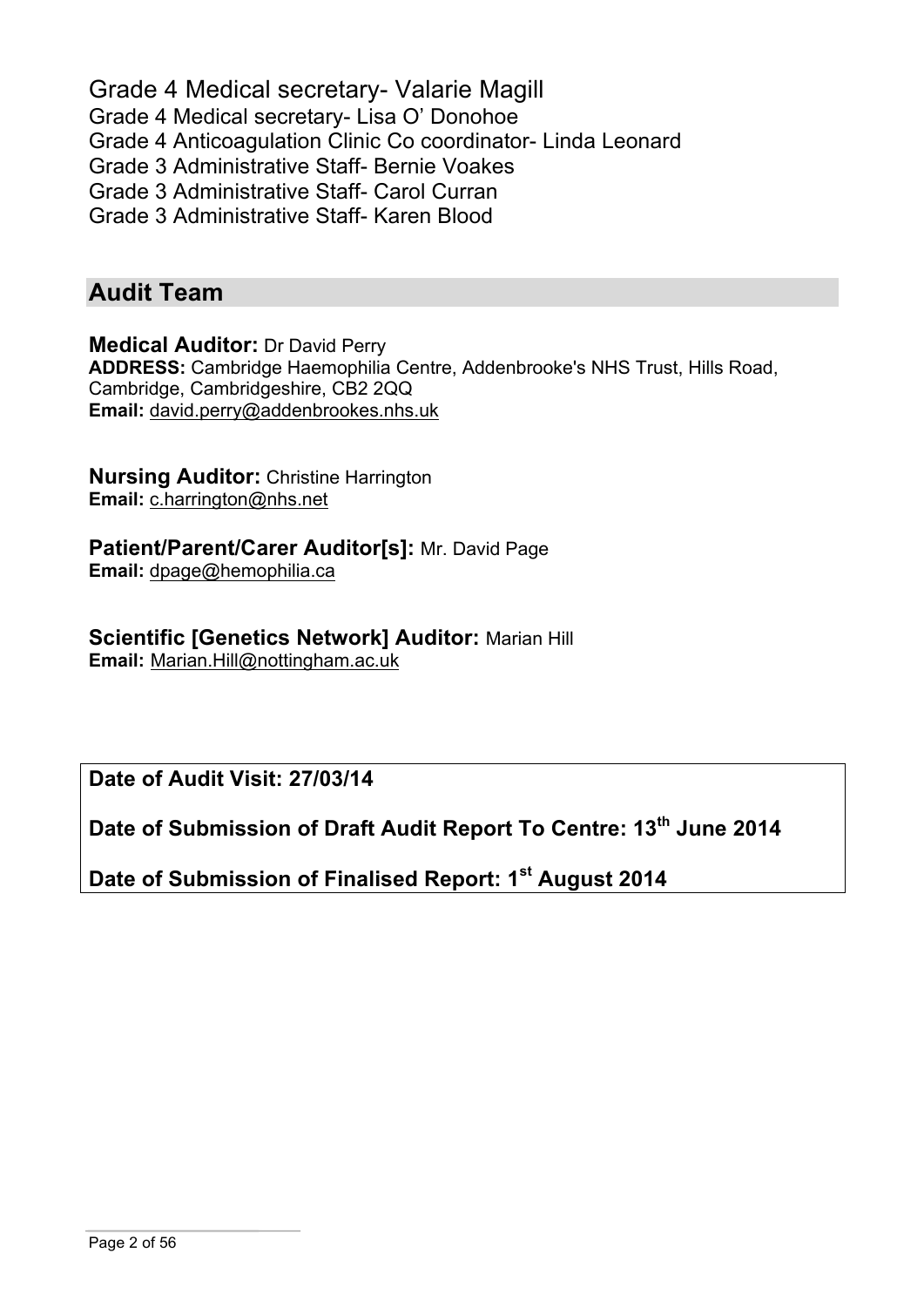# **Audit Standards**

**A series of standards are provided and against which the Centre should be audited. Free text boxes are available at the end of each section for comments.**

**The audit document is divided into 5 sections:**

- **1. Medical/Nursing/Patient-Parent**
- **2. Medical/Nursing Section**
- **3. Patient-Parent Section**
- **4. Genetics Section**
- **5. Summary**

**The sections should be combined at the end of the audit to generate the final audit document**

| Satisfactory:          | Meets minimal acceptable standards       |
|------------------------|------------------------------------------|
| <b>Unsatisfactory:</b> | Falls below minimal acceptable standards |

**Areas which the auditors consider to be outstanding can be highlighted in the free text boxes. Areas of Best Practice can be summarised at the end of the audit document.**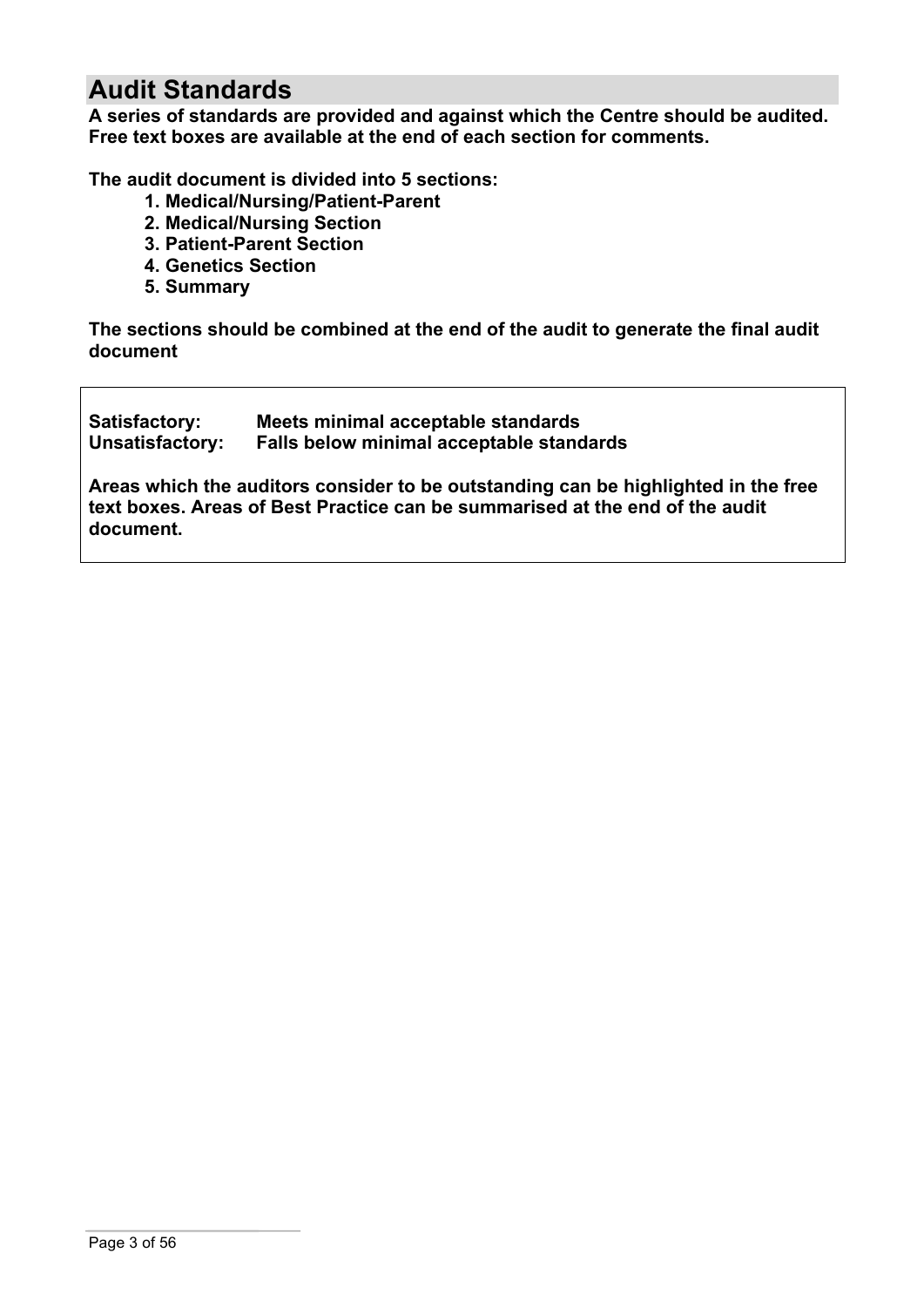# **Part 1: Medical-Nursing/Patient-Parent Audit Component**

## **1.1 The Haemophilia Centre**

**The audit team should note the location, layout, adjacencies etc. of the Centre and a full description of the Centre should be included in the audit report. This information may be provided in advance of the audit by the Centre.**

NCHCD Map was sent with the completed proforma as supporting evidence.

NCHCD Operational Policy was sent with the completed proforma as supporting evidence.

NCHCD Strategy 2014-2016 was sent with the completed proforma as supporting evidence.

NCHCD Annual report was provided as supporting evidence.

The NCHCD at St James' Hospital is a comprehensive care centre providing a multidisciplinary service for patients with haemophilia and related bleeding disorders and for patients with clotting disorders. The centre provides a national lead to other haemophilia centres in Ireland.

The NCHCD out-patient service is located in a purpose-built building that incorporates both clinical facilities and coagulation laboratory. The in-patient service is provided on H&H ward which is located in the main hospital building. The ward has 6 beds designated for bleeding or thrombotic conditions and a 3 bedded assessment unit which is managed by the NCHCD nursing team and used for all scheduled and unscheduled treatment.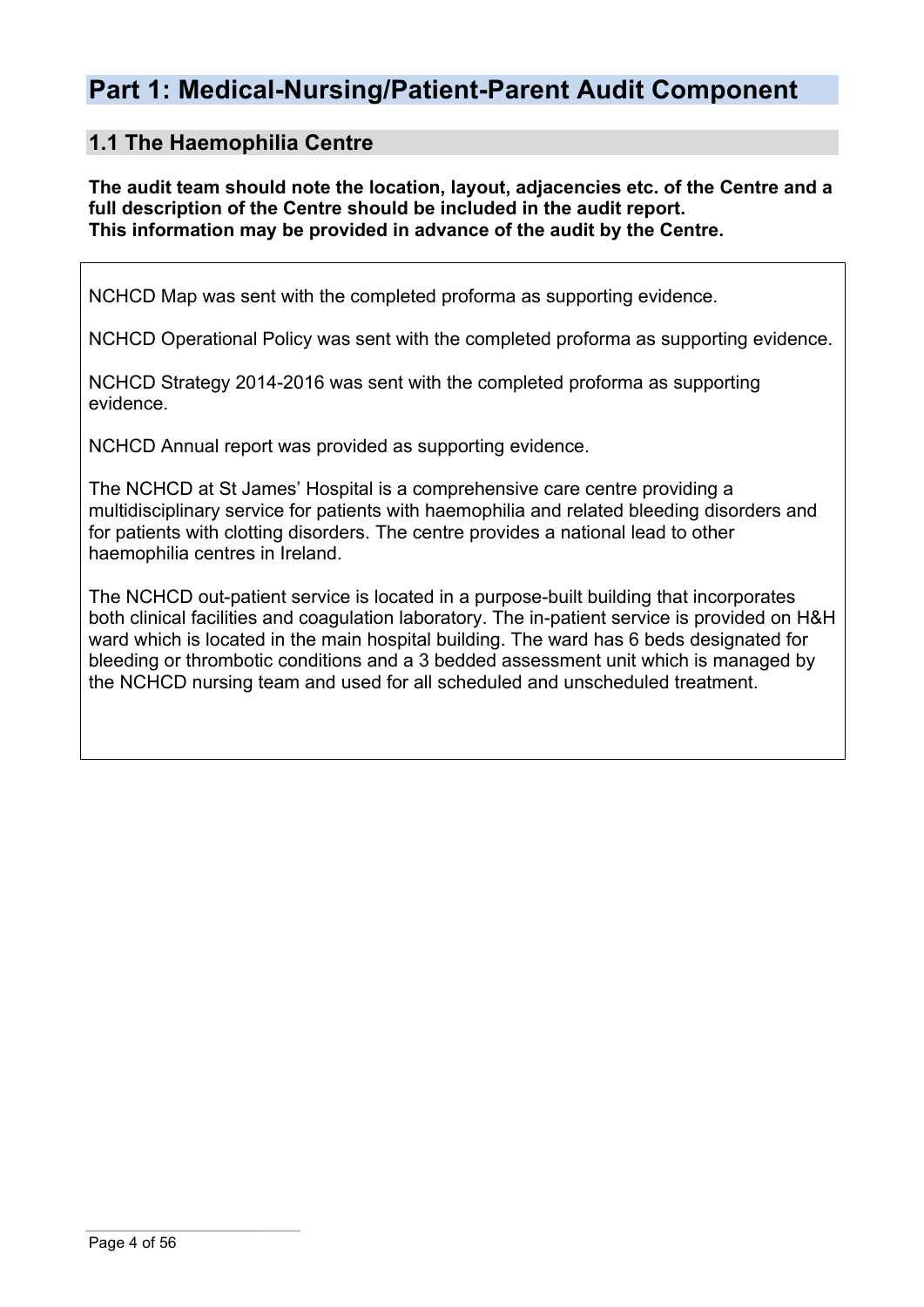# **1.2 Coagulation Factor Stock Control, Storage & Issue**

**Audit Standard:** CCCs should have in place adequate procedures for factor concentrate ordering, storage, stock control, recording of issue to patients and their use by patients.

1. Procedures for the ordering of factor concentrate Satisfactory **Unsatisfactory** 2. Facilities for the storage of concentrate Satisfactory **Unsatisfactory** 3. Procedures for stock control Satisfactory **Unsatisfactory** 4. Procedures for recording of concentrate issues to patients Satisfactory **Unsatisfactory** 

5. If home delivery service in place, adequate recording of concentrate issuing by company

Satisfactory **Unsatisfactory** 

6. Procedures for recording concentrate usage by patients on home treatment (e.g. Haemtrack, paper records] and documented evidence that this is being undertaken

Satisfactory **Unsatisfactory** 

## **Comments:**

There is a robust system in place for the issuing and recording of clotting factor concentrate usage and no problems were identified.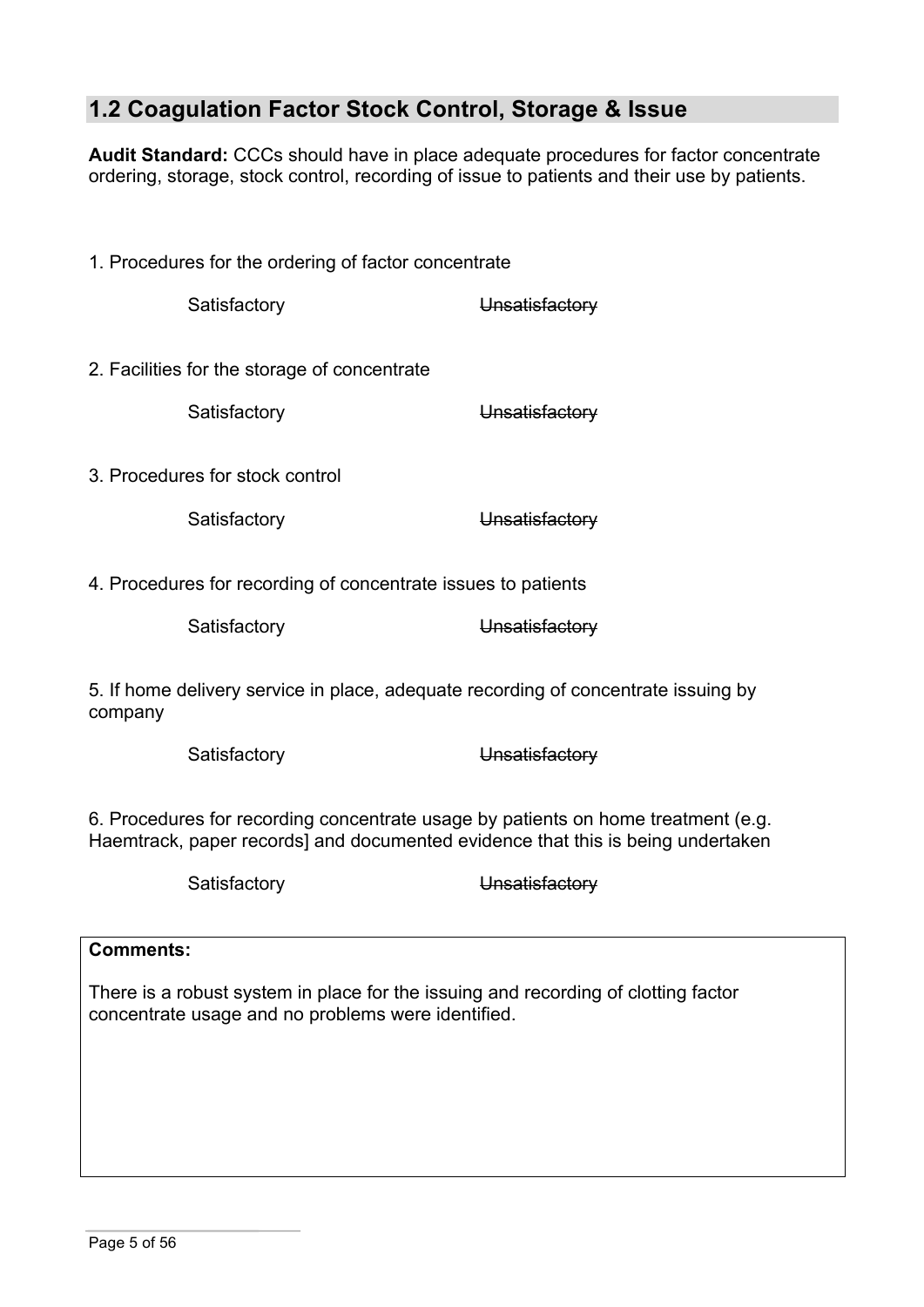# **1.3 Treatment**

**Audit Standard:** Patients who are actively bleeding receive prompt and effective treatment according to established protocols throughout the 24-hour period. Appropriate arrangements are in place for routine patient review and liaison with local haemophilia centres for shared-care patients. Adequate mechanisms and protocols are in place for home treatment, prophylactic administration of concentrate and management of inhibitor patients where appropriate. General and genetic counselling is readily available for patients and their families.

1. There is an appropriate treatment area that provides privacy and comfort

| Satisfactory                                          | Unsatisfactory                                                                                |
|-------------------------------------------------------|-----------------------------------------------------------------------------------------------|
| 2. Universal cross-infection precautions are in place |                                                                                               |
| Satisfactory                                          | Unsatisfactory                                                                                |
| measures are in place for 'at risk' patients.         | 3. There is effective recording of patients' vCJD at risk status and appropriate health care  |
| Satisfactory                                          | Unsatisfactory                                                                                |
| 4. There is evidence of regular review of patients    |                                                                                               |
| Satisfactory                                          | Unsatisfactory                                                                                |
|                                                       | 5. There is in place a formalised pathway protocol for out-of-hours patient review and care   |
| Satisfactory                                          | Unsatisfactory                                                                                |
|                                                       | 6. Consultant haemophilia medical staff are available 24 hours a day for treatment advice.    |
| Satisfactory                                          | Unsatisfactory                                                                                |
| home and with primary care providers                  | 7. There is evidence of effective community liaison between the unit and the patient in their |
| Satisfactory                                          | Unsatisfactory                                                                                |
|                                                       | 0. There is suidenes of treatment in the community by numing staff (This mou he not           |

8. There is evidence of treatment in the community by nursing staff [This may be not available in some/many centres]

Satisfactory **Unsatisfactory**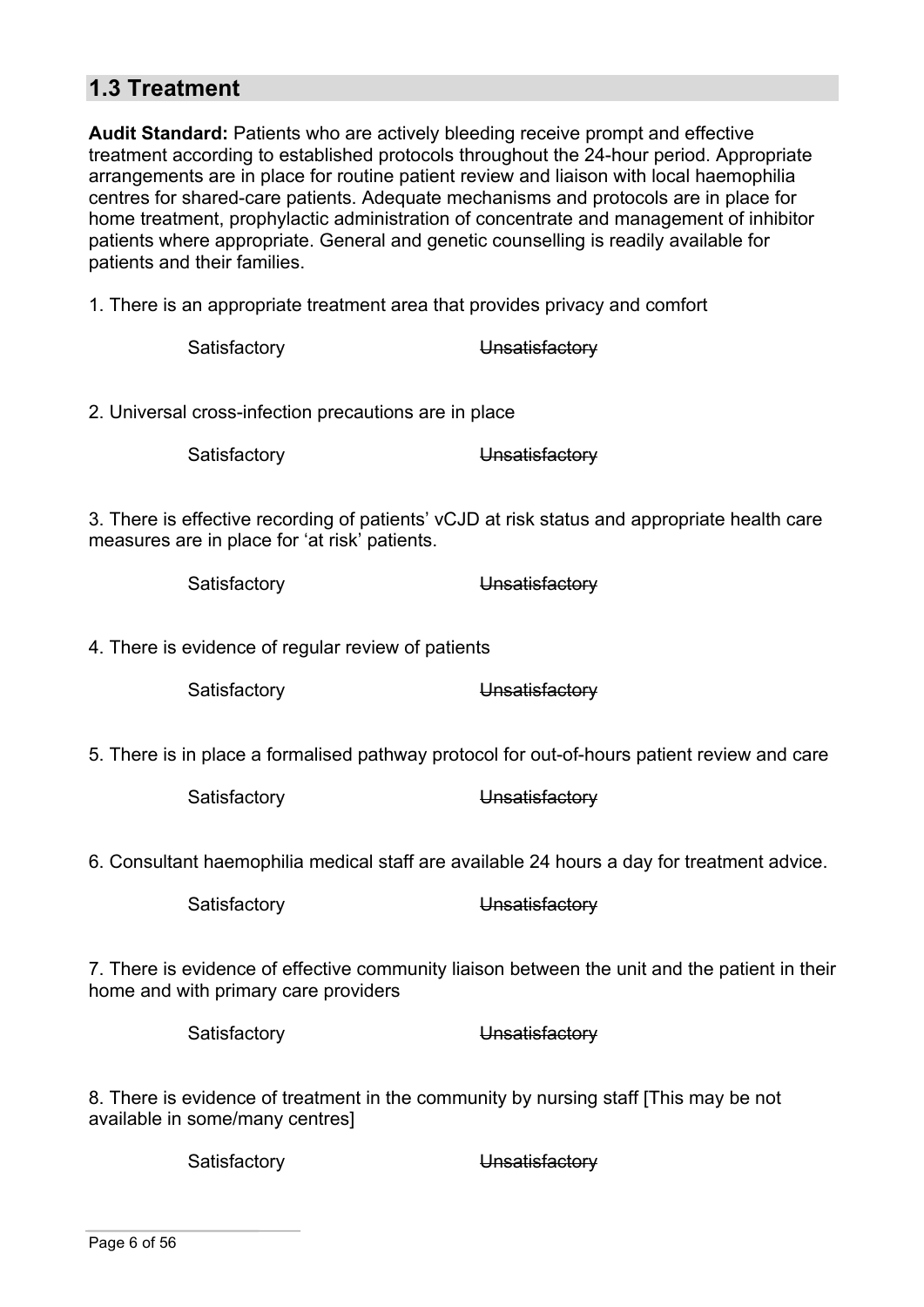9. Written protocols/guidelines/procedures are available for the following:

|                                                                     | <b>Satisfactory</b> | <b>Unsatisfactory</b> | N/A |
|---------------------------------------------------------------------|---------------------|-----------------------|-----|
| 1. Management of bleeding episodes                                  |                     |                       |     |
| 2. Commencement of home<br>treatment/Venous access training         |                     |                       |     |
| 3. Commencement of prophylaxis in<br>children                       | $\sqrt{}$           |                       |     |
| 4. Management of inhibitor patients<br>(including immune tolerance) |                     |                       |     |
| 5. Treatment in the Emergency Department                            |                     |                       |     |
| 6. Management of pregnancy/delivery                                 | $\sqrt{ }$          |                       |     |
| 7. Genetic counselling                                              | $\sqrt{}$           |                       |     |
| 8. Management of surgery                                            |                     |                       |     |
| 9. Transitional care                                                |                     |                       |     |

All NCHCD Policies, Procedures and Guidelines were available for viewing on day of audit

10. Detail the mechanisms in place for orientation of medical/nursing staff for procedural training.

## **Induction to the NCHCD Department**

- $\triangleright$  All new staff must undertake the hospital corporate and department local induction programme as per the Employee Induction Policy. Policy Number: SJH: HR (P): 013. New staff members are supplied with Department Policies, Protocols Guidelines and SOPs. New staff members also receive training on Clintech from the Quality Assurance Officer.
- $\triangleright$  All Non Consultant Hospital Doctors working in the NCHCD are trained on a three monthly (Senior House Officers) and six monthly (Registrars) basis. All team members receive a one hour in-service on haemophilia and coagulation factor concentrate (CFC) management by the Haemovigilance Nurse. The in-service also includes training on the Clintech and Haemotrack systems. All SHOs must have at least one supervised practice of administering a CFC to a patient. The medical team are also required to complete a workbook relating to haemophilia and CFC usage.
- Ø All new laboratory staff undertake the Lab Med induction programme (MF-GEN-0014) as well as hospital induction. This includes directorate structure, quality management, quality assurance, health and safety, security, reference manuals, laboratory equipment, specimen handling and housekeeping rules.
- $\triangleright$  The Nurse induction programme includes designated training programmes and competencies in all aspects of haemophilia care. All new nursing staff are supernumerary and mentored until assessed as competent across all programmes.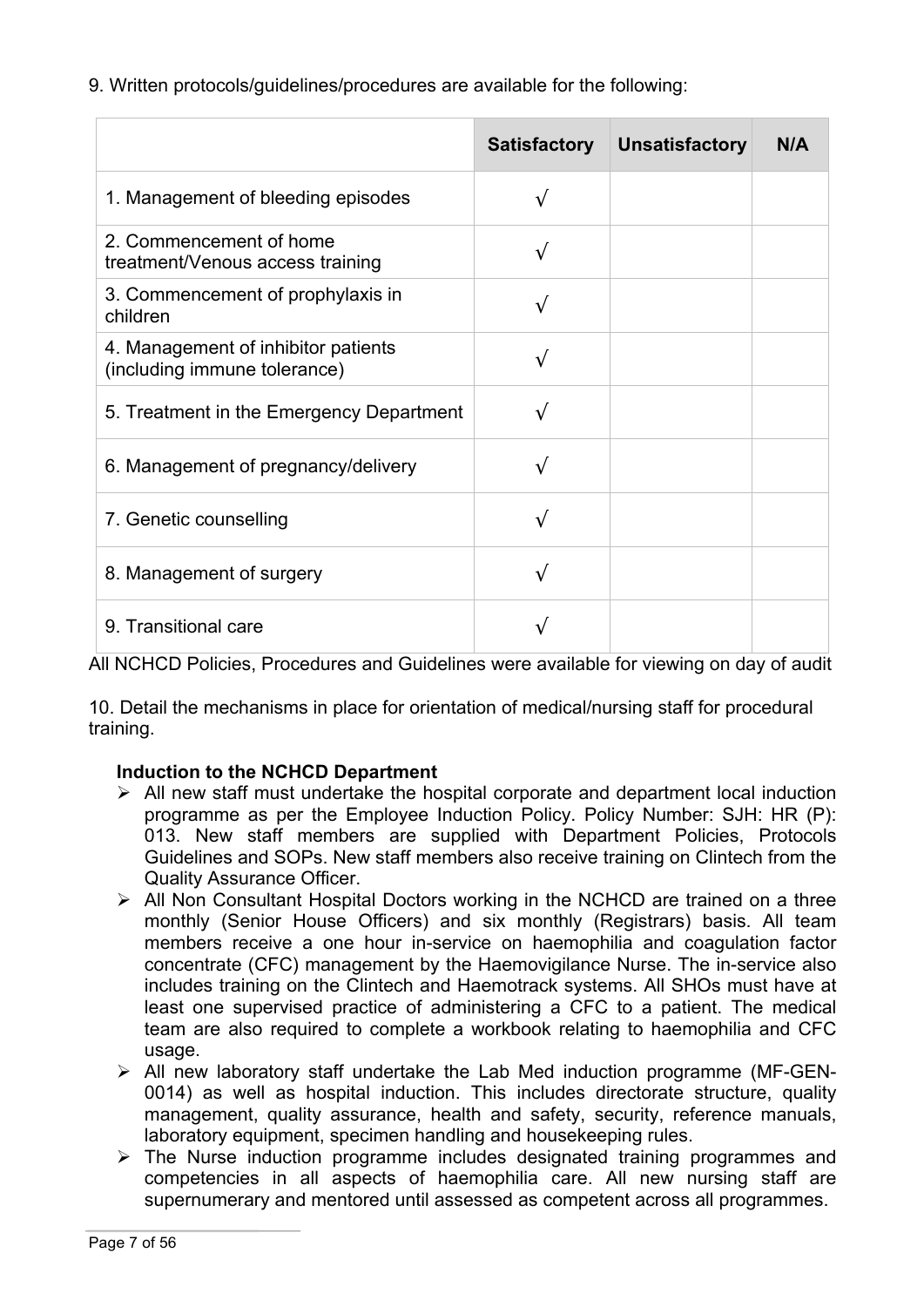### **Nursing competencies as follows:**

Ability to communicate effectively Demonstrates ability to maintain a safe environment Administrations of Medications Administration of blood and blood products Hepatitis A and B vaccinations Management and treatment of allergic/anaphylactic reactions Administration of Iron Infusion Administration of low molecular weight heparin Administration of DDAVP Administration of coagulation factor concentrate Assessment and management of bleeding episodes Inheritance of haemophilia Fitting patients for compression stockings Education of home treatment patients Warfarin management Treatment and assessment for evenings and weekends Stock management Management of dental treatments IV access for patients with bleeding episodes Telephone consultations Clintech Nurse led carrier testing and counselling

# **1.4 Relationship between Comprehensive Care Centre and Neighbouring Haemophilia Centres**

1. List of Haemophilia Centres in locality of CCC

There is one designated Haemophilia centre in Galway University Hospital. This centre has a Consultant Haematologist appointed with a remit to care for adult patients with bleeding disorders.

See patient feedback later in this audit re. regional centres.

2. Is there a formal network arrangement between the CCC and the neighbouring Haemophilia Centres?

Yes (managed through the formal four centre meetings)

3. If yes, assess the arrangements with regard to the following:

There is shared patient care The Yes through Clintech

If so, shared care arrangements are satisfactory Yes No

There is effective liaison between the CCC and the HC for advice/patient referral over the 24-hour period

Yes No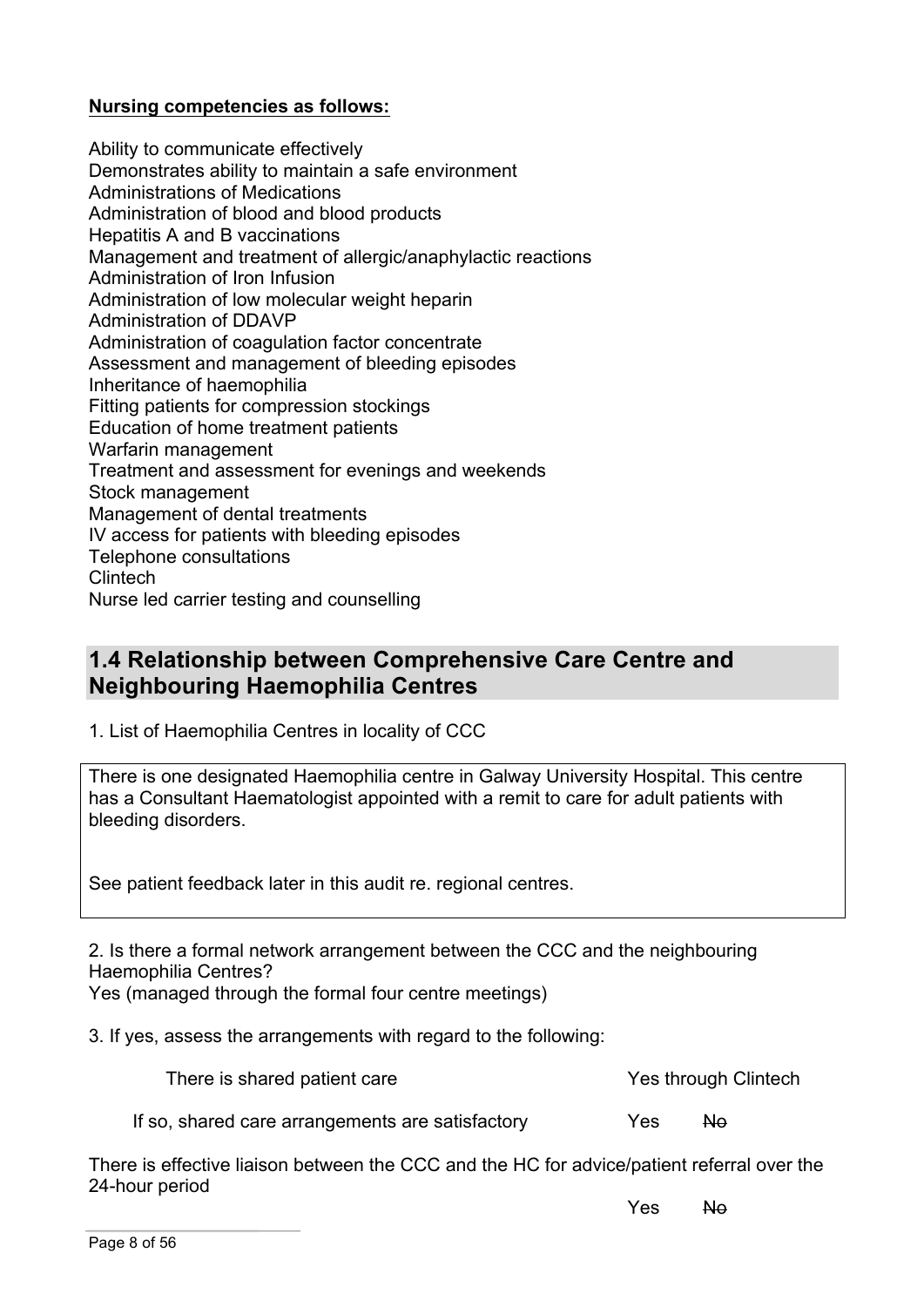There are adequate arrangements for the supply of factor concentrate to the HC

**Comments including any that relate to feedback from regional Haemophilia Centres** No comments were received from the regional Centres.

# **1.5 Age Appropriate Treatment Facilities and Services – If Relevant**

|                                                                                                            | <b>Satisfactory</b> | <b>Unsatisfactory</b> |
|------------------------------------------------------------------------------------------------------------|---------------------|-----------------------|
| Appropriate paediatric in-patient and out-<br>patient facilities                                           | N/A                 |                       |
| Child friendly waiting/play area and toys                                                                  | N/A                 |                       |
| Child friendly treatment area                                                                              | N/A                 |                       |
| Out-of-hours treatment facilities                                                                          | N/A                 |                       |
| Paediatric resuscitation facilities                                                                        | N/A                 |                       |
| Training in paediatric resuscitation                                                                       | N/A                 |                       |
| Use of local anaesthetic creams and<br>distraction techniques                                              | N/A                 |                       |
| Appropriate transitional arrangements for the<br>transfer of adolescents to adult services are<br>in place | N/A                 |                       |
| Effective outcome monitoring of patients on<br>prophylaxis                                                 | N/A                 |                       |
|                                                                                                            |                     |                       |

## **COMMENTS**

Children and their families are seen and treated at Our Lady's Children's Hospital, Crumlin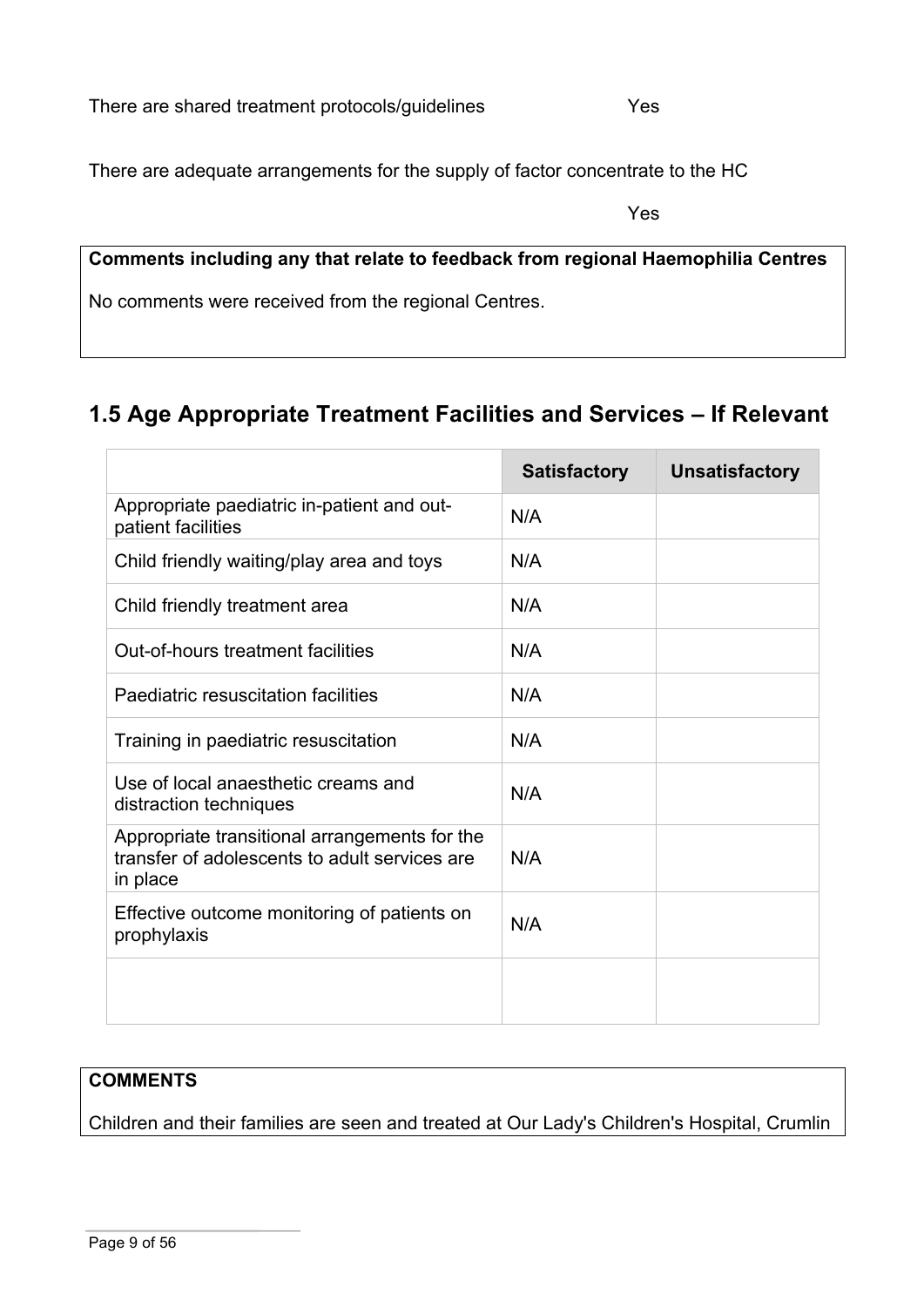# **1.6 Availability Of Comprehensive Care Services**

**Audit Standard:** Services required to provide a comprehensive care service are available as detailed in the Haemophilia Alliance National Service Specification. This will be replaced in 2013/2014 by the Clinical Reference Group [CRG] Specification.

A full description of these should be included in the free text audit report.

The following services/personnel are available;

|                                                                                                           | <b>Yes</b> | <b>No</b> |
|-----------------------------------------------------------------------------------------------------------|------------|-----------|
| Centre receptionist/secretary                                                                             | $\sqrt{}$  |           |
| Centre data/business manager                                                                              | V          |           |
| Access to a social worker                                                                                 | $\sqrt{}$  |           |
| <b>Dedicated Physiotherapist</b>                                                                          | $\sqrt{}$  |           |
| Access to a Psychologist/Counsellor                                                                       | V          |           |
| <b>Dental service/Dentist</b><br>(a full description of the service offered<br>should be included)        |            |           |
| Orthopaedic service/Orthopaedic<br>surgeon                                                                | V          |           |
| General/Specialist surgical services                                                                      | V          |           |
| HIV physician                                                                                             | $\sqrt{}$  |           |
| Hepatologist                                                                                              | $\sqrt{}$  |           |
| Obstetric/Gynaecology service/Surgeon                                                                     |            |           |
| Paediatrician<br>(in paediatric or paediatric/adult centre)                                               | N/A        |           |
| Dietician                                                                                                 | V          |           |
| <b>Genetic Counselling Services</b><br>[Provide a description of the service and<br>how this is accessed] | V          |           |
| Antenatal diagnosis arrangements                                                                          | V          |           |
| Home Delivery [Comments]                                                                                  |            |           |
| Access to Occupational Therapy                                                                            | V          |           |
| <b>Access to Benefits Advice</b>                                                                          |            |           |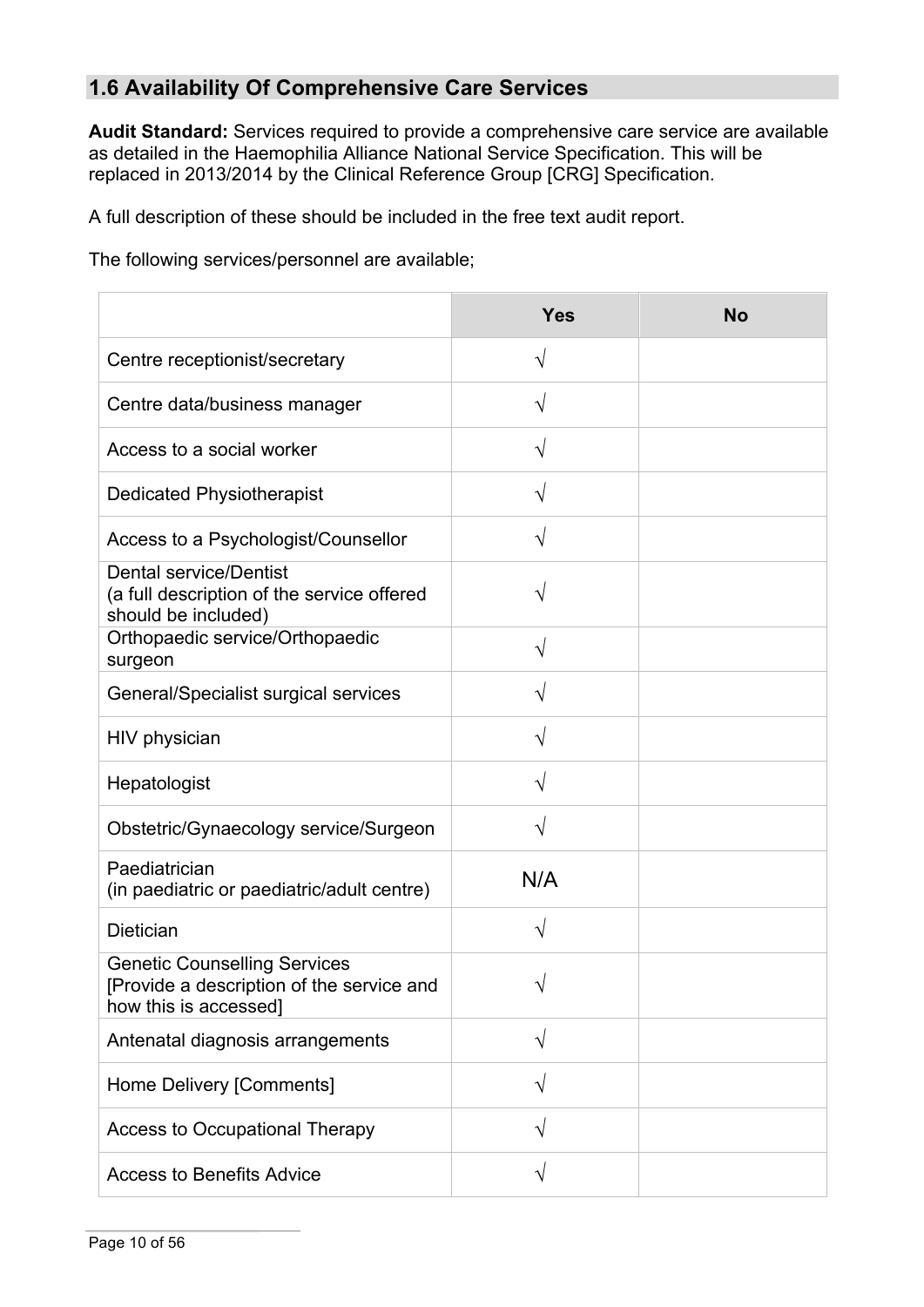# **COMMENTS:**

Role Descriptions for Physiotherapy, Quality Assurance, Dental Service (to follow), Data manager, Psychology and Administrative service were supplied as supporting evidence.

The Genetic Counselling SOP was provided with the proforma as supporting evidence.

### **Comments:**

(Any contacts made with multidisciplinary staff during the visit should be noted)

The facilities within the centre are excellent, all the staff that we met were very enthusiastic and with a clear mission to provide the highest possible standards of care to the patients registered within the Centre.

The audit team benefitted by meeting with various members of the multidisciplinary team including:

- Chief Laboratory Scientist, Mary Byrne
- Consultant dental surgeon, Alison Dougall
- Haemophilia physiotherapist, Emma Sherlock
- Psychologist, Patricia Byrne
- Quality Assurance, Ruth Hunter Nolan
- Haemovigilance officer, Evelyn Singleton

A number of nurse-led services have been set up supported by rigorous training programmes and competency review.

- Carrier testing and genetic counselling
- Women's clinic
- Blood testing clinic
- Patient education service
- Home treatment programme

# **1.7 Patient Choice & Experience**

1. How have you been able to access information about your local CCC that allows you to compare the services it offers with other CCCs?

2. Are there any Patient Satisfaction Survey/Audits/Focus Groups Reports available?

In 2010 a NCHCD Patient Partnership Panel was established and has been meeting three times a year in order to produce ideas for future service development and be included in initiation, design, implementation, communication and evaluation of initiatives in the NCHCD. The 2013 Patient Partnership Panel Annual Report is available for viewing on day of audit.

The NCHCD have Patient Feedback forms available at all clinics for completion by patients. These were available for viewing on day of audit.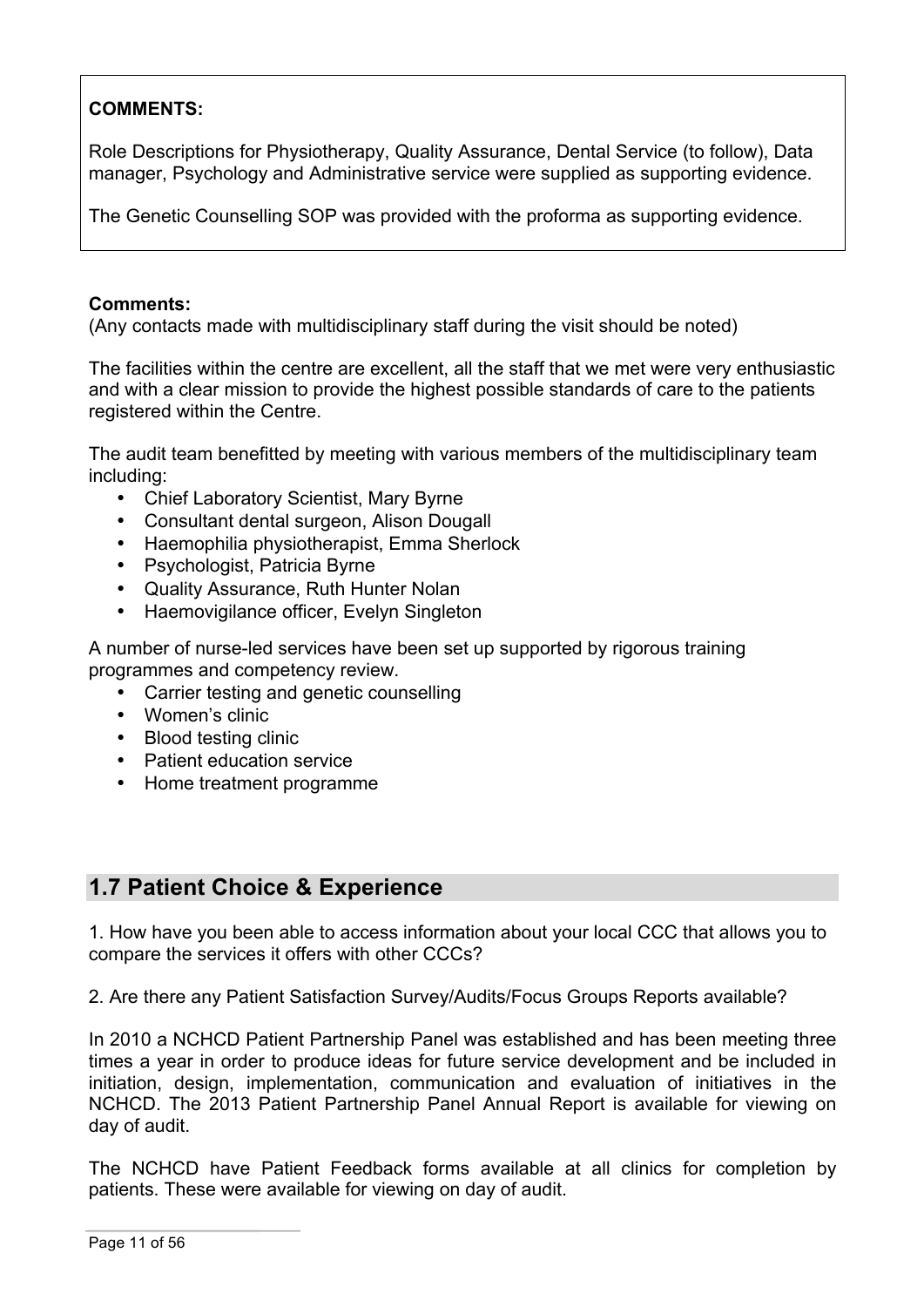The Anticoagulation Clinic completed a patient satisfaction survey in 2013. 219 questionnaires were completed with an overall response rate 45%. The Overall Satisfaction rate is 99.5%. The complete report was available for viewing on day of audit.

The National Home Treatment Satisfaction Survey is currently in progress. The questionnaire will be available for viewing as will any completed questionnaires.

The NCHCD meets with the Irish Haemophilia Society on a quarterly basis. The purpose of these meetings is to facilitate discussion of issues that impact the care of haemophilia patients nationally and to improve haemophilia care and the patient's experience.

### **Comments:**

Very little to add – the feedback is outstanding and there is clear evidence of a wish to improve the service, to be proactive rather than reactive. There are impressive levels of patient engagement and collaboration in service development.

# **1.8 Clinical Governance, Audit, Teaching, CPD & Research**

**Audit Standard**: There is evidence that CCC staff participate in clinical governance, audit and teaching activities. There is evidence that unit staff undergo regular personal performance review and participate in CPD schemes. The unit participates in clinical trials and active research.

1. CCC staff participate in clinical governance and audit activities?

YFS No

2.1 List audits performed in the last 3 years

Monitoring and evaluating Key Performance Indicators (KPIs) is part of the Quality strategy in the National Centre for Hereditary Coagulation Disorders (NCHCD). A number of clinical and operational KPIs have been identified to evaluate the NCHCD performance in relevant processes and outcomes of patient care. The 2013 NCHCD KPI report has been sent with this proforma as supporting evidence of continuous audit and quality improvement in the NCHCD.

Other audits completed since the last UKHCDO audit are as follows:

- 1. HIT audit presented at HAI 2011
- 2. Thrombophilia testing audit presented at HAI 2011
- 3. Inhibitors in mild FVIII deficiency M Lavin 2012 presented at WFH and HAI
- 4. DVT ambulatory care pathway N O'Connell 2012 presented at HAI and ICEM
- 5. HHT N O'Connell presented at HAI 2012
- 6. Anticoagulation patient self testing INR presented at HAI 2012
- 7. Wilate experience presented at ISTH and HAI 2013
- 8. Complications of NOAC in SJH presented at HAI 2013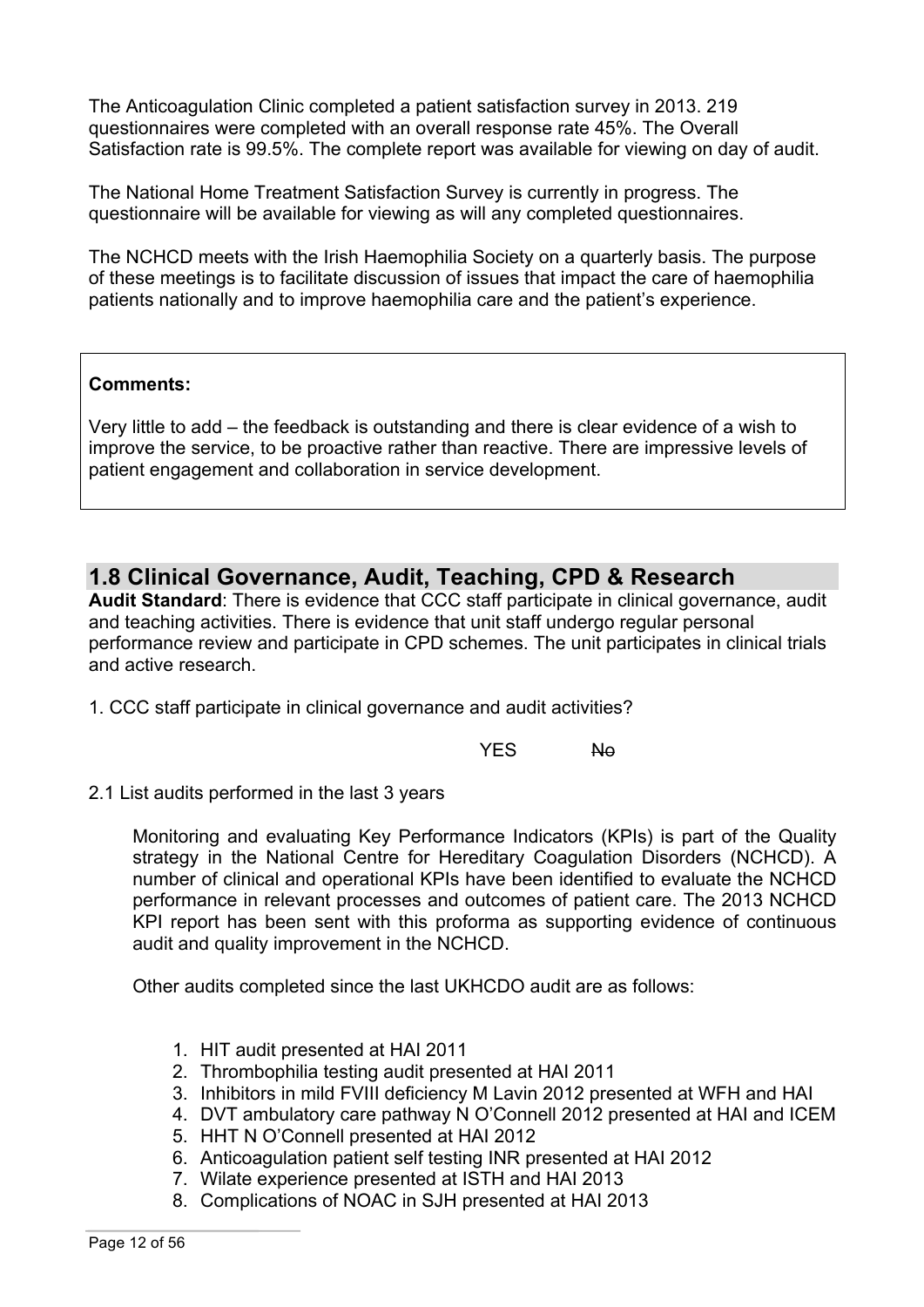- 9. PCC audit presented at HAI 2013 and National Haemovigilence meeting 2013
- 10.IVC filter audit presented at Grand Rounds 2014
- 11.Audit on the timeliness of out patient clinics, July and August 2013 presented at NCHCD RH Nolan, Management Team meeting
- 12.Audit on Timeliness of Treatment of "Walk In" Patients in the NCHCD, June-Sept 2013, RH Nolan presented at NCHCD Journal Club
- 13.Audit on vCJD Documentation on Clinical Correspondence on Clintech 2013
- 14.User Satisfaction Survey on the Genetic Service in the NCHCD 2013

Anticoagulation Clinic Audits

- 1. Incidents reported in the Anticoagulation clinic  $1<sup>st</sup> + 2<sup>nd</sup>$  quarter 2013
- 2. Numbers of patients requesting a nurse consultation at the Warfarin clinic 2013
- 3. Review of the patient cohorts attending the anticoagulation clinic daily 2013
- 4. Patient satisfaction survey in the Anticoagulation clinic 2013
- 5. Audit on the outcome of patients on anticoagulation therapy who have received Octaplex administration in 2013

Laboratory Audits -audits for compliance with ISO 15189:2012 standard

Vertical audits = 5

- 1. Coagulation x 3
- 2. Haemostasis Molecular Biology x 2

### $Horizontal = 62$

- 1. 4.12 Continual Improvement
- 2. 4.14 Evaluation and Audits x 2
- 3. 4.14.7 Quality Indicators x 8
- 4. 4.15 Annual Management Review for 2012
- 5. 4.2 Quality Management System
- 6. 4.3 & 4.13 Document Control and Control of Records
- 7. 4.4 Service Agreements
- 8. 4.5 Examination by Referral Laboratories
- 9. 4.6 External Services and Supplies
- 10.4.7 Advisory Services and 5.7 Post Examination Procedures
- 11.4.8 Resolution of Complaints and 4.12 Continual Improvement
- 12.4.9, 4.10 & 4.11 Non-Conformances
- 13.5.1 Personnel including x 3
- 14.5.2 Environmental & Accommodation x 4; 5.2 Sharps Audit x 2
- 15.5.3 Laboratory Equipment x 2
- 16.5.4 Pre-Examination x 16
- 17.5.5 Examination Procedures x 7
- 18.5.6 Ensuring the Quality of Examinations x 3
- 19.5.8 Reporting of Results x 4
- 20.5.10 Laboratory Information System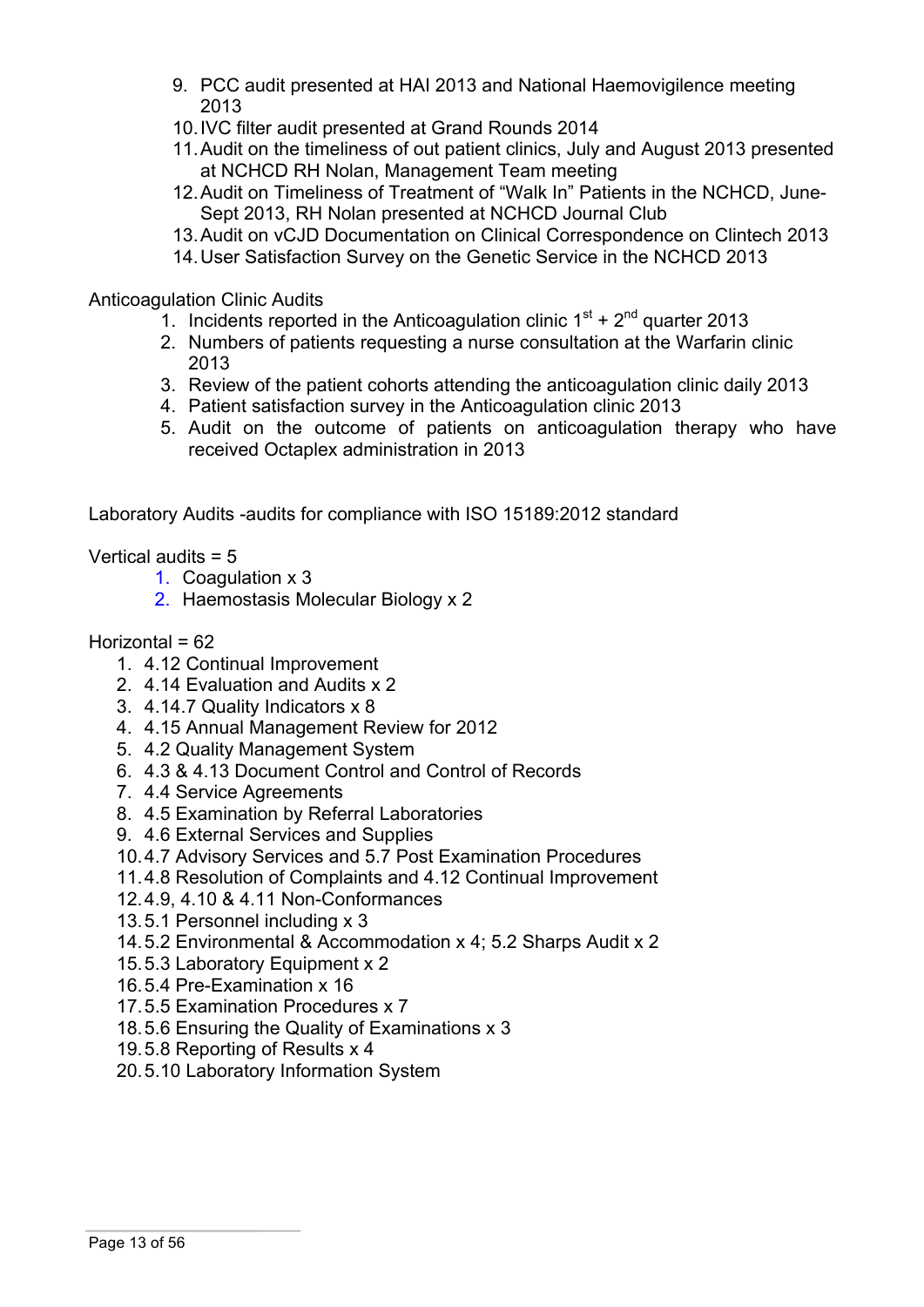2.2 Discuss the changes in practice that have arisen from these audits and how these are monitored?

The KPI report outlined all audit results and changes in practice arising from these audits. Other changes in practice secondary to audits are as follows:

The NCHCD clinic schedules were altered following the results of the audit on the timeliness of out patient clinics. This change has improved the timeliness of clinics by 30%. This audit is part of the NCHCD KPIs and will continue to be monitored on a monthly basis.

The HIT audit led to a change in a new testing algorithm in 2013.

The thrombophilia test audit led to a change in a new testing algorithm in 2012.

The IVC filter audit led to changes in the hospital wide clinical management of IVC filters in 2014. A new policy and nursing care plan were devised following the audit.

The PCC audit has led to a clinical study being designed and submitted for ethics.

The inhibitors in mild FVIII deficient patients informed us of the risk factors in this patient group although rates of inhibitor formation are low.

The HHT audit informed us of current patients and a management algorithm currently being developed.

3. CCC staff participate in teaching?

YES No

Give examples of teaching activities:

- Undergraduate Trinity College Medical students Formal lectures, tutorials and ongoing clinical attachments to service
- Undergraduate Trinity College Dentistry students Formal lectures.
- Registrar/SHO Training Formal induction at each changeover covering coagulation disorders, treatment, complications and factor administration.
- Specialist Haematology Registrar Teaching Program Formal teaching sessions.
- Weekly Journal Club for staff of the NCHCD.
- MSc in Haematology Nursing Formal lectures in nursing and clinical topics
- Diploma in Intensive Care Medicine formal lecture
- Orthopaedic Team Orthopaedic Surgery and Bleeding Disorders formal lecture
- Irish Haemophilia Society Formal talks covering topical issues.
- Maternal Medicine Day Coombe University Hospital 2014 Formal lecture.
- Nursing In services on the H&H ward- lectures on Surgery and Haemophilia, Inherited Bleeding Disorders, Haemophilia management and Treatment, Idiopathic/immune Thrombocytopenia Purpura, Deep Vein Thrombosis
- Laboratory is a designated training laboratory for students of medical laboratory science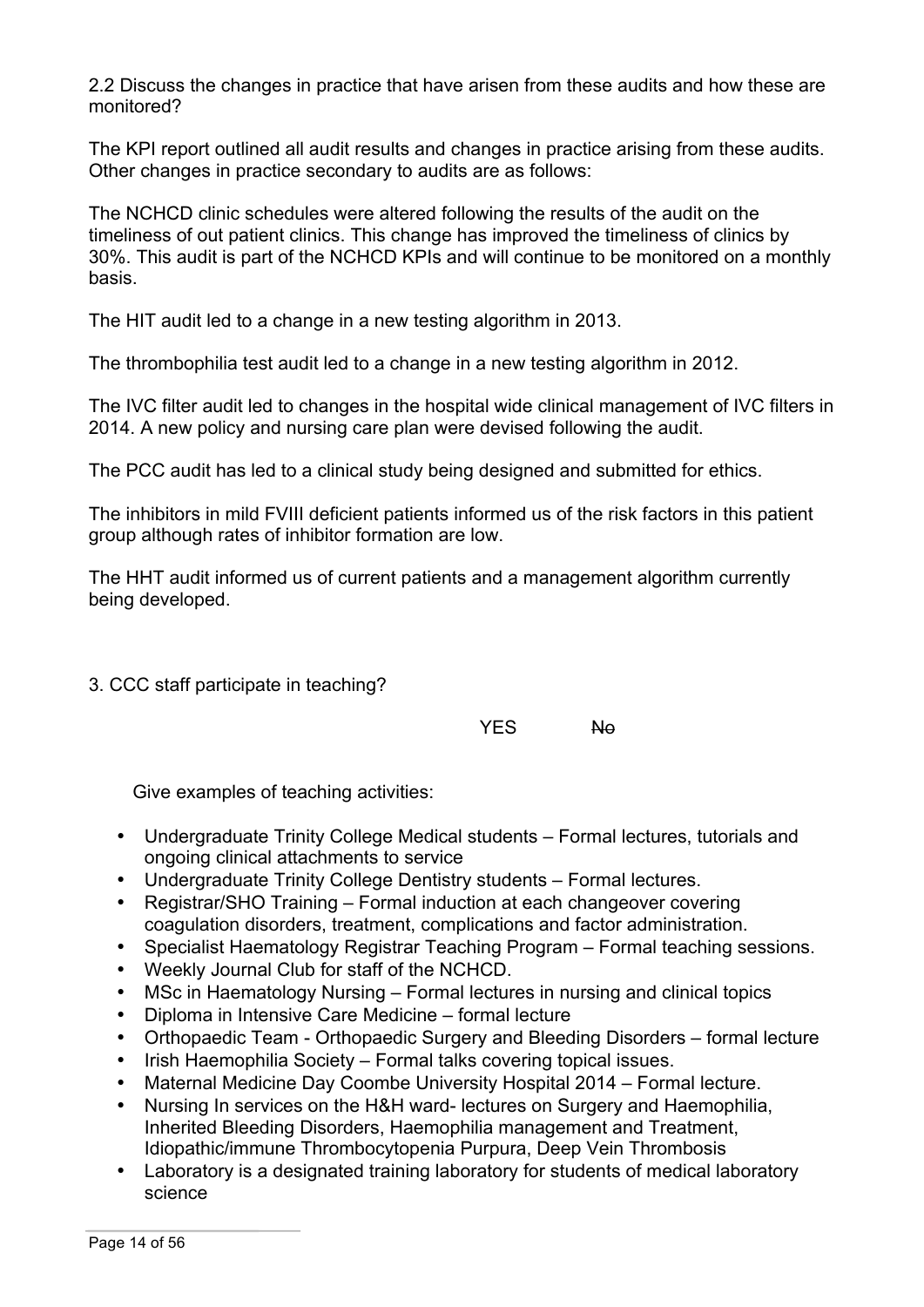• Medical scientists and Haematology Consultants lecture at undergraduate and postgraduate courses for medical laboratory science.

Copies of lectures available for viewing on day of audit

4. CCC staff undergo regular performance review?

All nursing staff undergo performance review with their manager on an annual basis. An Annual report and Objective setting is completed for the coming year. Consultants complete an Objective Setting Review (OSR) on an annual basis All Grade 5 and above administrative staff complete an OSR. All laboratory staff participates in the OSR process. These documents are available for viewing on day of audit.

YES No

5. CCC staff participate in continuing professional development? Attendance lists for Nursing staff for all national and international conferences are available for viewing on the day of the audit.

Haematology Consultants participate in mandatory Professional Competence Assurance.

|                                                | <b>YES</b> | Nο             |  |
|------------------------------------------------|------------|----------------|--|
| 6. The unit participates in clinical trials:   |            |                |  |
| 7. The unit participates in clinical research: | <b>YES</b> | N <sub>o</sub> |  |
|                                                | <b>YES</b> | N٥             |  |

Research Projects 2014

**[1] 'To characterise the molecular mechanism(s) underlying the bleeding risk associated with use of protamine sulphate.'** Principal Investigator – Prof. James O'Donnell Irish Heart Foundation funded project - €84,000

**[2] 'The role of factor VIII glycan structures in modulating function and clearance.'**  Principal Investigator – Prof. James O'Donnell Bayer Hemophilia Award - €170,000

## **[3] 'A novel role for von Willebrand factor in the pathogenesis of childhood Plasmodium Falciparum malaria.'**

Principal Investigator – Prof. James O'Donnell Children's Medical Research Foundation – €400,000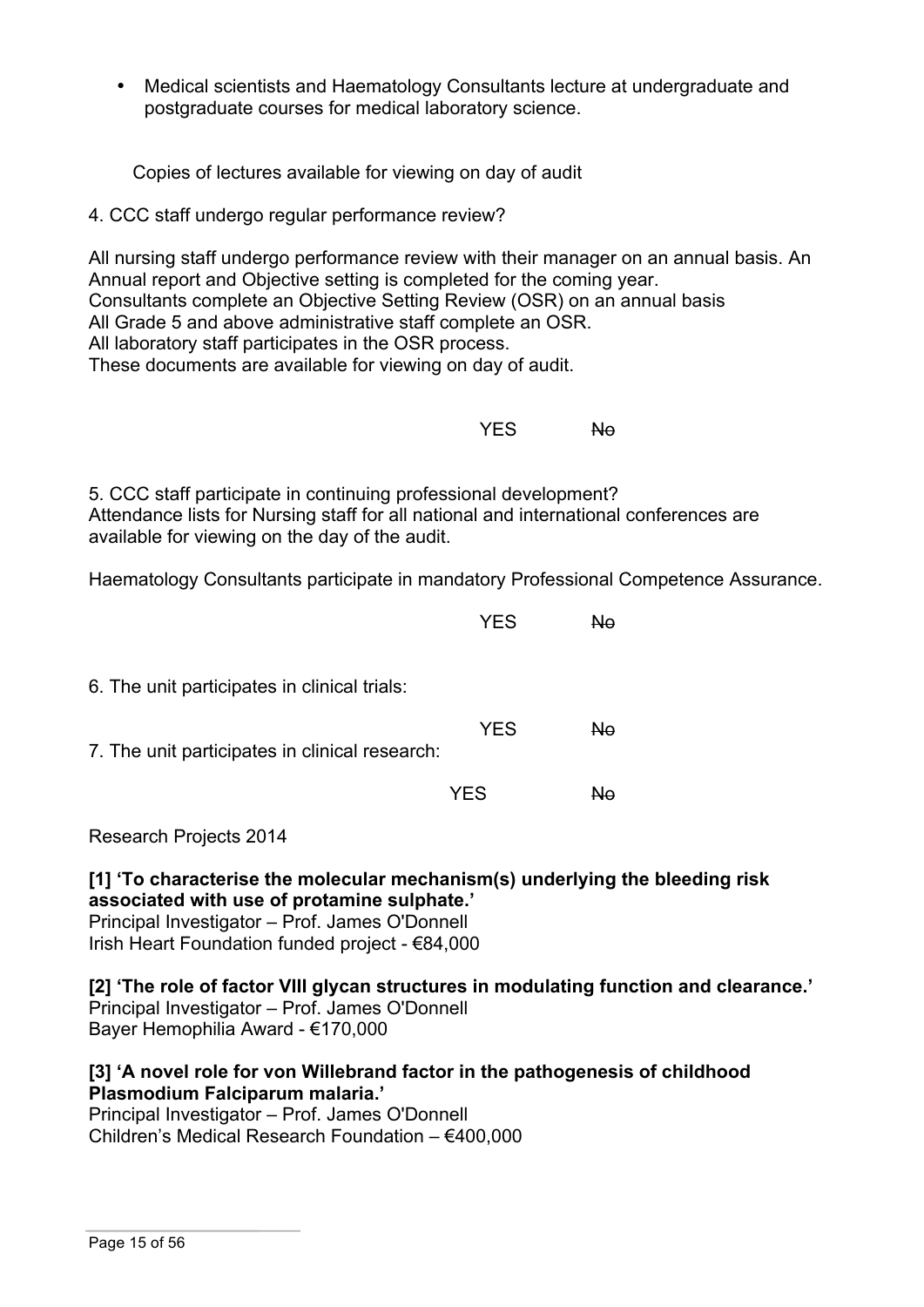#### **[4] 'Coagulation glycoproteins constitute novel binding partners for human galectins- characterising the molecular interactions and defining the pathophysiological significance.'**

Principal Investigator – Prof. James O'Donnell IRCSET Embark Postgraduate Fellowship Award - €72,000

## **[5] 'Defining the molecular mechanisms responsible for clearance of the von Willebrand factor – factor VIII complex'**

Principal Investigator Principal Investigator – Prof. James O'Donnell Science Foundation Ireland – Principal Investigator Program Grant €1,300,000

### **[6]. 'Characterising inter-individual variations in clearance of the VWF-FVIII complex in Irish patients with mild or moderate haemophilia A.'**

Principal Investigators – Prof. James O'Donnell / Dr Niamh O'Connell Baxter Investigator-Initiated PhD studentship grant - €130,000

### **[7] 'Designing patient-tailored treatment regimens for Irish patients with severe haemophilia A.'**

Principal Investigators – Prof. James O'Donnell / Dr Niamh O'Connell Baxter Investigator-Initiated Project Grant - €270,000

**COMMENTS:**

The audit and research programme is outstanding and the staff should be congratulated on their contribution to the care of individuals and their families with inherited bleeding disorders.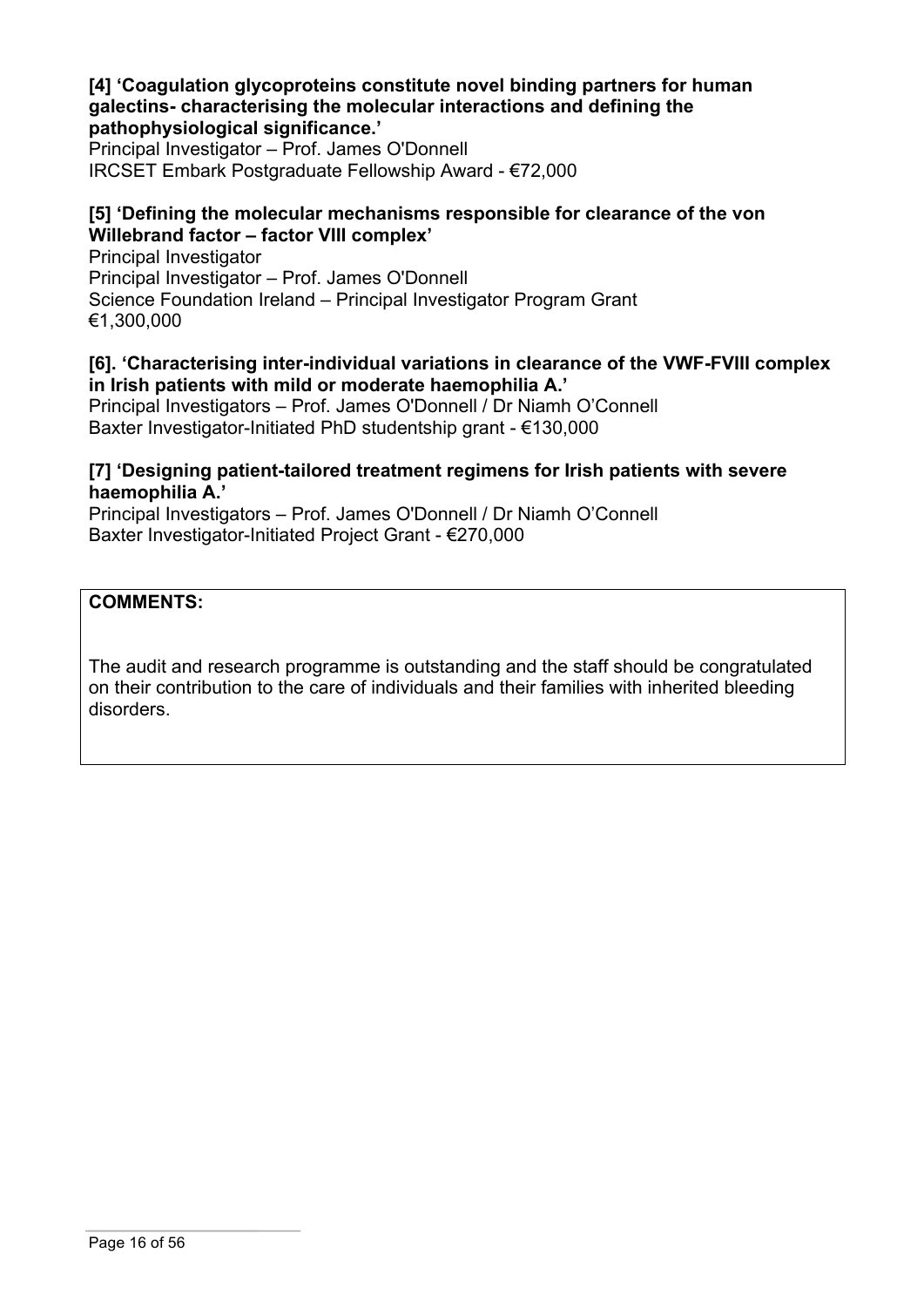**2. The Haemostasis Laboratory**

**Audit Standard**: The haematology laboratory in which the CCC haemostasis laboratory is located should have full CPA accreditation. The haemostasis laboratory should be adequately staffed with an appropriate skill mix and have adequate space and facilities to perform an effective diagnostic and monitoring service. The laboratory should participate in a national quality assurance scheme. Clotting factor assays should be available throughout the 24-hour period.

**Patients-Parents-Carers** in this part of the audit may wish to explore turnaround times for samples and how urgent results are communicated to the referring doctor.

1. The Haemostasis laboratory has full CPA accreditation:

YES No Inspection conducted by INAB in January 2014 and minor non-conformances are being addressed. No major non-conformances identified.

If yes, date of last CPA inspection: 2014

2. The staffing levels and skill mix is adequate to provide an effective service:

YES

3. The laboratory space and facilities are adequate:

YES

4. The laboratory participates in a national quality assurance scheme in coagulation:

YES

#### 5. Has there been any persistent poor performance over the previous two years?

NO

If yes, list the problem assays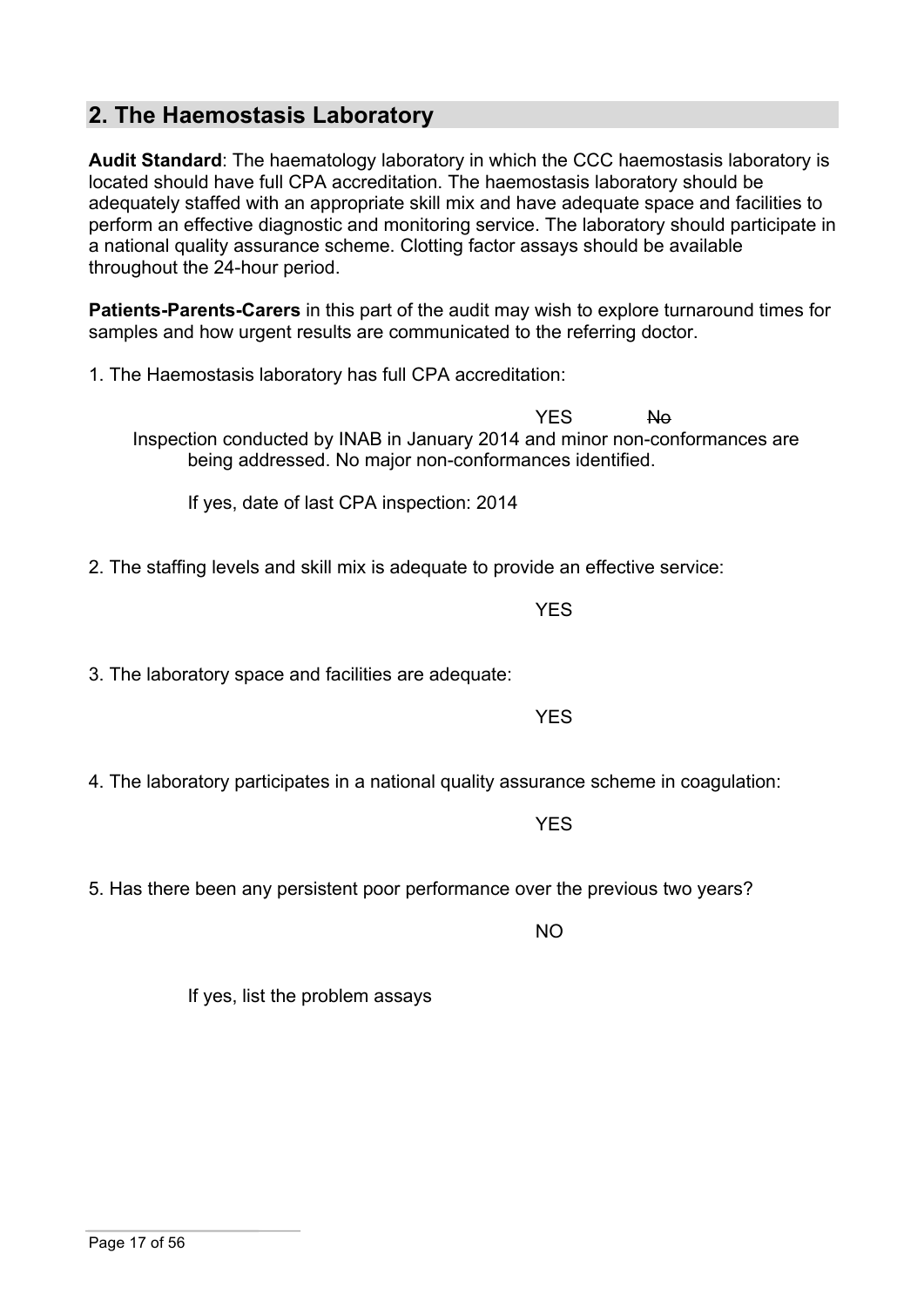6. The following tests are available in the haemostasis laboratory:

|                                       | <b>YES</b> | NΟ |
|---------------------------------------|------------|----|
| All coagulation factor assays         | ٦.         |    |
| <b>FVIII inhibitor screening</b>      |            |    |
| <b>FVIII inhibitor quantification</b> | ٦          |    |
| <b>VWF</b> antigen                    | ٦          |    |
| <b>VWF</b> activity                   | ٦          |    |
| <b>VWF multimers</b>                  |            |    |
| <b>Platelet function testing</b>      |            |    |
| Platelet granular constituents        |            |    |

If any of the above tests are not performed, outline the alternative testing arrangements.

7. List any diagnostic tests that are performed not listed above:

VWF collagen binding assay FVIII-VWF binding assay FVIII chromogenic assay VWF RIPA

8. Coagulation factor assays are always available throughout the 24-hour period:

**YFS** 

9. A diagnostic genetic laboratory service is provided [The Genetics Service will be audited separately during the current audit]

YES No

# **COMMENTS**

The lab is excellent and there is evidence of a high quality, patient-focused service.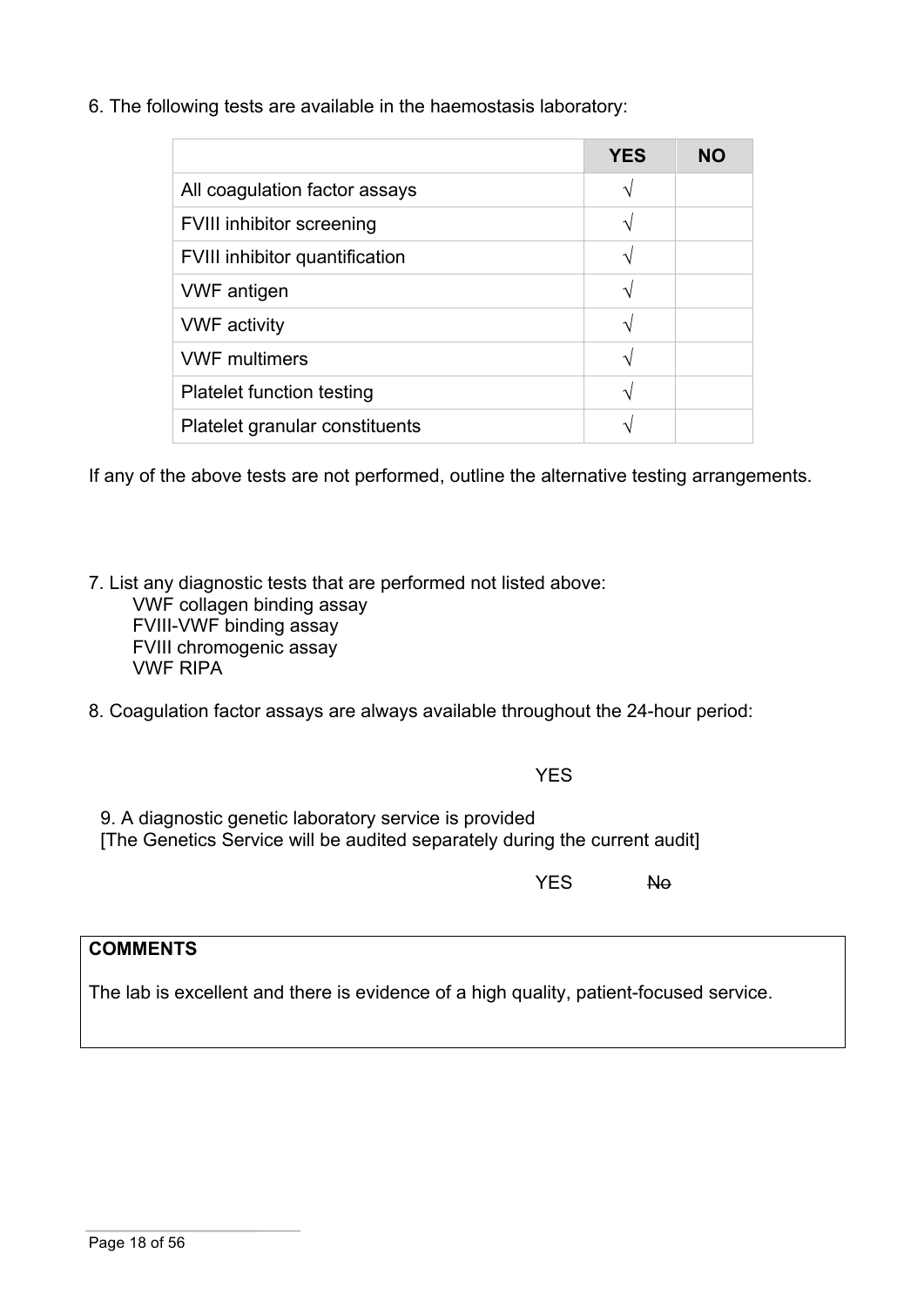# **3. Paediatric Care In Centres Looking After Children**

**Audit Standard:** The care of children with haemophilia and related disorders can be complex and should only be carried out by staff who are experienced and trained in the management of children. Facilities should be adequate for the care of children.

## **3.1 Staff qualifications**

| <b>Medical Staff</b>                                                                                                                                                | <b>Yes</b> | <b>No</b> |
|---------------------------------------------------------------------------------------------------------------------------------------------------------------------|------------|-----------|
| Consultant Haematologist has paediatric training<br>and expertise                                                                                                   | N/A        |           |
| <b>Consultant Paediatric Haematologist</b>                                                                                                                          | N/A        |           |
| Named Consultant Paediatrician supporting<br>Consultant haematologist (in centres without a<br><b>Consultant Paediatric Haematologist)</b>                          | N/A        |           |
| Consultant Paediatric Surgeon with experience of<br>implantable venous access devices                                                                               | N/A        |           |
| All medical staff involved in managing children<br>should have 'Safeguarding Children Level 3'.                                                                     | N/A        |           |
|                                                                                                                                                                     |            |           |
| <b>Nursing Staff/Physiotherapist</b>                                                                                                                                |            |           |
| Unit nursing staff have appropriate qualification<br>e.g. Registered Sick Children's Nurse(s) (RSCN)<br>RN Child Branch (Project 2000)<br><b>BA Nursing (Child)</b> | N/A        |           |
| All nursing staff involved in managing children<br>should have 'Safeguarding Children Level 3'                                                                      | N/A        |           |
| Physiotherapist (relevant paediatric qualification.                                                                                                                 | N/A        |           |

## **COMMENTS:**

Children and their families are seen and treated at Our Lady's Children's Hospital, Crumlin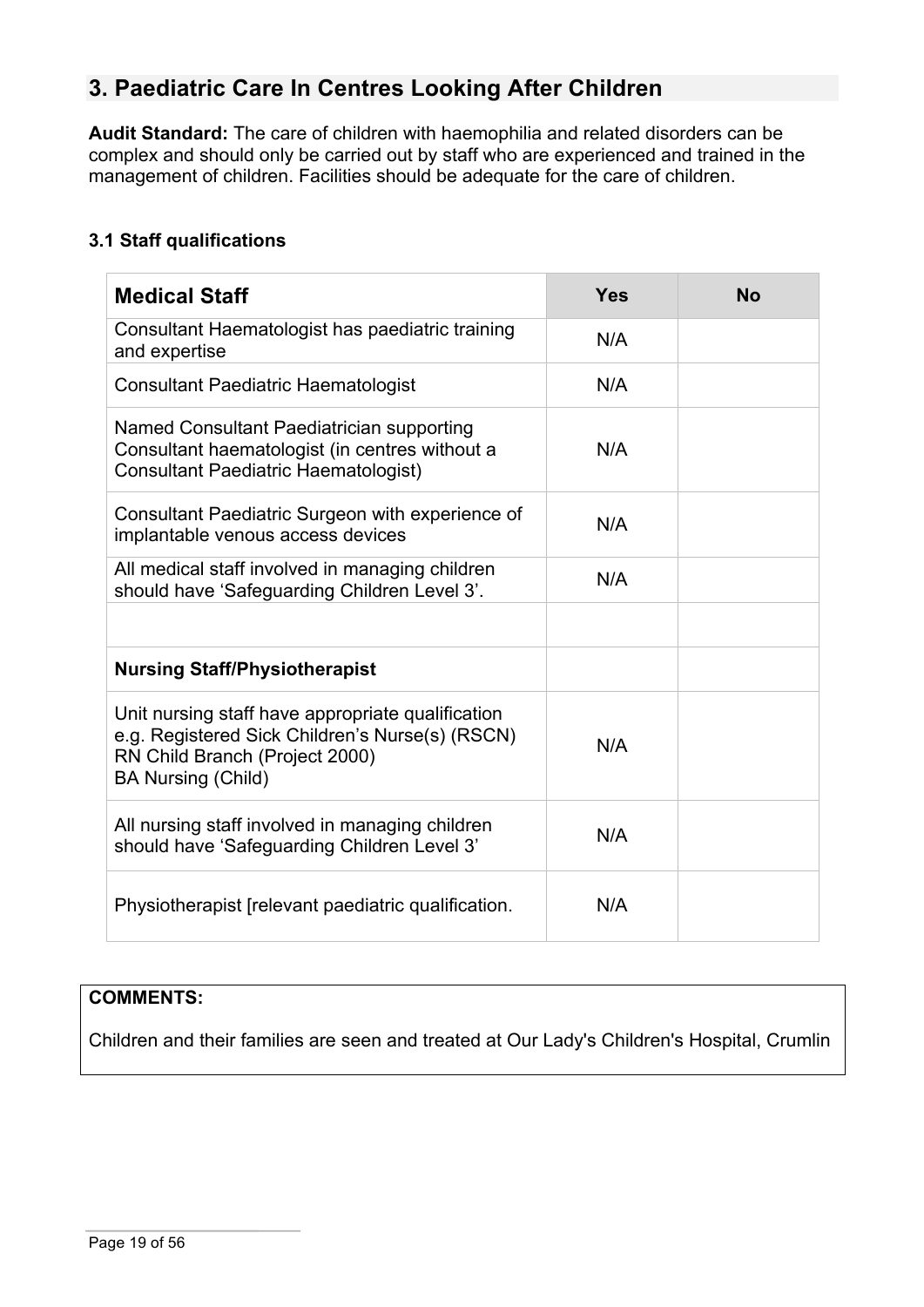# **3.2 General Paediatric Services**

|                                                      | <b>Satisfactory</b> | <b>Unsatisfactory</b> |
|------------------------------------------------------|---------------------|-----------------------|
| Availability of trained/experienced physiotherapists | N/A                 |                       |
| Growth and development assessment programme          | N/A                 |                       |
| Availability of play therapist                       | N/A                 |                       |
| Liaison with Health Visitors/School nurses           | N/A                 |                       |
| Liaison with nurseries and schools                   | N/A                 |                       |

# **Comments:**

Children and their families are seen and treated at Our Lady's Children's Hospital, Crumlin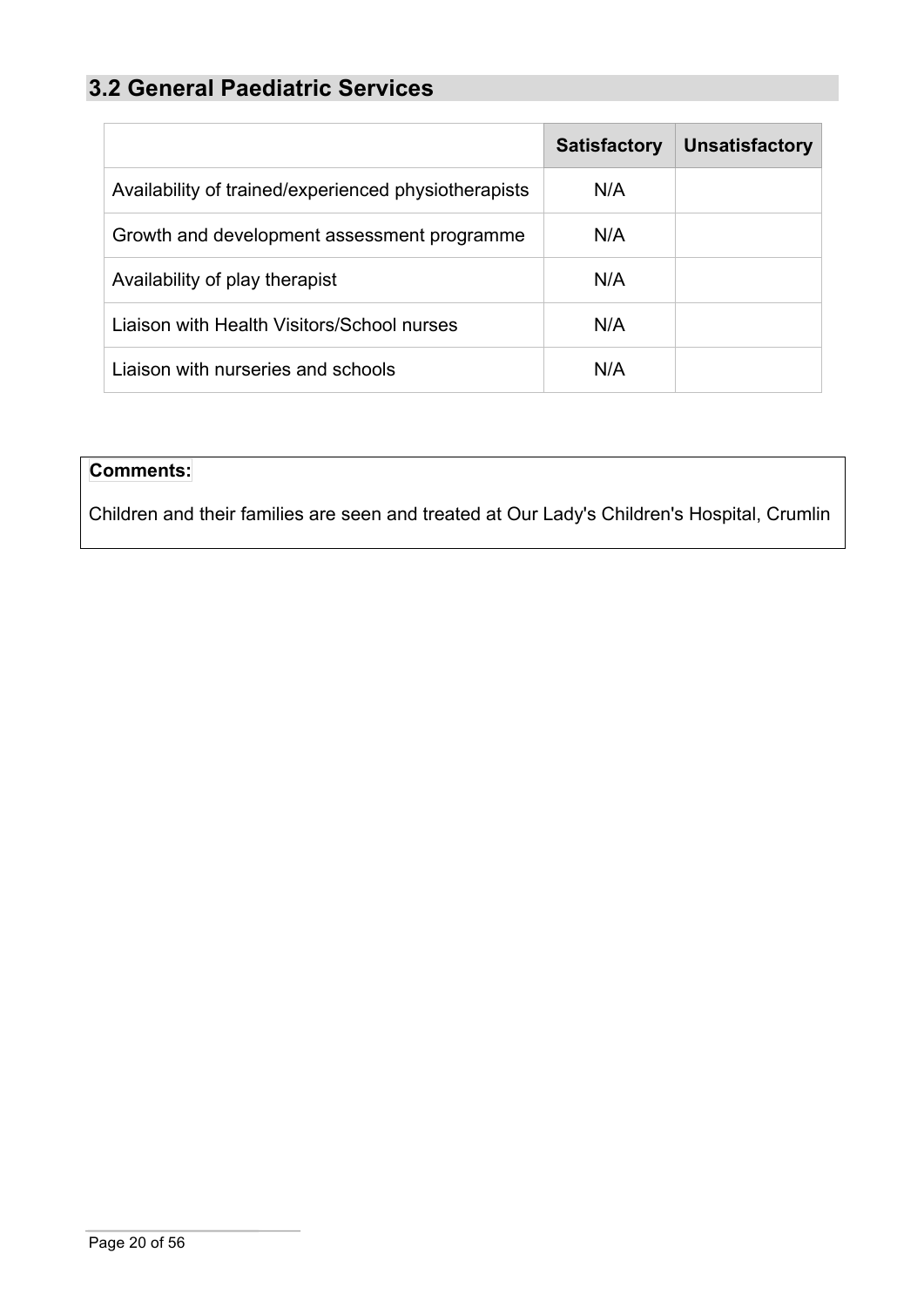# **4. Outcome Measures**

Outcome measures are a fundamental part of the revised audit programme. A nationally agreed dashboard for collecting data on individuals with inherited bleeding disorders will come into operation in 2013. In addition there will also be nationally agreed CQUINS. In the current round of audits, evidence should be provided for both data collection/outcome measures and locally agreed CQUINS – if these exist.

The following is a suggestion as to the sort of data that individual centres may be collecting. Evidence of previous CQUINS or Outcomes Measures collected over previous years should be recorded if available.

# **Audit Standards:**

1. Individuals with a severe inherited bleeding disorder should have an Annual Joint Score performed. How has this been obtained and by whom?

2. Individuals with a severe inherited bleeding disorder and on home treatment [either ondemand or prophylaxis] should record their treatment on Haemtrack or on paper. Evidence of this must be provided to the auditors.

3. Individuals with a severe inherited bleeding disorder should have their BMI calculated annually and if raised they should be counselled and if necessary referred for dietary advice and support. Evidence of this must be provided to the auditors.

4. Individuals with severe Haemophilia A or B should have a quality of life survey annually – HAL or PED-HAL [for children >4yrs].

## **Comments:**

1. Annual Joint Scores are obtained and documented on Clintech by the Physiotherapist.

2. Individuals on Home Treatment record their treatments on either their Home Scan App or paper Treatment Sheets (adherence).

3. BMI calculation is currently being applied to the Clintech patient record and once completed will be recorded at the patient's annual review by the clinical nurse specialists.

4. The NCHCD is in the process of applying Quality of Life Assessment tools onto a mobile device. It is planned that the patient will complete the assessment at their clinic appointment. A pilot programme will be completed in each comprehensive care centre prior to roll out.

The following Quality of Life questionnaires will be applied to the mobile device:

HAL- Haemophilia Activities List – applied to a clinic IPAD IPAQ- International Physical Activity Questionnaire – applied to a clinic IPAD EQ5D-5L- Applied to the Home Scan App CHO-KLAT (Paediatric settings only) – applied to a clinic IPAD *A demonstration of these tools will be provided on day of NCHCD audit.*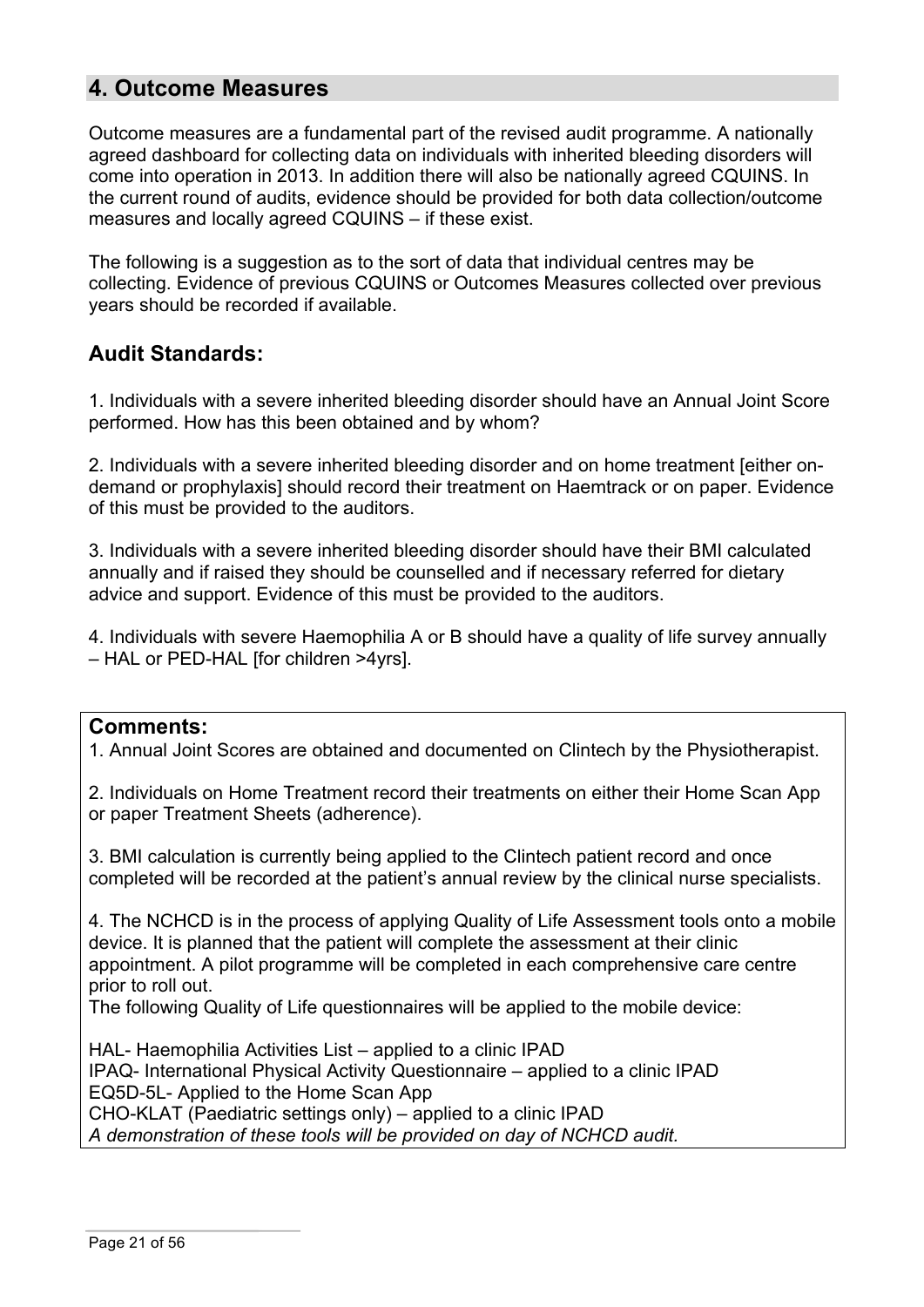# **5. Part 2: Patient Medical Records Review [Medical/Nursing Auditors]**

**Audit Standard**: The following should be present in the patient's medical records. [Note - In some centres a separate genetics/pedigree file may be used.]

- Clear documentation giving the diagnosis and usual treatment
- Genetic mutation
- Family pedigree with identification of obligate carriers/confirmed carriers
- Appropriate review interval as per National Service Specification recommendation (six monthly for severe and moderate haemophilia, yearly for mild)
- Appropriate physiotherapy/orthopaedic referral with evidence of timely referrals/input/review and assessment.
- Appropriate management of HIV, hepatitis B/Hepatitis C infection as per national guidelines where applicable.
- Evidence of effective communication with primary and secondary care colleagues and affiliated regional haemophilia centres.

A random sample of 8 medical records should be reviewed.

1. There is documentation giving the patient's diagnosis

Number of records with this information: 8

2. There is documentation giving the patient's treatment

Number of records with this information: 8

3.1 vCJD status is recorded for all relevant patients

Number of records with this information:

3.2 There are appropriate health care measures in place for 'at risk' patients

Number of records with this information:

4. There is documentation of the patient's genetic mutation [This may not be in the C/N]

Number of records with this information: 8

5. There is documentation of the family pedigree

Number of records with this information: 8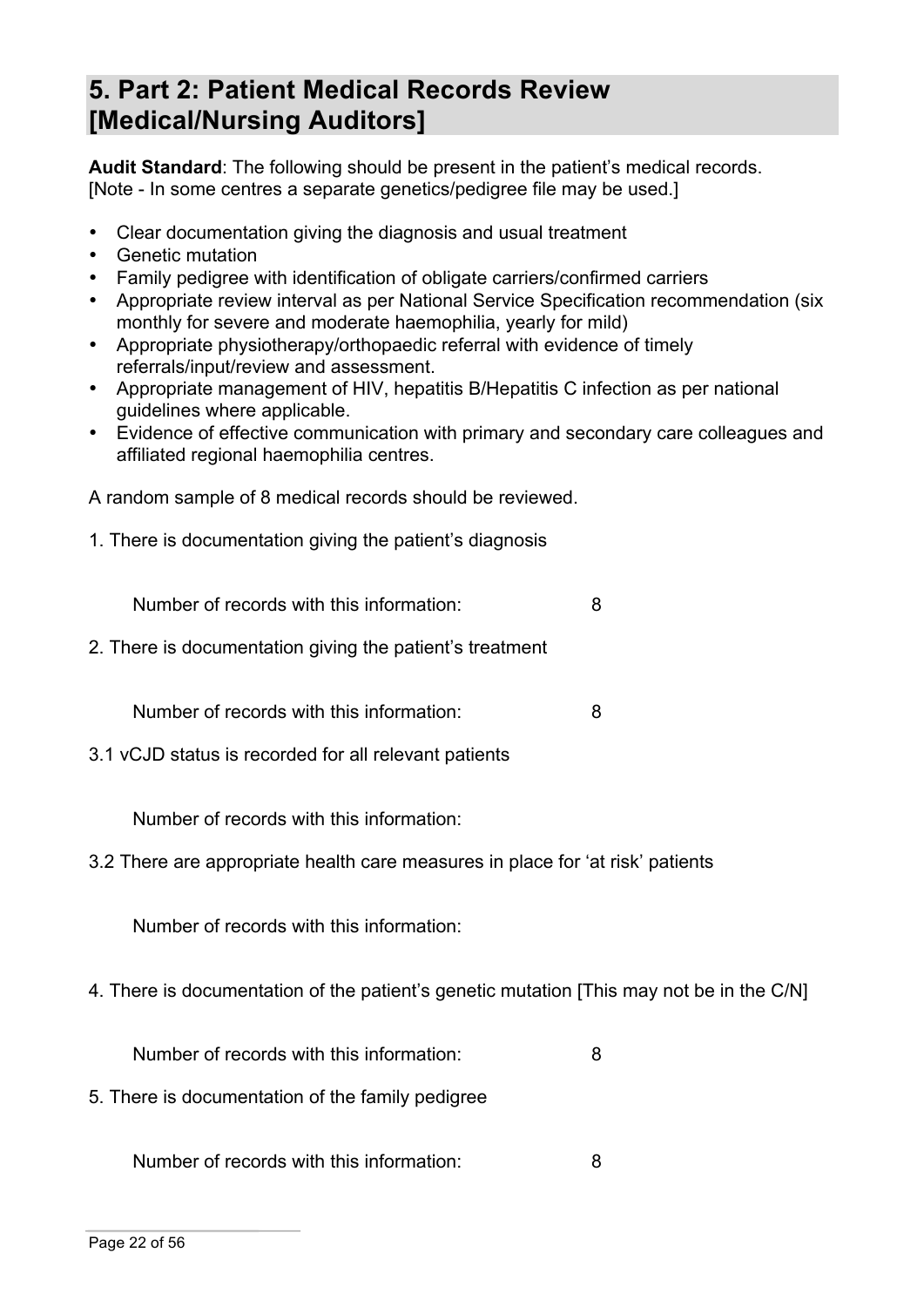6. There is evidence of appropriate follow up review:

Number of records showing this to be satisfactory: 8

7. There is evidence of appropriate physiotherapy/orthopaedic referral

Number of records showing this to be satisfactory: 8

8. There is evidence of regular dental review

Number of records showing this to be satisfactory:

9. There is evidence of appropriate management of HIV, HBV, HCV infection where applicable

Number of records showing this to be satisfactory: 8

10. There is evidence of effective communication with general practitioners and consultant colleagues

Number of records showing this to be satisfactory: 8

11. Investigation results are readily accessible in the medical records or electronically

Number of records showing this to be satisfactory: 8

### **COMMENTS:**

No problems were identified with the case notes that were reviewed.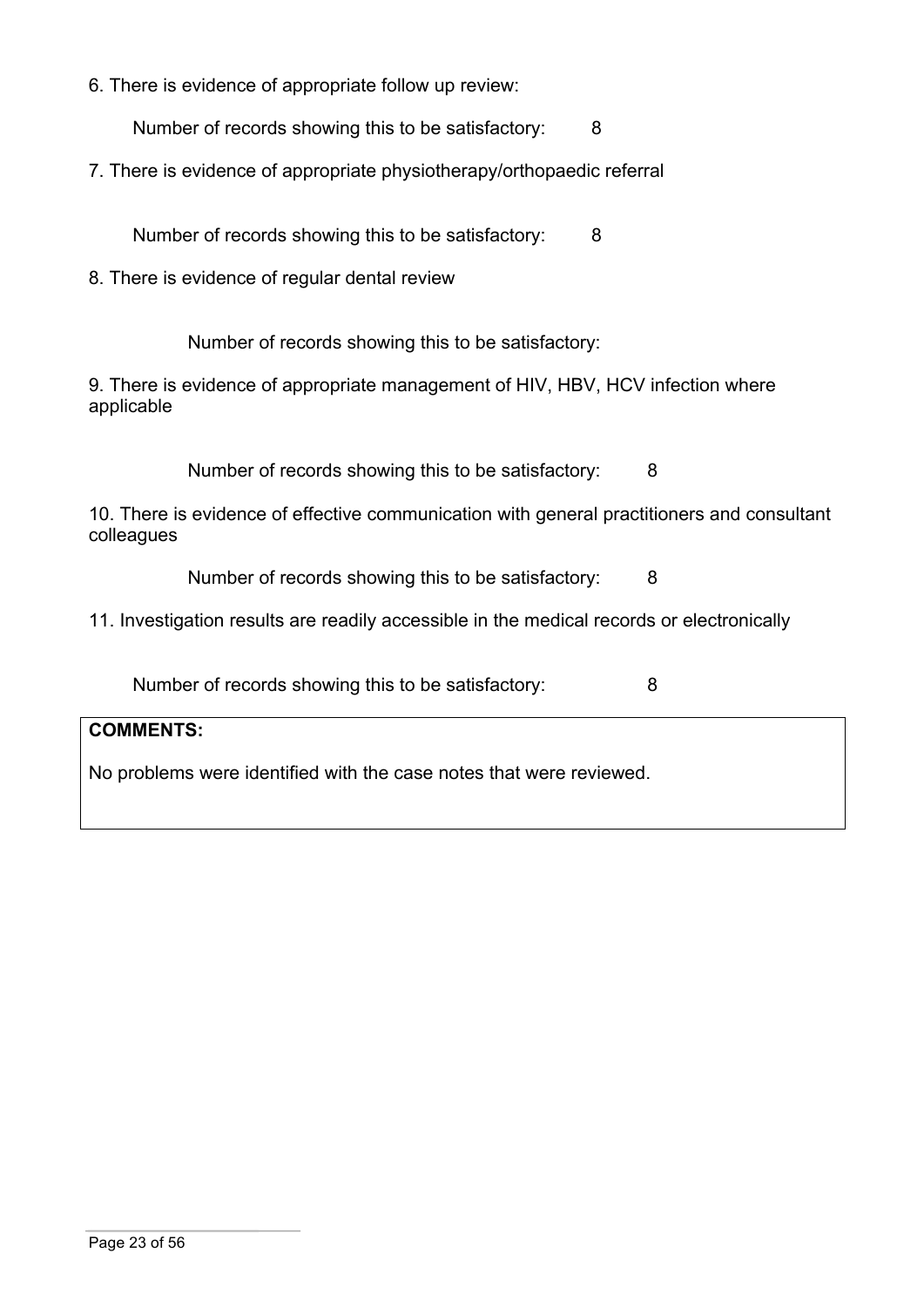# **6. Part 3: Patient-Parent-Carers Audit Component This section of the audit will be undertaken whilst the case notes review is taking place by the Medical-Nursing auditors**

# **6.1 Patient Services At The Centre**

**Audit Standard:** Patients, family members and carers attending the CCC should have easy access to the centre, adequate facilities whilst waiting, a private counselling area and availability of written information about all aspects of haemophilia and related disorders.

|                                                                                         | <b>Adequate</b> | Inadequate |
|-----------------------------------------------------------------------------------------|-----------------|------------|
| Access by car                                                                           | $\checkmark$    |            |
| <b>Designated Centre Car Parking</b>                                                    | $\sqrt{ }$      |            |
| <b>Access by public transport</b>                                                       | $\sqrt{}$       |            |
| <b>Disabled access</b>                                                                  | √               |            |
| <b>Direct Emergency Ambulance</b><br><b>Access</b>                                      | <b>No</b>       |            |
| <b>Signposting to centre</b>                                                            | $\checkmark$    |            |
| <b>Direct telephone line</b>                                                            | √               |            |
| <b>Answerphone</b>                                                                      | $\checkmark$    |            |
| e-mail access                                                                           | Yes             |            |
| <b>Waiting area</b>                                                                     | $\sqrt{}$       |            |
| <b>Toilets</b>                                                                          | √               |            |
| <b>Disabled toilets</b>                                                                 | $\checkmark$    |            |
| <b>Age Appropriate Waiting Area)</b>                                                    | N/A             |            |
| List of up-to-date educational<br>material                                              | $\sqrt{}$       |            |
| <b>Could you find any information</b><br>about this CCC on the Internet<br>e.g. Google? | Yes             |            |
| Seating/wheel chair waiting area                                                        | $\checkmark$    |            |
| <b>Family friendly facilities available</b>                                             | <b>Yes</b>      |            |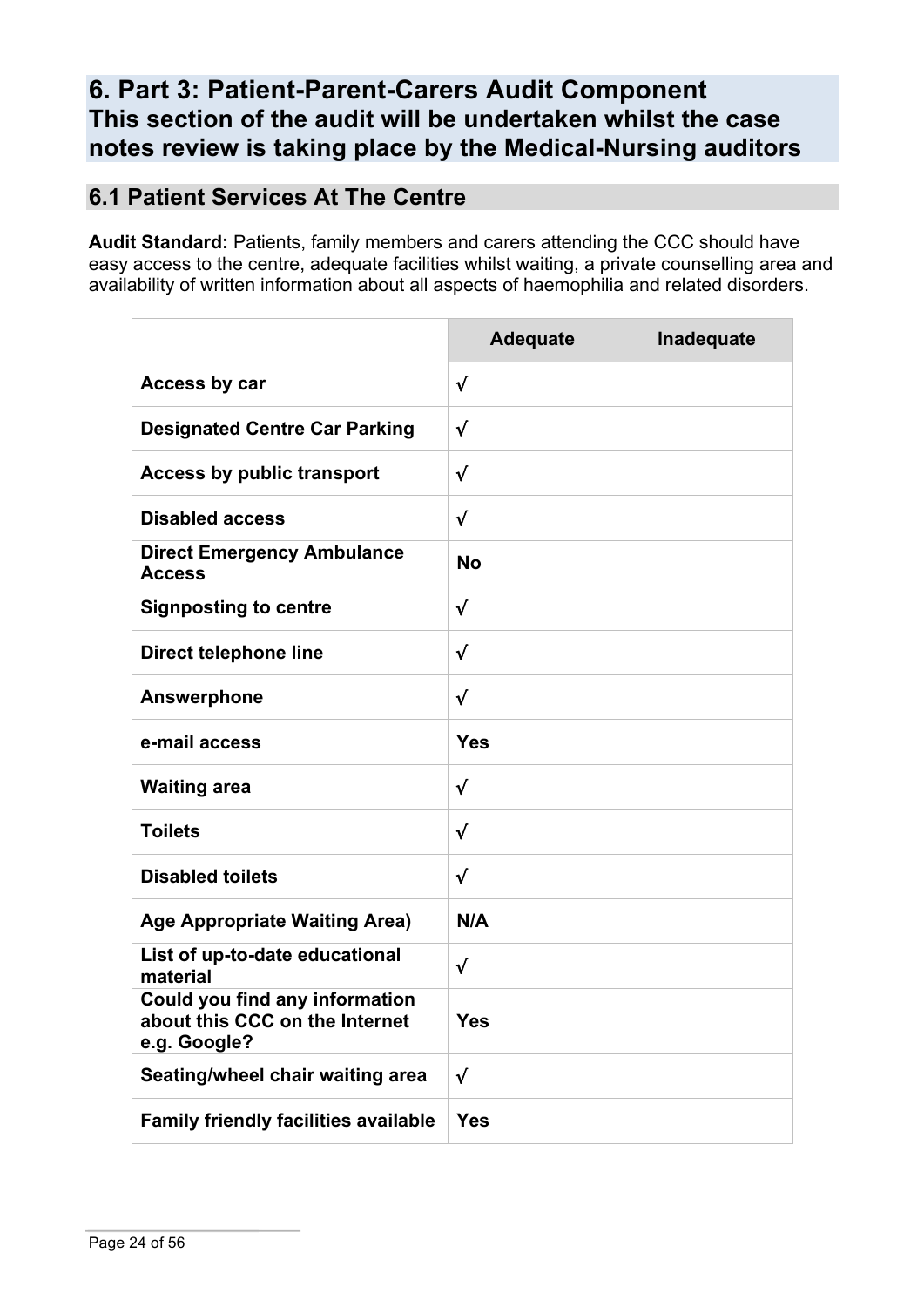#### **Comments:**

No problems were identified. Patient satisfaction was very high. See below for the results of the patient satisfaction survey.

The auditors received 35 completed questionnaires mailed to a random selection of St. James's NCHCD patients. Of these, 33 were completed by the patients themselves and 2 by children's caregivers.

Overall care was rated very high. 89% rated care as excellent. 100% rated care as excellent or good (question 3).

Other results included:

- 97% (33/34) are satisfied with service when ringing the centre for advice (question 4);
- 95% (21/22) are satisfied with the availability of the centre team when needing to be seen for an urgent problem (question 5);
- 95% (19/20) are satisfied with the care they receive when needing to be seen for an urgent problem (question 6);
- 97% (33/34) are satisfied with the arrangements in place for regular check-ups (question 9);
- 97% (33/34) report all their questions are answered to their satisfaction at regular check-ups (question 10);
- 74% (26/35) report they know who to contact out-of-hours (question 11):
- § 42% (15/35) report they have attended an A&E department in the last two years. Of these visits, 40% were at St. James's and 60% in other hospitals (question 12);
- 80% (12/15) report they are satisfied with the care they received at A&E (question 13);
- 100% (5/5) are satisfied with the arrangements for home treatment (question 14);
- 80% (4/5) are satisfied with the physiotherapy and orthopaedic services (question 16);
- 74% (26/35) report that dental services are offered through the centre. 26% (9/35) report that services are not offered or they are unaware of them (question 18);
- 100% (10/10) are satisfied with the services for psychological and social support (question 21);
- 74% (26/35) are satisfied with access to the centre. Parking was the principal complaint;
- 3% (1/35) report having ever made a complaint. The complaint was handled to the person's satisfaction.

#### **Comments about patient experience in the last year**

Comments were consistently positive regarding the standard of care, the professionalism of the staff and wait times.

## **Suggestions to improve the centre**

These include:

- Text reminders for appointments
- Better "medical identity" cards More frequent dental appointments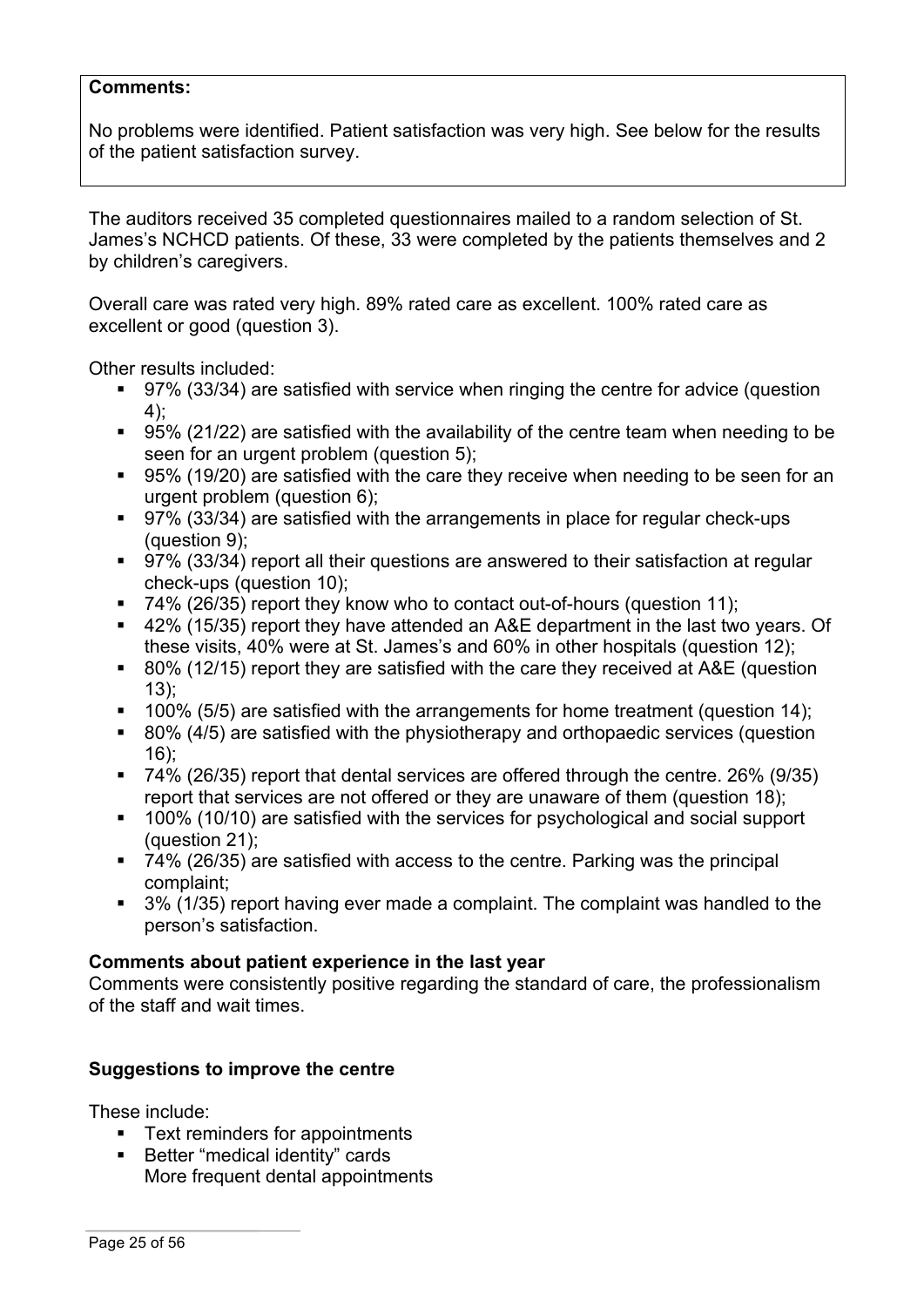#### **Other comments**

This is typical of the sentiments expressed: *The staff and doctors at St. James's Hospital are excellent and very caring.*

#### **Note:**

Three questionnaires were received from patients who did not identify with any of the three Irish comprehensive care centres. Limerick and Galway hospitals were mentioned. The respondents rated overall care as either average (1/3), poor (1/3) or very poor (1/3). Telephone advice was unsatisfactory (2/3). Availability of medical care personnel and quality of care for urgent situations was unsatisfactory (2/2). Questions were not satisfactorily answered at check-ups (2/2). A&E care was unsatisfactory (1/1).

(See Annex 1 at end of report for all patient comments and suggestions.)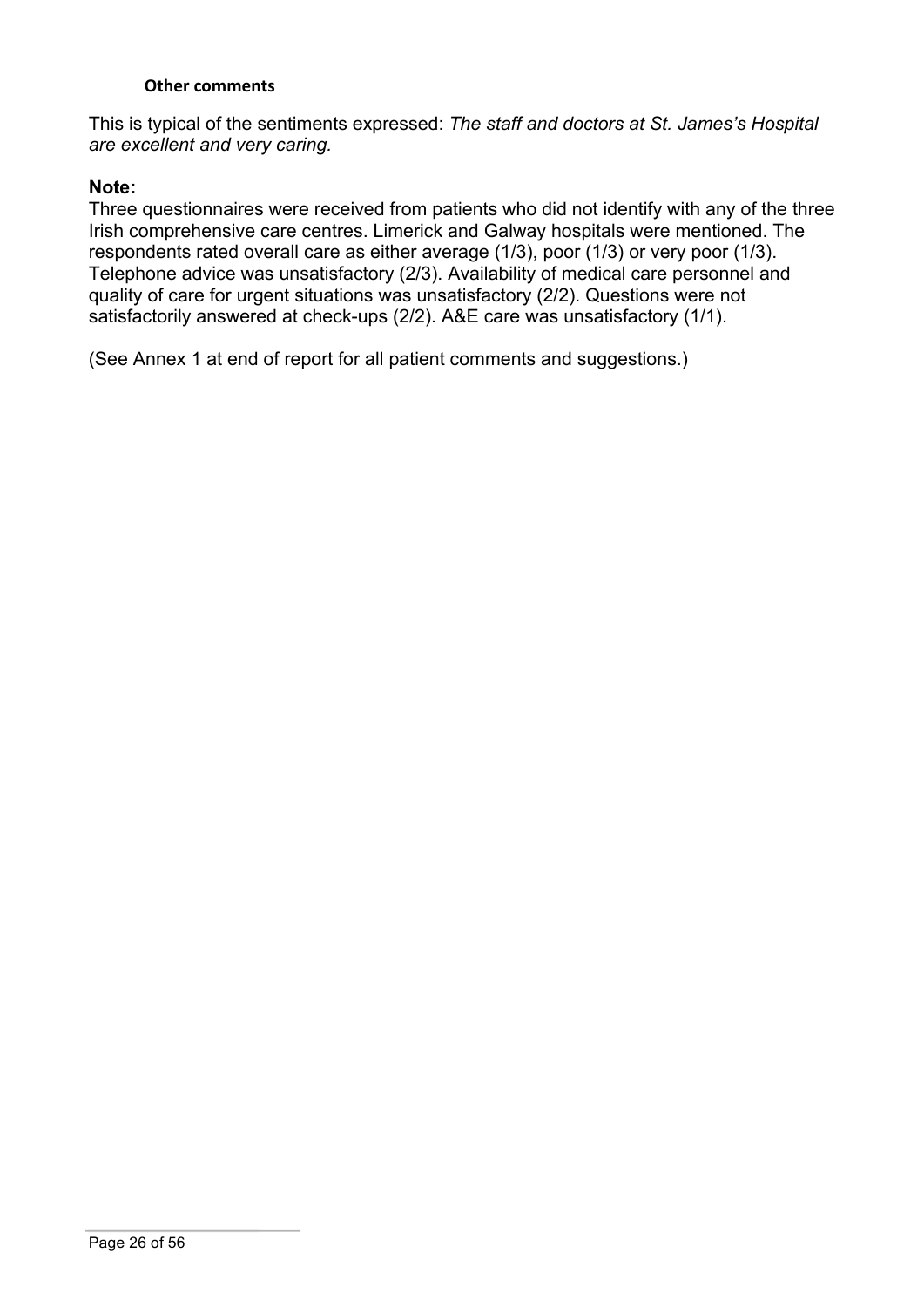# **7. Part 1 continued: Medical/Nursing/Patient-Parent-Carers Auditors**

# **7.1. Emergency Department/Out-of-Hours Setting:**

**Audit Standard:** There should be a clear pathway for patients with inherited bleeding disorders in the ED. Staff should be aware that individuals with inherited bleeding disorders require to be seen and treated promptly to prevent a minor bleed becoming more serious. Protocols for managing patients with inherited bleeding disorders should be easily accessible. Protocols should be in place for managing 'visitors' who are not known to the CCC.

### **Comments:**

An SOP for out-of-hours treatment was available for viewing during the audit.

There is a clear out-of-hours policy that appears to work well. There is 24-hour consultant haematologist cover for the service.

Patients with haemophilia and related conditions can directly contact the H&H ward for bleeding or other medical issues and attend for assessment and management. They are reviewed by the haematology junior doctor on-call. Direct access to the ward where staff have undertaken training and education allows for prompt and appropriate management.

This is a robust pathway that has been thoughtfully developed and implemented.

Consideration could be given to further developing training in telephone triage for ward staff who may be contacted out-of-hours.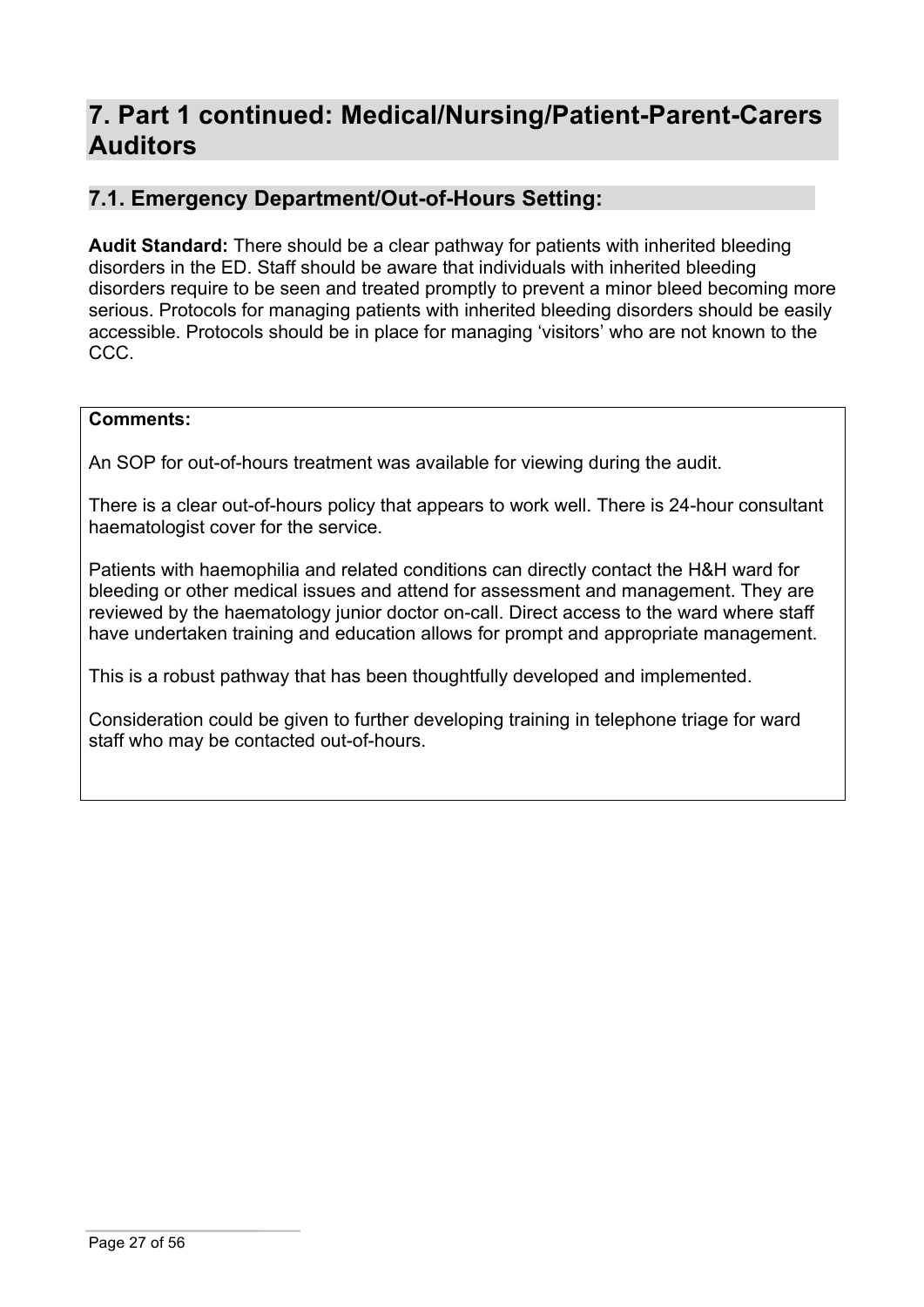# **7.2 The Haemophilia Service-Genetics Service Interface**

1. What proportion of the patients with haemophilia A and B registered at your Haemophilia Centre, have had their causative mutation identified? Please indicate the Haemophilia Centres served by the laboratory and the proportion of testing from local/outside sources.

Approximately 80% of families have been analysed for genetic mutations in the FVIII and FIX genes. All genetic information is available on the Progeny database and in individual patient records on Clintech.

A small number of FVIII or FIX deficient patients do not have identifiable genetic data available as shown in the table below (data as per June 2013).

|                      | <b>FVIII deficient</b> | <b>FIX deficient</b> |
|----------------------|------------------------|----------------------|
| <b>NCHCD, SJH</b>    | 36                     | 22                   |
| <b>OLCH, Crumlin</b> | 6                      |                      |
| <b>CUH, Cork</b>     | 17                     |                      |

Comments: All registered patients who have attended clinics at NCHCD have had genetic analysis.

The laboratory works closely with Eadaoin O'Shea (Genetic Counselling Nurse) who runs a nurse-led carrier clinic, and has the ability to co-ordinate with Centre Directors in order to offer genetic analysis to remaining patients.

The laboratory holds and curates pedigree information from all families on Progeny, and is responsible for updating this, which requires pro-active information gathering from other Centres.

The predictable difficulties exist regarding cross-referencing family members who attend different Centres. Progeny is not utilised for pedigree documentation outside of NCHCD.

2. Do you record this data on the national genetic database (HCIS)? NA

Yes : Genetic reports are made available via Clintech. (N/A for HCIS)

#### **Comments:**

No problems were identified.

ClinTech is used for information management, and genetic reports are fully available through this resource to all of the Haemophilia Centres.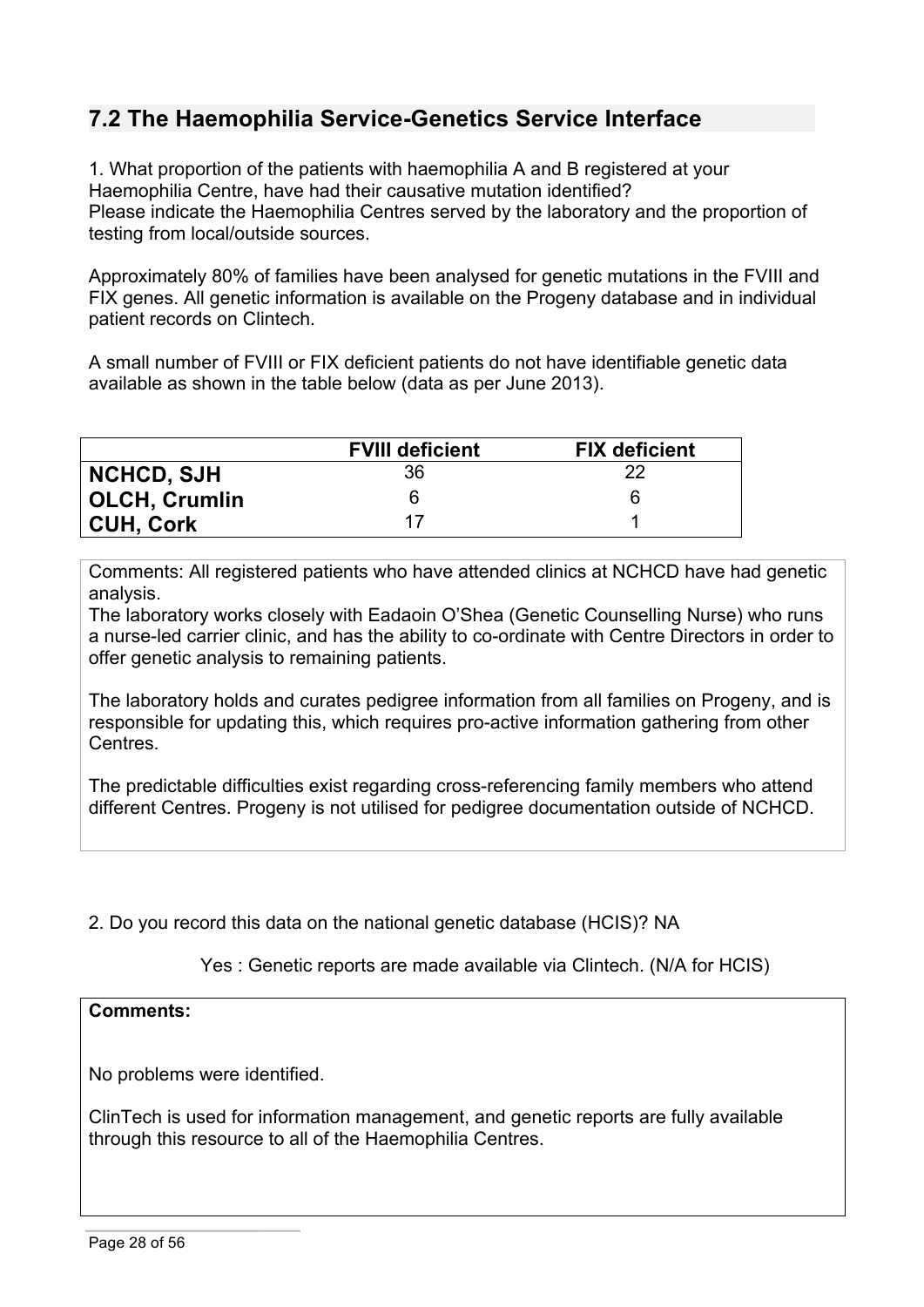3. Informed Consent: Please describe mechanisms that are in place within your centre to ensure that appropriate informed consent is obtained for genetic testing, and how the laboratory is made aware of any restrictions on consent.

Please indicate which format is used to document patient consent and information regarding testing

UKHCDO consent form and information sheet with local modifications.

### **Comments:**

No problems were identified.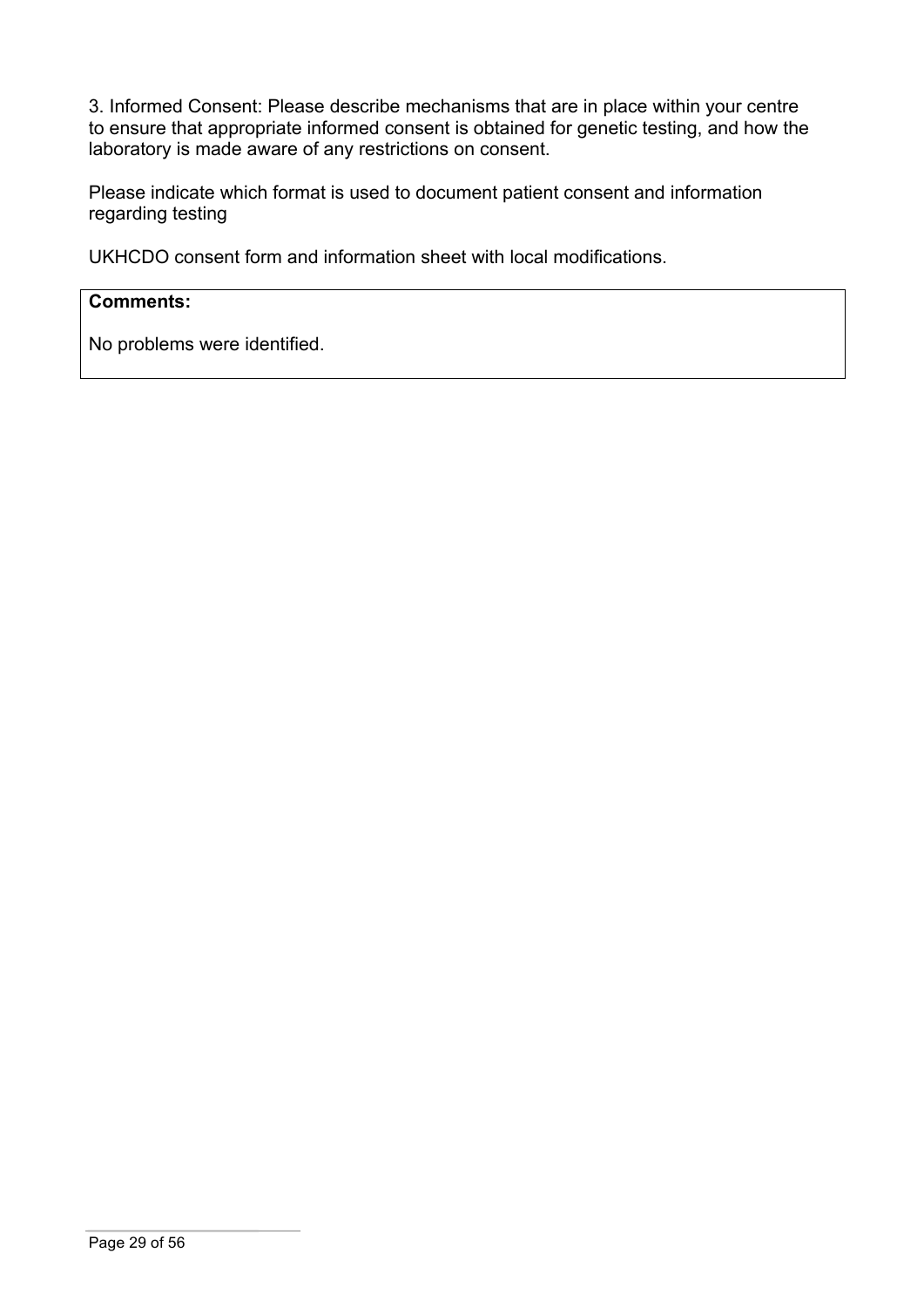# **8. [Part 4]: Genetic Services Audit**

**Laboratories must comply with the standards for Haemophilia Genetic Laboratory Services, as developed by the UKHCDO Genetics Working Party.**

# **8.1 Haemophilia Centres Served by the Laboratory:**

Please indicate the Haemophilia Centres served by the laboratory and the proportion of testing from local/outside sources.

 $NCHCD \sim 50\%$ . Our Lady's Children's Hospital, Crumlin [OLCH] ~15%. Cork University Hospital (CUH) ~25%. Galway University Hospital ~5%.

# **8.2. Laboratory Profile**

#### **1. Audit Standard: The genetic service should be provided by an NHS funded laboratory within a Comprehensive Care Haemophilia Centre.**

Please provide a clear and concise description of the role, aims and activities of the laboratory, which should include a description of the laboratory's relationship with the Laboratory Directorate or equivalent, the Trust and other institutions. This should include information on the range of diagnostic testing carried out by the laboratory:

#### **Satisfactory Unsatisfactory**

The Haemostasis Molecular Genetics laboratory as part of the National Centre for Hereditary Coagulation Disorders (NCHCD), provides a diagnostic service for analysis of the genes that cause inherited bleeding disorders. This is part of a comprehensive service provided by the NCHCD to patients and their families with inherited bleeding disorders. The infrastructure for this service exists at St James's Hospital. The laboratory, though located in the NCHCD, is part of the LabMed (Pathology) directorate within St James's Hospital.

Services included within the scope for INAB accreditation are mutation and carrier analysis of *F8* and *F9*, mutation analysis of type 2 VWD and when requested type 1 and type 3 VWD and mutation analysis for *SERPINC1.*

Analysis of other genes such as *F10, F11, F7* is available and has been performed but the analyses are not part of the scope submitted for accreditation.

#### **Comments:**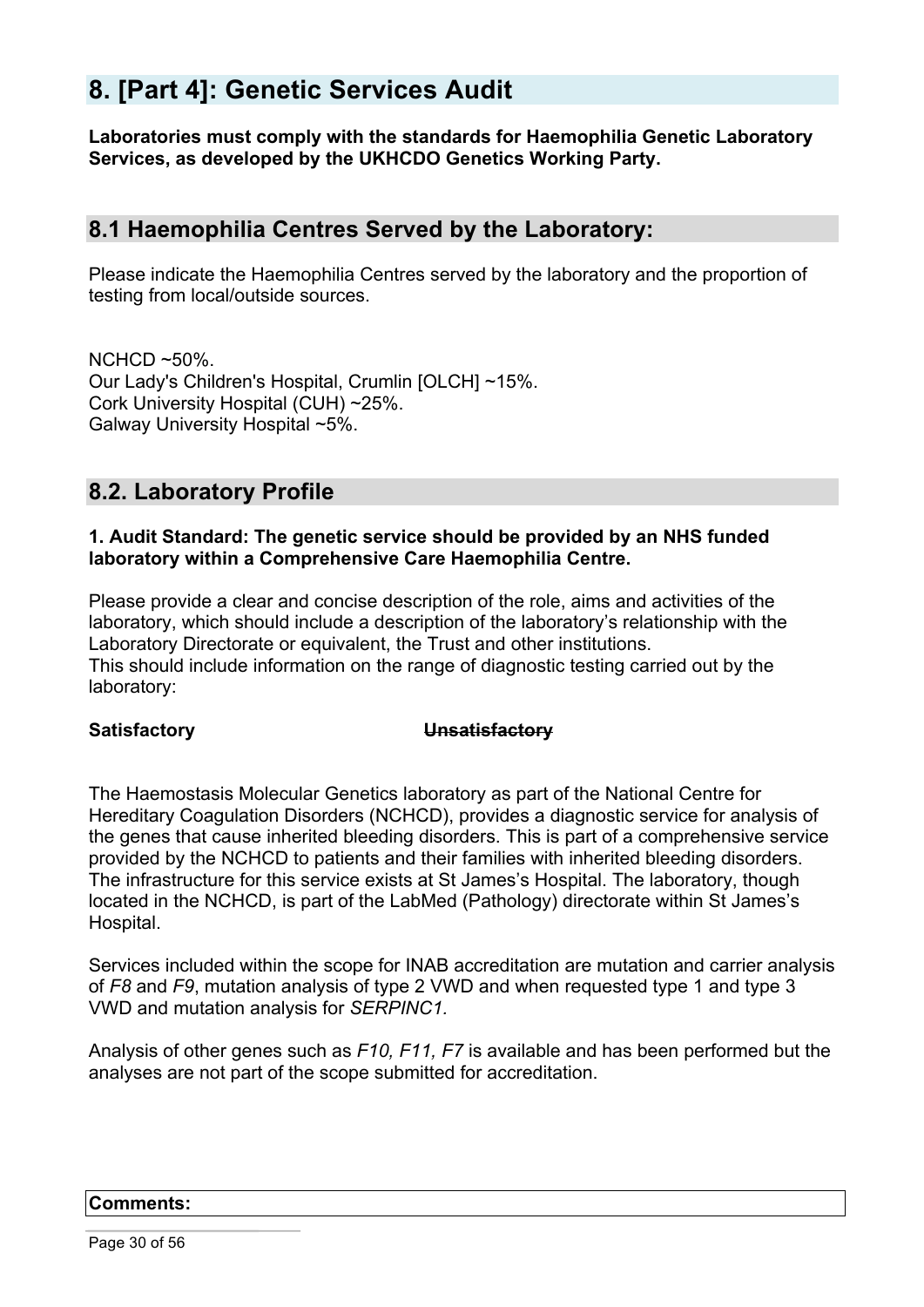A comprehensive genetic testing service is offered for haemophilia A, haemophilia B, and VWD.

The laboratory also offers *F10*, *F11* and *F7* sequence analysis locally, these are performed rarely and were not submitted for accreditation.

There are plans to introduce genetic testing for fibrinogen disorders, MYH9 related disorders (MYH9-RD) and hereditary haemorrhagic telangiectasia (HHT).

#### **2. Audit Standard: The genetic service should be adequately staffed with an appropriate skill mix and have adequate space and facilities to perform an effective diagnostic service.**

## **Staffing:**

Please provide details of the staff involved with the genetics laboratory diagnostic service provision in inherited bleeding disorders (ie Clinical Scientists, BMSs, MTOs, MLAs, clerical support)

Please provide details of the staff involved with research and development in inherited bleeding disorders (i.e. Clinical Scientists, BMSs, MTOs, MLAs, clerical support).

# **Staff (Bands/Job Title/WTEs):**

| Vince Jenkins                                                     | Chief Mol. Biologist  | ∣ Full time |  |
|-------------------------------------------------------------------|-----------------------|-------------|--|
| #Catriona Keenan                                                  | Senior Mol. Biologist | Full time   |  |
| # Currently on maternity leave: nost covered by Medical Scientist |                       |             |  |

# Currently on maternity leave: post covered by Medical Scientist.

#### **Satisfactory Unsatisfactory**

#### **Comments:**

The laboratory is staffed by two full time scientists, one of whom is currently on maternity leave. Adequate provision has been made for cover during this time.

Although staffing levels appear appropriate for workload, Dr Jenkins carries out approx. 25% of the laboratory work. The service would benefit from an additional Medical Scientist to contribute to this work. This would release Dr Jenkins to focus on his management role and the increasing demands associated with service quality and documentation (as illustrated by recent INAB inspection) and service development.

It was noted that the adjacent Coagulation laboratory carry out genotyping for Factor V Leiden and Prothrombin g.20210G>A variants. This genetic testing overlap presents an opportunity for a rotational Medical Scientist post, shared with the Coagulation laboratory, which would benefit the haemophilia genetics service and offer additional training opportunities to the Coagulation team.

## **3. Laboratory Facilities:**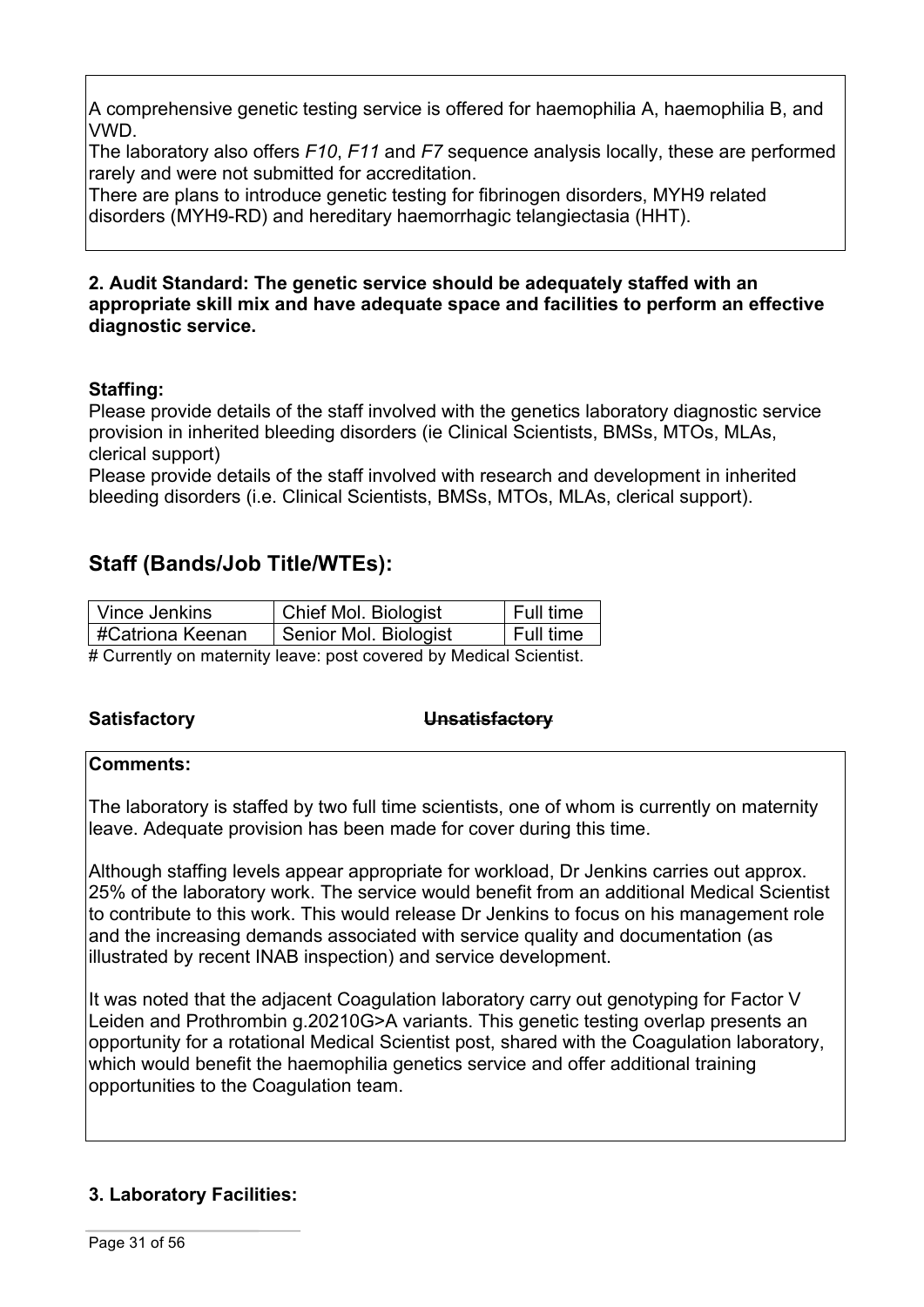Please provide a description of the areas designated for molecular diagnostic work:

Two dedicated laboratories and an office, and use of space and grade 3 hood in coagulation laboratory

Coagulation laboratory: Sample preparation and DNA extraction using the MagnaPure.

Laboratory HCS 15: PCR set up area. Work is performed and assigned to particular areas. This room also contains the ABI3130. Samples for sequence analysis are brought in sealed for loading onto the analyser

Laboratory HCS12: Post-PCR analysis and sequence reaction prep is performed in this room. Laboratory also contains gel tanks and gel documentation equipment

Office: For use by staff working in the above labs

**Satisfactory Unsatisfactory**

**Comments:**

Satisfactory facilities, adjacent to the Coagulation laboratory and the Haemophilia Unit. Sufficient office, and laboratory space, with separate areas for pre and post PCR activities. Some shared facilities with the Coagulation laboratory.

It was noted that the service is required to re-locate within the next year, as the current building is to be demolished.

It is important that considered decisions are made on the future of the haemophilia genetics laboratory. Co-location and/or stronger working links with other genetic service providers is recommended in order to optimise expertise, equipment replacement and procurement of new technologies and ensure the long term sustainability of the service

#### **4. Laboratory Equipment:**

Please provide a list of current laboratory equipment, with predicted replacement date. Please explain any mechanisms in place for replacing this equipment as required:

| -80C freezer                                      | 2020 |  |
|---------------------------------------------------|------|--|
| -20C freezer/ 4C fridge                           | 2015 |  |
| <b>Refrigerated Centrifuge</b><br>Eppendorf 5810R | 2018 |  |
| 3 Thermal Cyclers Applied Biosystems 2720         | 2018 |  |
| Digital gel documentation system UVI ProGAS7000   |      |  |
| <b>ABI 3130 Genetic Analyser</b>                  |      |  |
| A variety of submerged gel electrophoresis tanks  |      |  |

All equipment is purchased via the LabMed Directorate. A business case is made for all new and upgrades of equipment. The decision as to whether to purchase is made by the Laboratory Manager based on business case and priorities.

#### **Satisfactory Unsatisfactory**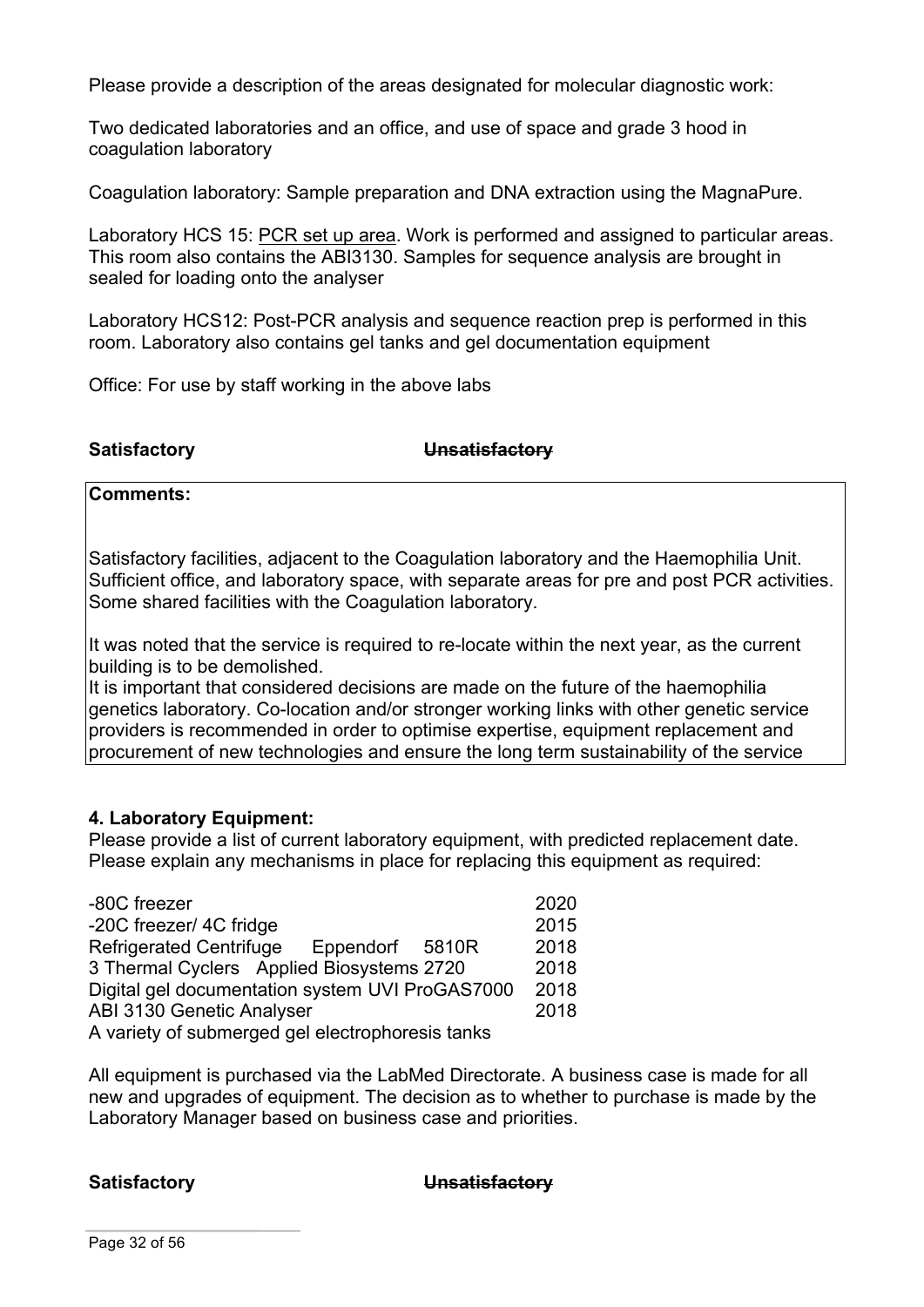#### **Comments:**

Equipment is satisfactory for current workload. There is no defined replacement program for equipment, and opportunity for new procurement is limited.

# **9. Service Provision**

**1. Management Structure/Accountability:** Please provide a diagram showing lines of accountability within the laboratory and links to the Haemophilia Centre(s) for genetic diagnostic services in inherited bleeding disorders:



| <b>Auditor's Comments:</b> |  |  |
|----------------------------|--|--|
| Satisfactory.              |  |  |

**2. Service Provision:** Please provide a clear description (preferably by means of a diagram) of the mechanisms of diagnostic service provision, particularly identifying links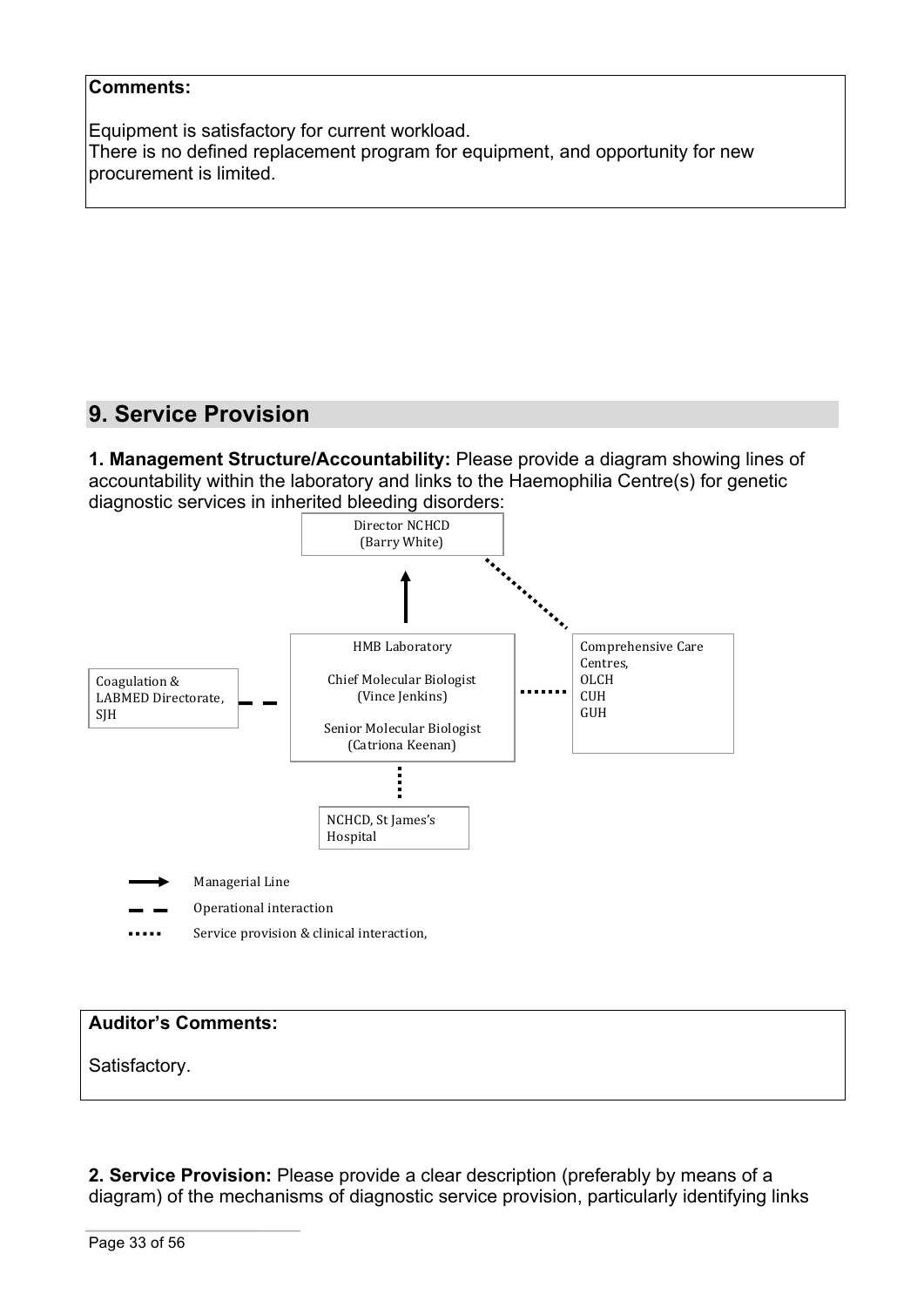with other clinical services (e.g. clinical genetics, cytogenetics), including for the provision of antenatal diagnosis.



Operational interaction

Service provision & clinical interaction,

#### **Auditor's Comments:**

**Satisfactory** 

**3. Diagnostic services provided:** Please provide a summary of the genetic diagnostic services provided for inherited bleeding disorders, including the methodology utilised.

#### **Satisfactory Unsatisfactory**

#### **Haemophilia A Tests**

*F8* intron 22 inversion (PCR) *F8* intron 1 inversion (PCR) Full *F8* mutation screening (PCR – sequencing) Detection of known *F8* mutations (PCR – sequencing) Carrier and prenatal diagnosis MLPA

## **Haemophilia B Tests**

Full *F9* mutation screening (PCR & direct sequencing) Detection of unknown *F9* mutations (PCR & sequencing) *F9* linkage analysis (SNP) (PCR) Carrier and prenatal diagnosis

## **von Willebrand Disease Tests**

Targeted screen for common Type 2A, 2B, 2M and 2N mutations (PCR – sequencing) Detection of common Type 1 mutations (Vicenza) *VWF* mutation screening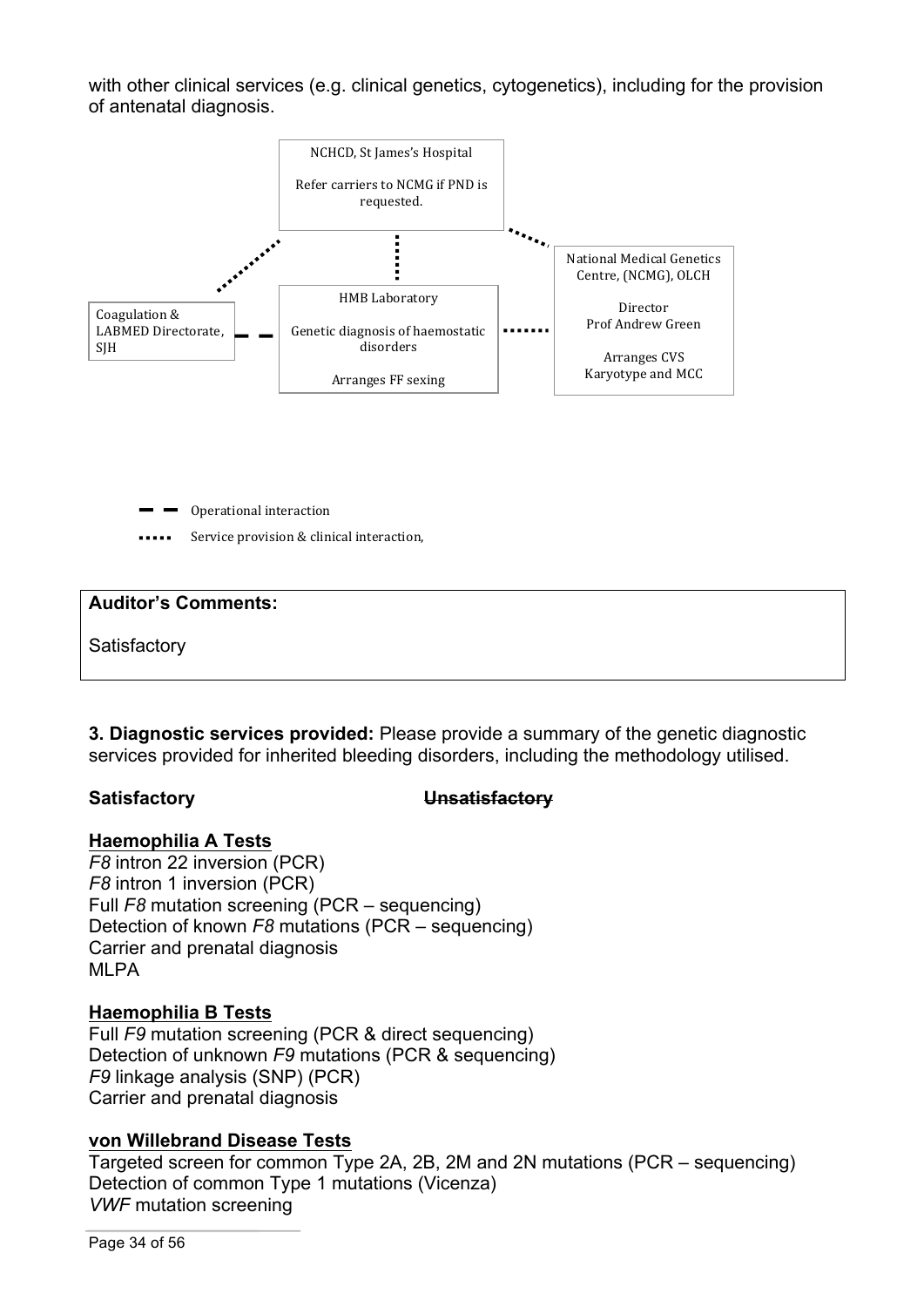Detection of known *VWF* mutations (PCR – sequencing)

#### **Antithrombin deficiency**

*SERPINC1 (PCR and resequencing)*

#### **Other tests not included in INAB scope.**

*FGN* mutation testing *F7* mutation screening *F10* mutation analysis *F11* mutation analysis.

#### **Comments:**

The laboratory provides testing specifically for the Haemophilia Centres within Eire. It has recently submitted three tests for accreditation under ISO15189 (genetic analysis of *F8*, *F9* and *VWF*), this has been approved pending addressing of several minor nonconformances.

The laboratory does provided a wider testing repertoire locally, including fibrinogen, *F7*, *F11* and *F10* genetic analyses, and may consider submitting these for accreditation in the future.

**4. Workload:** Please provide a summary of the genetic diagnostic workload in inherited bleeding disorders for the previous 12 months period. This should be provided for the various diagnostic activities (e.g. *F8* gene IVS22, Haemophilia A full mutation screen, haemophilia A carrier diagnosis etc.) undertaken internally and also for other centres.

| F8<br><b>Mutation Screen</b><br>Carrier analysis/confirmation of mutation (2 <sup>nd</sup> sample)                                 | 16<br>76 |
|------------------------------------------------------------------------------------------------------------------------------------|----------|
| F9<br><b>Mutation screen</b><br>Carrier analysis/confirmation of mutation<br><b>VWF</b><br>Restricted mutation screen (Type 2 VWD) | 14<br>16 |
| <b>SERPINC1</b><br><b>Mutation screens</b>                                                                                         |          |

#### **Auditor's Comments:**

Workload is addressed well for a small laboratory service. 135 samples were tested in the previous year, 67% of which were targeted analyses

## **10. Sample Processing**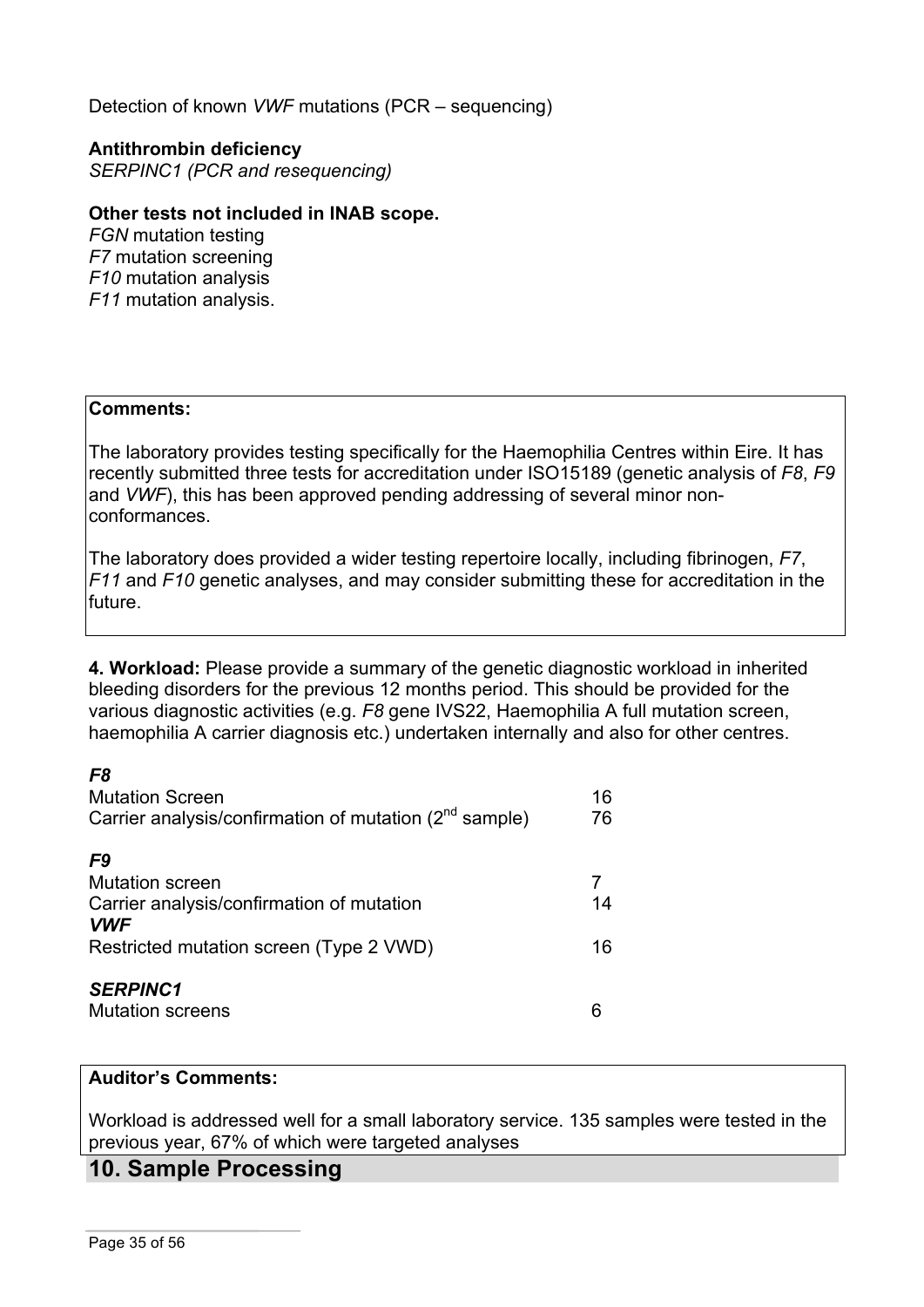**1. Specimen acceptance policy:** Please identify the minimum sample identification requirements for the laboratory to accept samples for analysis.

2.3.3 The samples must be clearly labelled with the following details

Name (Surname and Forename)

Medical Record Number (MRN)

Date of Birth

Date sample taken

#### **Satisfactory Unsatisfactory**

#### **Comments:**

Minimum sample acceptance criteria are available, and consistent with guidelines.

**2. Specimen acceptance policy:** Please identify the minimum sample identification requirements for the laboratory to accept samples for analysis.

**Satisfactory Unsatisfactory**

#### **Comments:**

Progeny software is effectively used to manage samples and work throughput.

#### **3. Requests for investigations:**

Please outline mechanisms for receiving and recording requests for investigations Please identify the minimum data set required for the laboratory to accept samples for analysis.

#### **The Genetic Request Form**

Samples must be accompanied by a genetic testing request form.

- The form should be a Genetic Request Form as HAEM FORM HMB 030 This should have the following patient details:
	- § i The patient's name (Forename; Surname)
- ii Medical record number (MRN)
- iii Date of Birth
- iv Familial disorder and index severity
- § v Reason for request.: ie Test requested
- § vi Family names
- vii Whether this is a first, second or confirmatory sample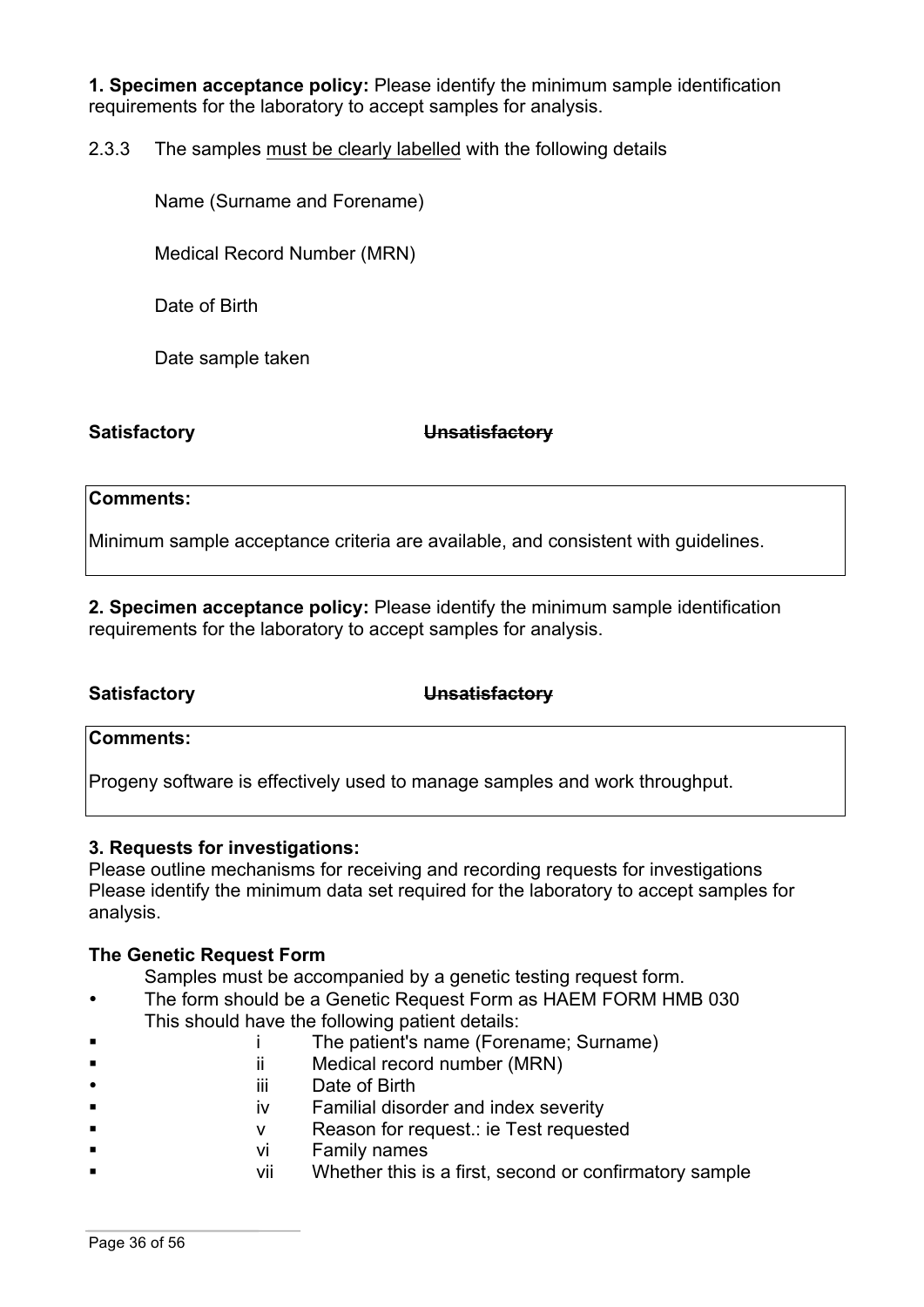• viii In the case of first or new samples, a family tree should be present highlighting the relationship between the index and extended family members may be used if present on both the sample and request form.

## **The Consent Form**

When the request is a first sample, a copy of the genetic consent form should accompany the sample.

The form should be based on the UKHCDO form ; as per the NCHCD form:HAEM FORM 0224

### **Sample Details**

Adult

• Unless discussed otherwise the sample consists of 2 x 9ml EDTA anti-coagulated whole blood

**Paediatric** 

• Due to the difficulty of obtaining samples from young children, no lower limit is given; however ideally the sample should be at least 2x 3mls of EDTA anti-coagulated blood.

The samples must be clearly labelled with the following details

- Name (Surname and Forename)
- Medical Record Number (MRN)
- Date of Birth
- Date sample taken

Cross-Reference

The details on the samples and forms should be checked and the identifiers must match.

If the sample and form details do not correspond, the sample and forms must be placed to one side and the requester/user notified as soon as possible, and a note made.

If any alteration change is made to either the form or samples by the user/requester the person must take responsibility by signing and dating accordingly on the request form.

If there is no consensus possible between the sample and form the sample must be rejected (see section 3).

Sample and request data are stored on the LIS, and on Progeny Database

## **Satisfactory Unsatisfactory**

#### **Comments:**

Progeny software is effectively used to manage samples and work through-put.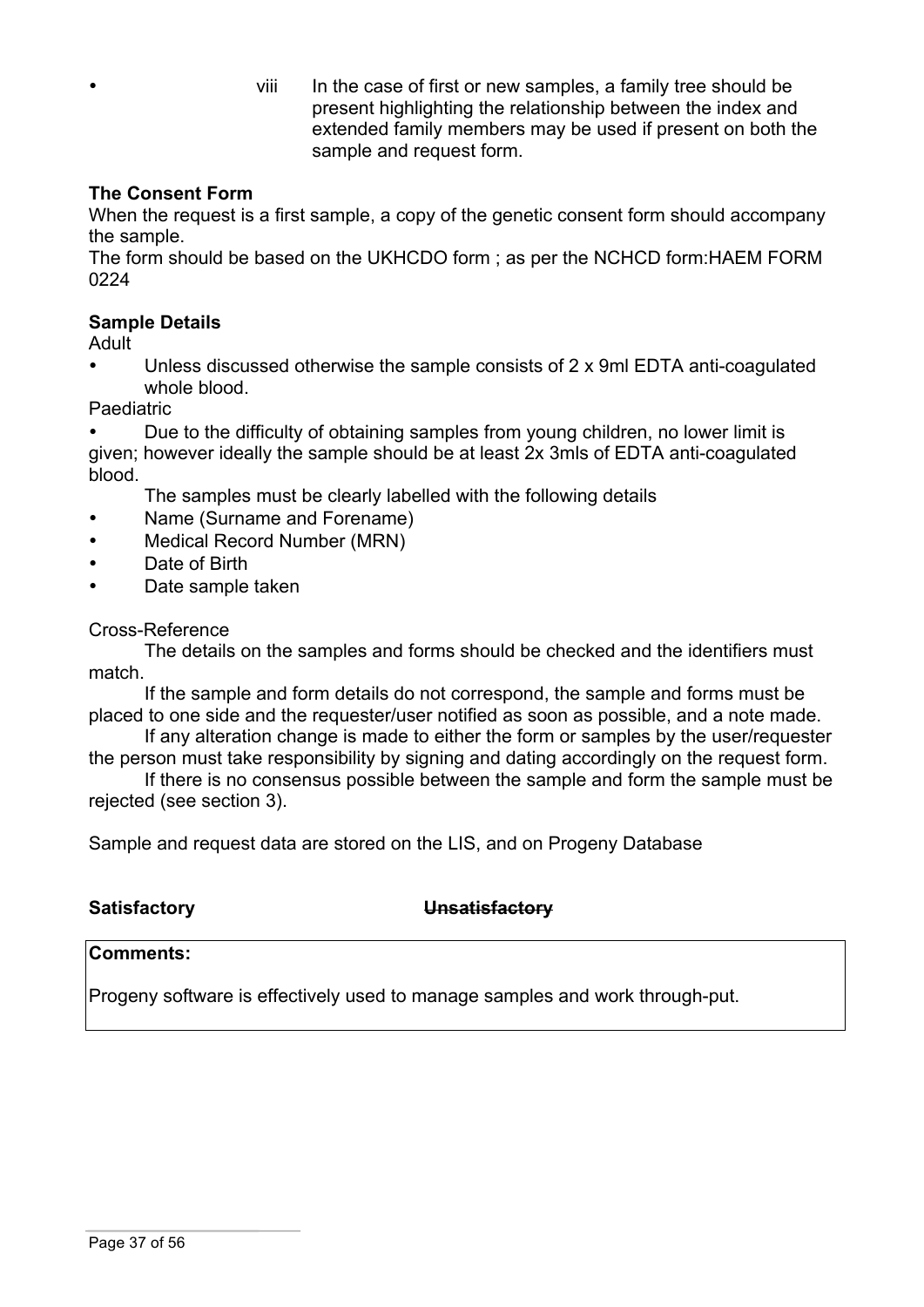**4. Sample storage:** A SOP is required explaining arrangements for secure storage of diagnostic samples

## **HAEM-QP-HMB-003 POLICY REGARDING THE STORAGE OF BUFFY COATS AND EXTRACTED DNA**

**Satisfactory Unsatisfactory Comments:**

An SOP is available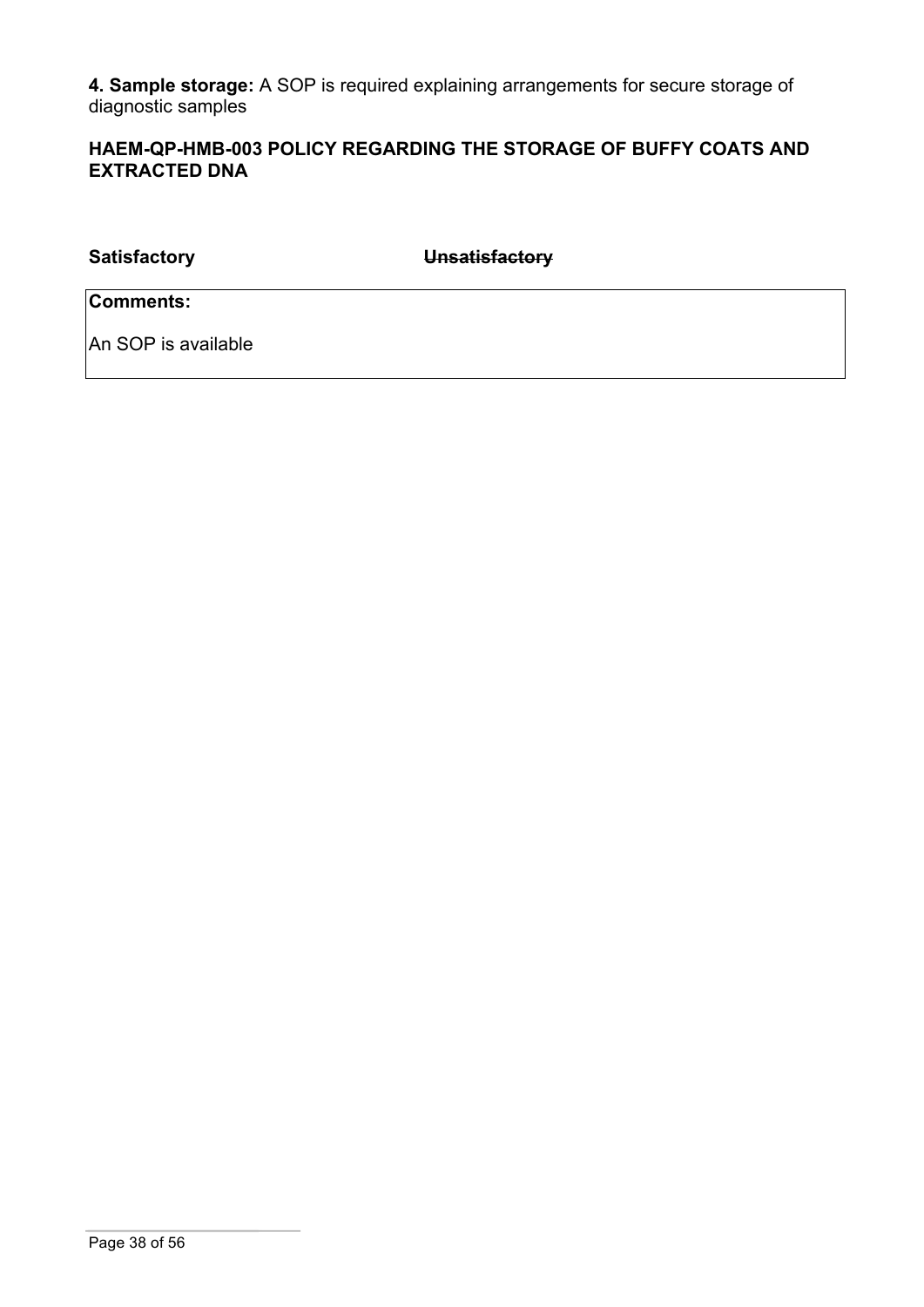# **11. Quality of the Diagnostic Service**

**Audit Standard: The Genetics laboratory associated with the CCC should have full CPA accreditation. The laboratory should participate in a national quality assurance scheme.**

#### **1. Does the Genetics Laboratory have full CPA accreditation?**

Please delete as appropriate

CPA accreditation was in place until  $31<sup>st</sup>$  December 2013. The laboratory was inspected (as part of a LabMed wide inspection) by the Irish National Accreditation Board (INAB) in January 2014 according to ISO15189 v.2012 standards. Accreditation is expected for the LabMed Directorate, pending close-out of minor non-conformances.

Please give date of last inspection:

#### **Comments:**

**Satisfactory** 

*F9* and *VWF* genetic analyses were submitted for accreditation under ISO15189 during recent INAB inspection

**2. Documentation; A vertical audit will be carried out during the visit to evaluate the use of laboratory documentation:** Full SOPs, including details and records of IQC, must be available at the audit visit for all laboratory procedures.

**Satisfactory Unsatisfactory**

## **Comments:**

A vertical audit was carried out successfully; this documentation and processes were reviewed for a patient sample that underwent carrier analysis. This did not raise any areas for concern.

**3. Urgent Samples:** There should be protocols available for handling urgent samples.

HAEM-LP-HMB-016: Receipt and Analysis of an Urgent or Priority Sample

**Satisfactory Unsatisfactory**

#### **Comments:**

The laboratory has provision in place for dealing with these requests, and good links with other services to facilitate urgent investigations**.**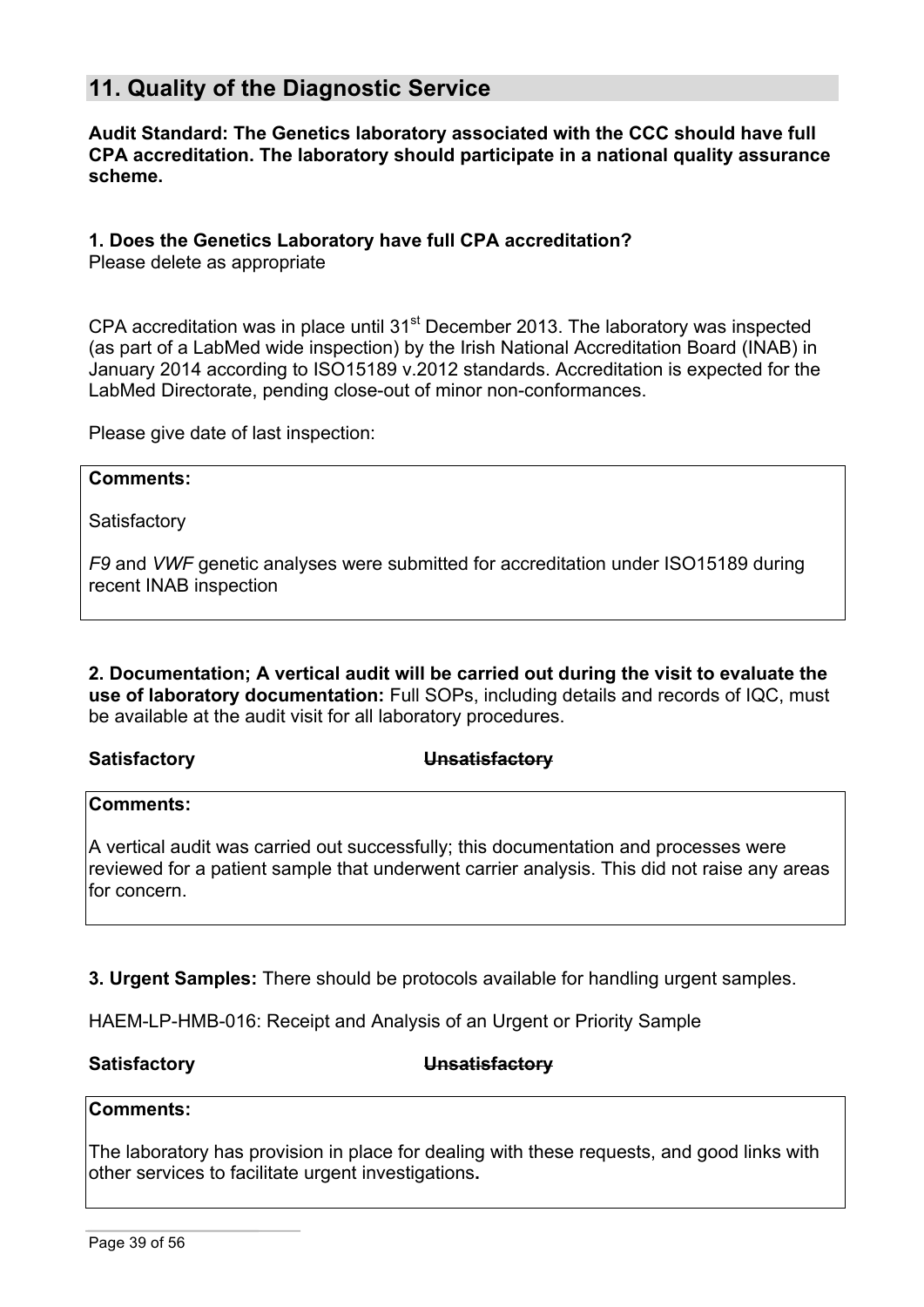**4. Turnaround time:** The laboratory should comply with the agreed turnaround times. These should be stated and would normally be expected to be between 6-8 weeks for investigative tests and 2-6 weeks for confirmation of known/familial mutations. The laboratory should be able to provide a rapid turnaround (~2 weeks) for urgent requests and (3-4 working days) for PNDs.

There should be evidence that Turnaround Times are regularly audited.

What proportion of investigations meet the required turn-around time?

95% carrier samples were reported within 4 weeks in 2013 (target 85%)

- Average TAT: 3 weeks
- Median TAT: 3 weeks
- 84 carrier samples completed in 2013

85% mutation samples reported within 12 weeks (target 85%)

- Average TAT: 8 weeks
- Median TAT: 5 weeks
- 28 mutation samples reported in 2013

### **Satisfactory Unsatisfactory**

#### **Comments:**

Turnaround targets are audited and satisfactory.

**5. Internal Quality Control:** Give a brief description of the processes involved in ensuring the reliability and validity of generated results:

### See below as from HAEM-QP-HMB-004: QUALITY ASSURANCE WITHIN THE HAEMOSTASIS MOLECULAR LABORATORY

#### **General**

- All analytical procedures have quality control criteria as described in the relevant SOPs.
- The quality control is dependent upon the procedure; guidelines are described below.
- All hard copy of results files: PCR files; Sequence logs, Sequence screens should contain IQC failure record sheet (Haem-Form-HMB-074). This sheet should contain records of failures of IQC or poorly performing runs etc.
- The IQC failure record sheet should be reviewed regularly (bi-monthly).

## *F8* **Inversion Analysis**

- Refer to SOP Haem-LP-HMB-005 *F8 Int 22 inversion analysis* and Haem-LP-HMB-006 *F8 Int 1 Inversion Analysis.*
- Inversion positive samples for the intron 22 or the intron 1 inversion event must be used with each run; details of which samples can be used are found with the relevant SOP.
- In the event of a control sample giving an unexpected result, all results should be ignored and the run should be repeated.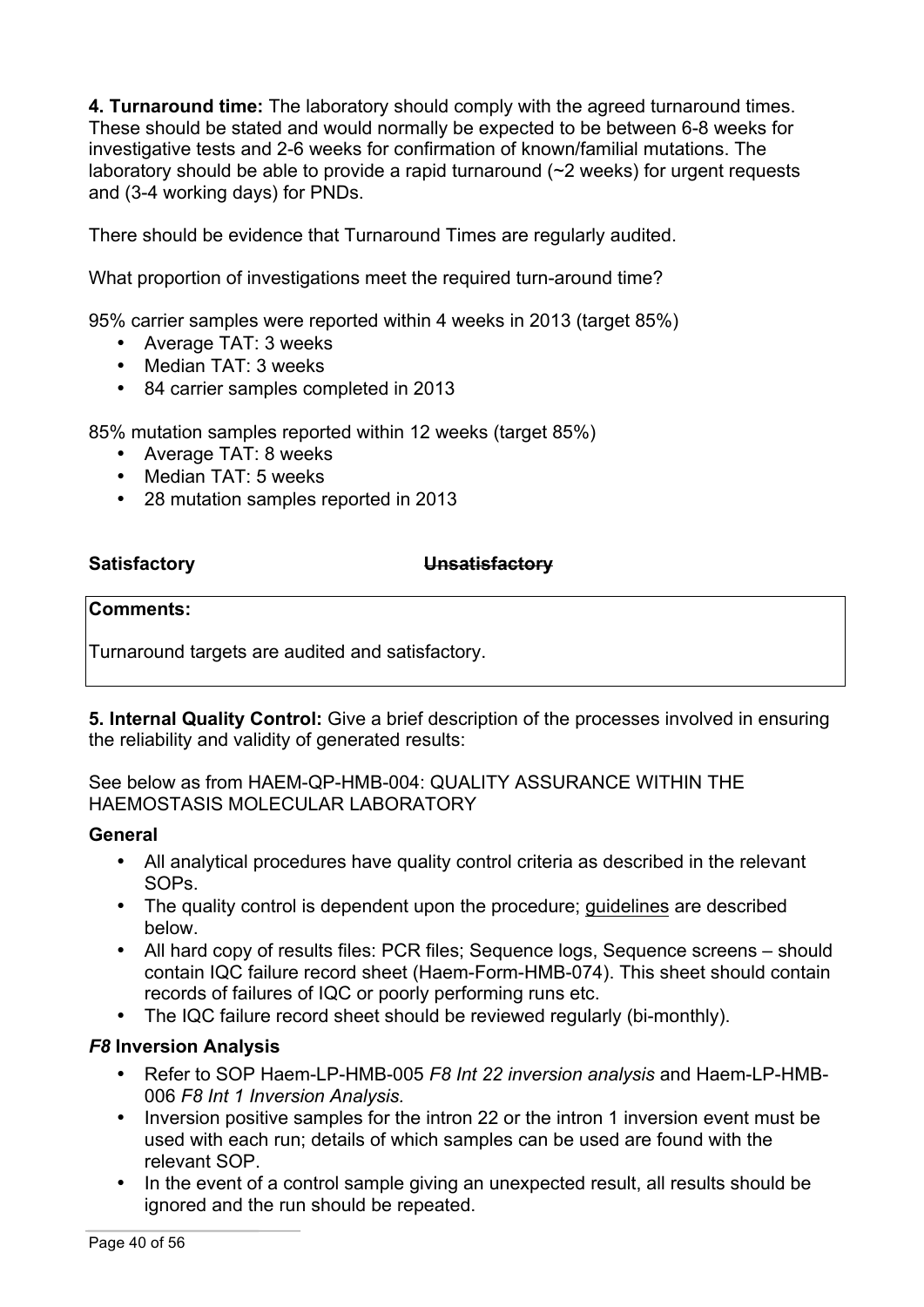• In the event of a failure of amplification in a single run, the control amplification should be repeated.

## **PCR Amplification: General Points**

- Refer to the relevant SOPs Haem-LP-HMB-003 *F8 Gene Screen Amplification;* Haem-LP-HMB-004 *F9 Gene Screen Amplification.*
- Amplicons (Amplification products) should be of the expected size as shown in the appendix of each SOP.
- The only exception to 4.3.2 is the presence of an insertion or deletion; detectable on repeat analysis and sequence analysis .
- The intensity of product should be scored on a score of 0 (no amp) to 3 (strong amp).
- A non-template control is used in each screen.
- Non-template control (NTC) should be included for runs that are performed for carrier, confirmation or verification of mutations.
- Any amplification of a NTC should be logged as a non-conformance, the PCR run ignored and binned, and reagents used in the PCR run should be binned. All surfaces should be thoroughly cleaned using Virkon or similar.
- In the event a non-template control demonstrating the presence of an amplicon, the run should be ignored, and repeated with 'fresh' previously unused reagents.

## **Sequence Analysis: General Points**

- Sequence analysis quality is monitored by examination of a signal and signal to noise ratio as described in SOP: HAEM-LP-HMB-011: *Analysis of Sequencing Data by Use of Software*.
- All carrier analyses should be co-analysed with an index sample where possible.
- All samples are checked against a 'wild-type' sequence and reference sequence.
- All laboratory results are co-signed.
- Multiple poor sequences in a given run should be recorded
- Poorly performing sequences of the same amplicon should be evaluated by examining the PCR amplification and if required redesign of the PCR should be considered

#### **Satisfactory Unsatisfactory**

#### **Comments:**

Appropriate IQA procedures are in place to support and ensure test quality.

**6. External Quality Assurance:** The laboratory must participate satisfactorily in appropriate EQA scheme(s). Please provide details of schemes participated in and any unsatisfactory performance during the last 2 years, including information on how any unsatisfactory performance has been addressed

Participant in NEQAS BC Genetics scheme Participant in EMQN sequencing scheme

No unsatisfactory performances.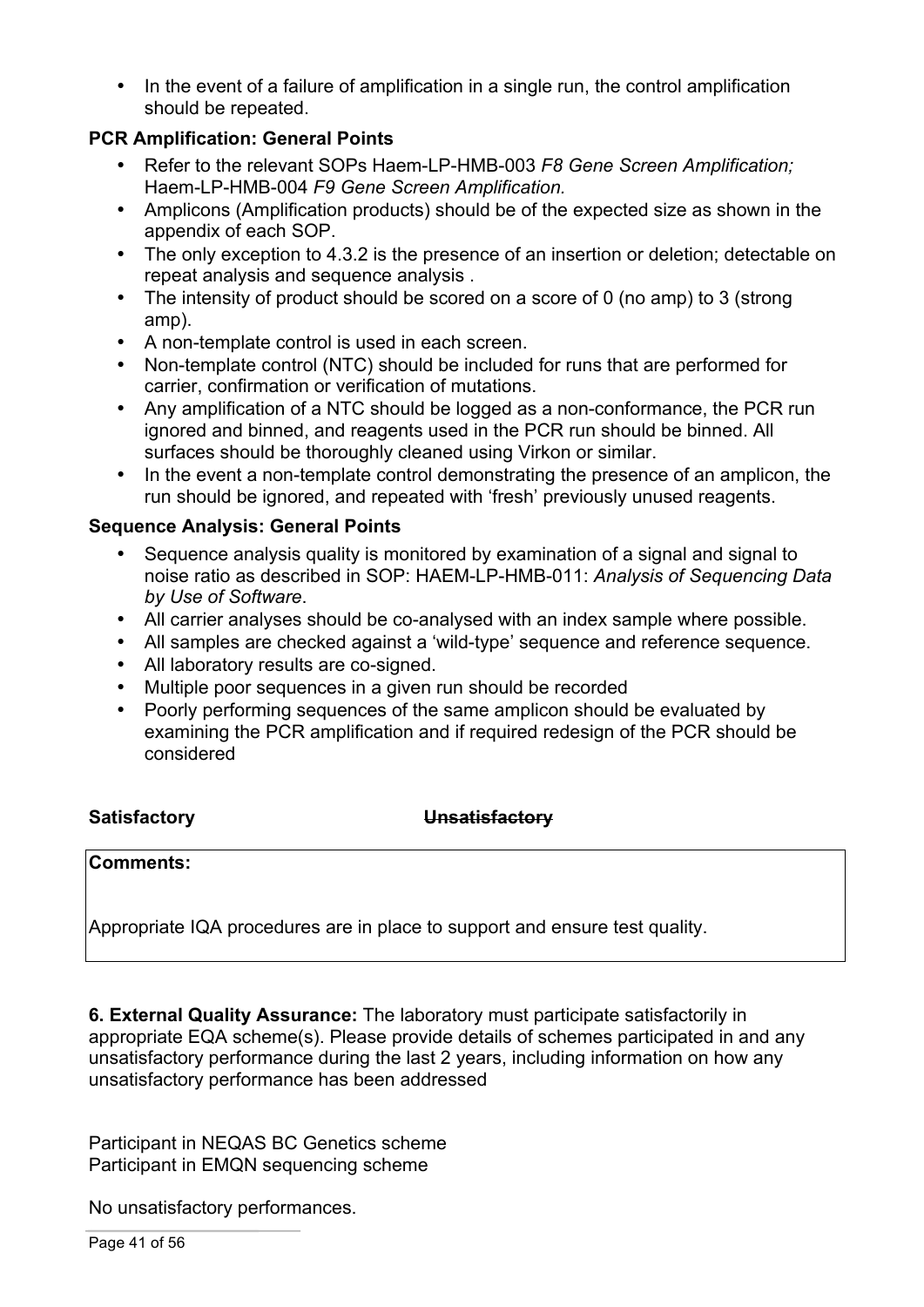## **Comments:**

Satisfactory performance in EQA

**7. Clinical and Laboratory Audit:** The laboratory should provide evidence of participation in both Clinical and Laboratory local audit.

Audit schedule recorded on Q Pulse.

**Satisfactory Unsatisfactory**

**Comments:**

An audit schedule was available.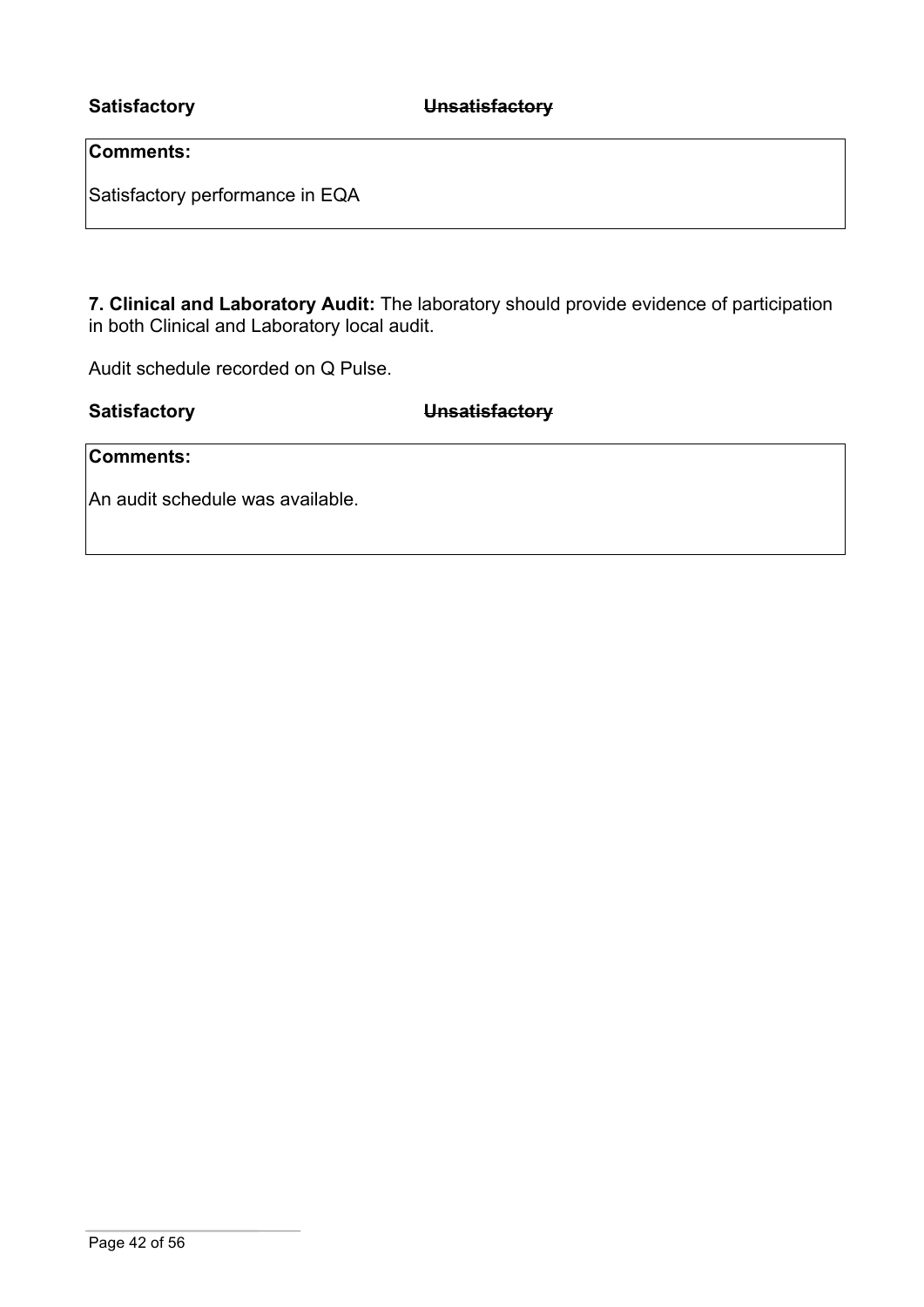# **12. Reporting**

**1. Databases:** Please identify patient/result databases and explain mechanisms for safe maintenance and confidentiality of these, in accordance with Caldicott guidelines.

1. LIMS- record of sample receipt under the patient name. Specified users and password protected. No record of result.

2. Progeny database- record of sample and family tree. Patient results are entered and kindred data recorded. Specified users only and password protected. 3 licences available.

3. Clintech (electronic patient database and record). Consent images are scanned onto 'Clintech'. All patient reports are entered under the relevant patient record. No family trees are held on Clintech.

All data is held in accordance with Caldicott guidelines

**Satisfactory Unsatisfactory**

## **Comments:**

It was noted that the availability of genetic reports electronically, together with consent information was advantageous.

**2. Approved Reporting Format:** Are report formats in accordance with CMGS Best Practice Guidelines?

Yes

**Satisfactory Unsatisfactory**

**Comments:**

**Satisfactory** 

**3. Validation Procedures:** Please describe mechanisms for result reporting, including validation and authorisation of reports. Individuals responsible for result validation and report authorisation must be professionally registered.

#### **See section below from HAEM-LP-HMB-013 Preparation and Authorisation of Patient Reports.**

Overview of Report

o The report **must** contain three unique identifiers of the patient. Name and DOB must be two of the identifiers. Hospital MRN should be a third identifier. If the MRN from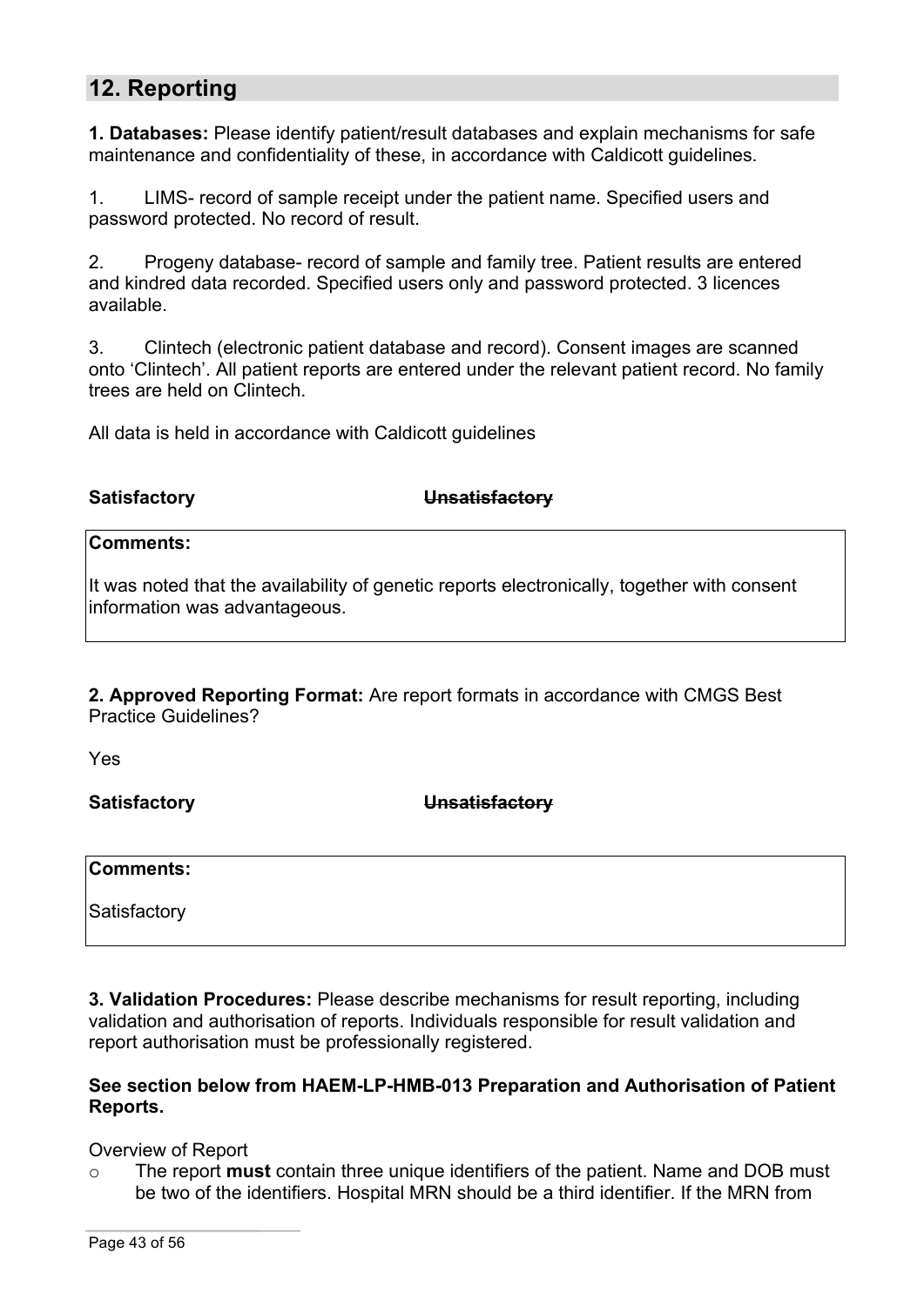an external hospital is not identified, an unique laboratory number from the referring hospital may under exceptional circumstances be used.

- o The report **must** contain the clinical reason for genetic analysis and the gene analysed.
- o The report **must** contain unique identifiers of the sample (including date received), the source of the sample and relevant laboratory tracking and test identifiers.
- o The report **must** contain the result of the investigation in an unambiguous form.
- o The report **must** contain a descriptive and unambiguous interpretative comment of the results.
- o The report **must** contain identification of relevant reference sequences and of nomenclature used.
- o The report **should** briefly mention the method of analysis including in the absence of a result.
- o The report **should** contain relevant phenotype and laboratory data that aid the understanding of the report.
- o The report **may** contain a family tree that identifies the index case and patient being analysed.
- o The individual patient report **should not** identify any other family member or their results with the exception of index patients analysed and individuals where knowledge of their result is required for unambiguous interpretation of the results.
- o The report **must** be authorised by two staff. Those qualified to sign the report are the Chief Molecular Scientist, Senior Molecular Biologist and Consultant staff.

| <b>Satisfactory</b> | <b>Unsatisfactory</b> |  |
|---------------------|-----------------------|--|
| <b>Comments:</b>    |                       |  |
| Satisfactory        |                       |  |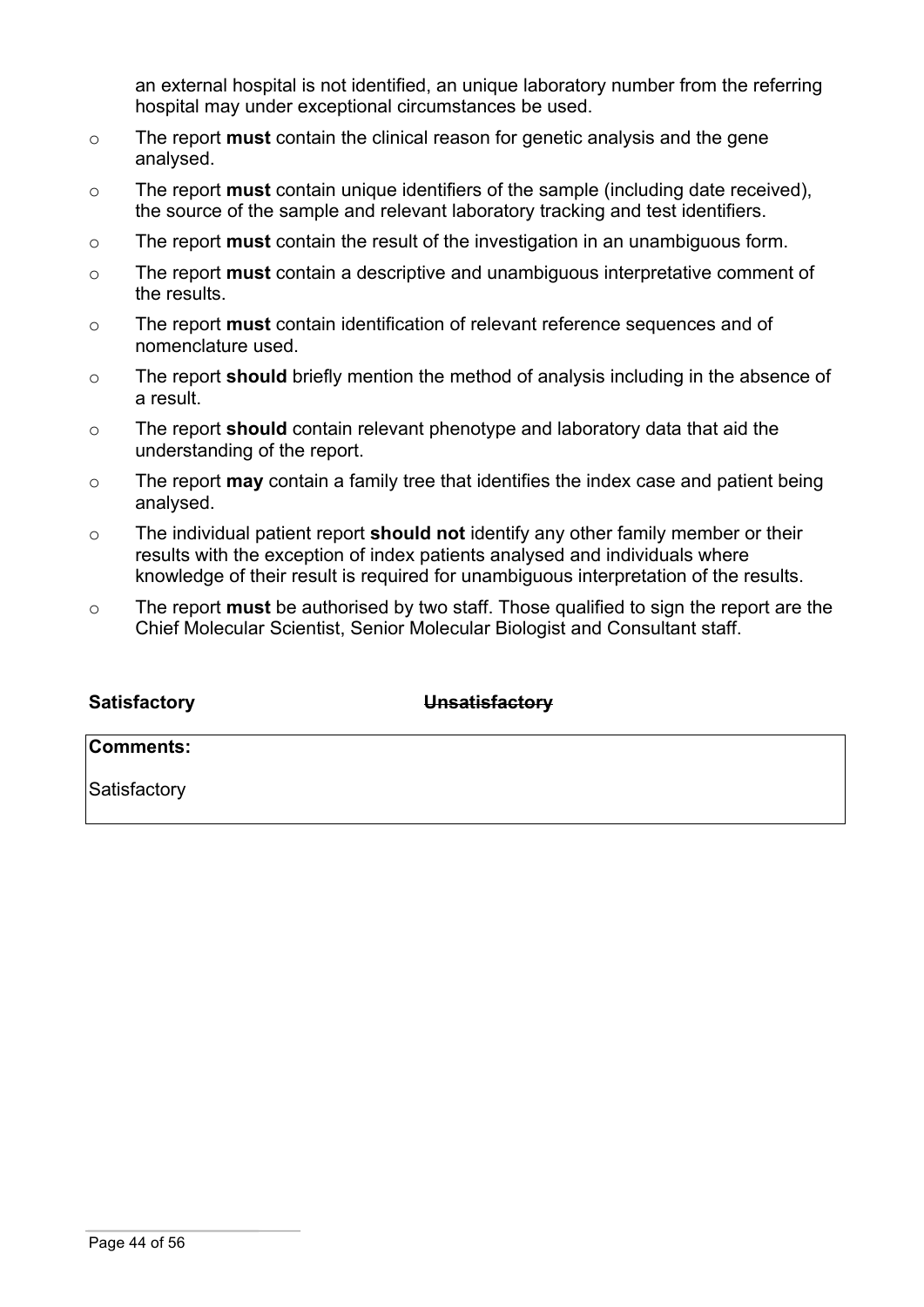# **13 Providing an Integrated Service**

**1. Coagulation Laboratory:** Please explain links with the coagulation laboratory and mechanisms for the provision of phenotypic data relevant to genetic investigations.

The coagulation lab and molecular lab are adjacent. There is ready access to all phenotype data via LIMS. Weekly report sign out meetings attended by coagulation chief, chief molecular biologist and Consultant Haematologists.

| <b>Satisfactory</b> | Unsatisfactory |
|---------------------|----------------|
|---------------------|----------------|

**Comments:**

Excellent links currently exist due to co-location, it is important that these links are acknowledged and maintained, as this may not be the case after re-location.

**2. Clinical Service:** Provide examples e.g. regular meetings between laboratory and clinical staff involved with the genetic diagnostic service provision.

MDT Genetics meetings (quarterly). Weekly result sign off and lab management meetings with consultants.

**Satisfactory Unsatisfactory**

#### **Comments:**

Again, co-location of services has advantages that may be lost on re-location and it is important that good two-way communication between the laboratory and clinical services is maintained.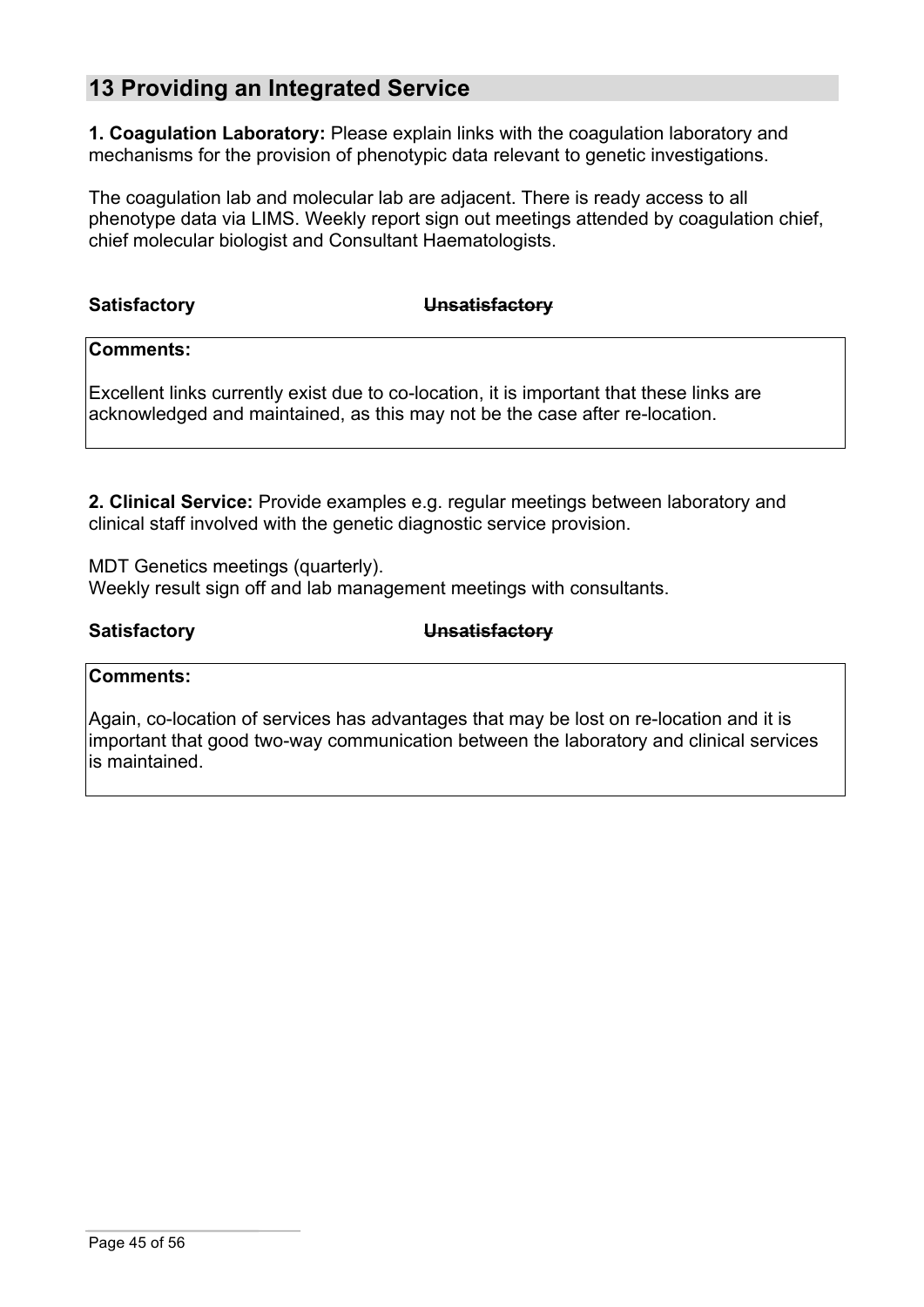# **14. Service Continuity**

1. Outline plans to ensure an uninterrupted continuity of service in the event of

- Staffing problems e.g. sickness, leave, recruitment problems etc.
- Equipment failure catastrophic loss of essential equipment e.g. sequencer.
- Facilities issues e.g. fire, flood etc. rendering facilities unusable.
- Supply failure inability to access essential reagents or consumables.
- Technical failure unable to generate a result.

A service level agreement exists between the Regional Genetics Service at Sheffield Children's Hospital and NCHCD to provide genetic services in the event of continuity of service being interrupted at the NCHCD.

Specific provisions within St James's Hospital are described below.

**Staffing:** Long term absence staff can be recruited on approval of the vacancy. **Equipment failure**: Use of equipment in CMD and LabMed (including ABI 3130). **Facilities issues**: Relocation of service to Lab Med.

**Supply failure or technical failure**: Test request(s) will be performed at Regional Genetics Laboratory, Sheffield or accredited genetics lab within the UKHCDO Genetic laboratory network.

**Satisfactory Unsatisfactory**

**Comments:**

Satisfactory procedures are in place.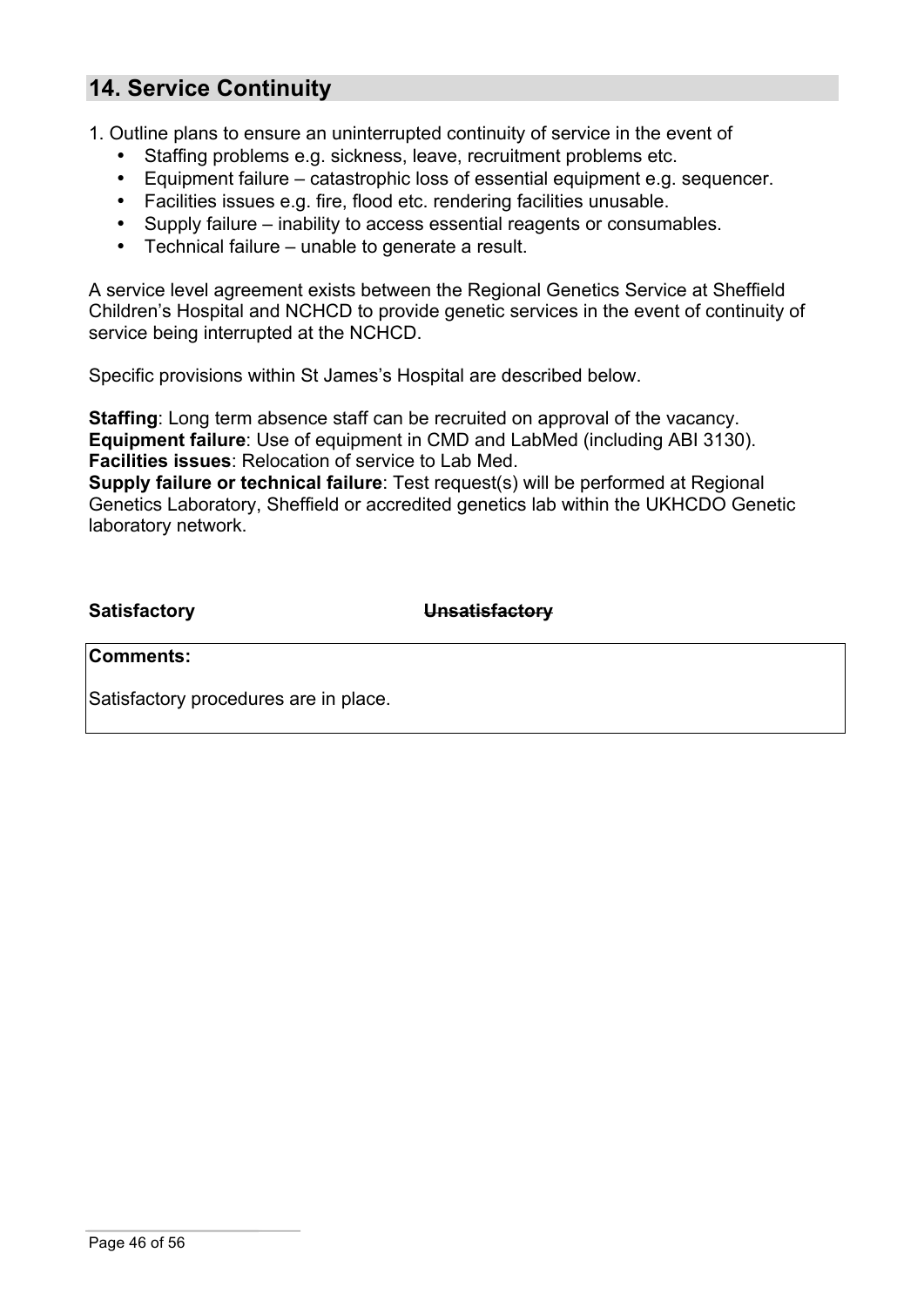# **15. Service Development**

1. Please explain the mechanisms (staffing, equipment, funding etc) within your centre to enable service developments as are required to maintain an up-to-date and high quality diagnostic service provision.

Staffing: replacement of staff due to long-term absence through illness or maternity leave etc is made by application to human resources and hospital management via a VAF (vacancy approval form).

Equipment: replacement of any equipment or funds for additional equipment are made by submitting a business case to LabMed manager, and if substantial funds to the hospital board.

#### **Comments**:

Service development is challenging for a small laboratory, and additional technical post would be beneficial in providing service continuity, and facilitating service development.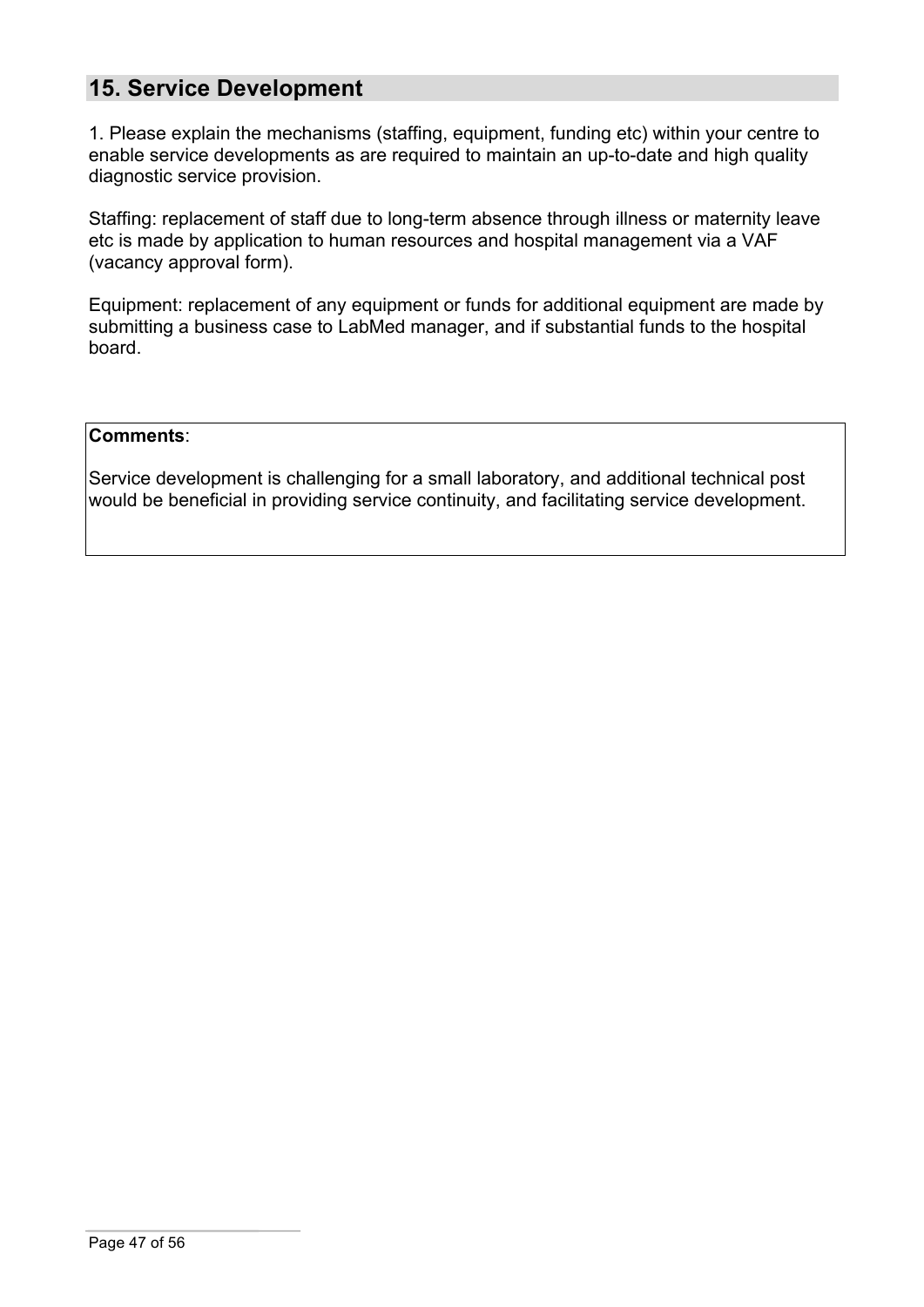# **Part 5: Audit Feedback & Closing Meeting**

1.The final meeting should include a member/representative of the Trust.

2. List the issues raised at the previous audit and indicate whether or not they have been rectified.

3. Highlight areas of best practice.

4. If there are outstanding issues, what are these and what have been the barriers to resolving them?

5. Have any serious issues been identified during the current audit and how will these be addressed?

[In this situation the auditors have a professional responsibility to highlight these to the Trust and to the Commissioners. A formal meeting would be convened and the concerns of the auditors discussed.]

6. Issues identified during this audit meeting and mutually agreed provisional plans to address these.

7. If the auditors cannot reach consensus about any aspect of the audit this can be highlighted in the free text boxes below.

### **Audit Summary: This should highlight areas of best practice and areas that require improvement. The points listed above should form the basis for this summary.**

The inpatient facilities are very impressive and it is imperative that the National Centre for Hereditary Coagulations Disorders (NCHCD) is co-located immediately adjacent to the inpatient and walk-in ward to ensure optimal continuity of safe care and a fully integrated service.

The development of the walk-in service on the H&H assessment unit provides an ideal opportunity for the development of advanced nurse practitioner roles.

The centre is well-resourced but the capacity of a highly specialised team of nurses to sustain a complex service is vulnerable to unpredictable loss of staff due to sickness or maternity leave. Whilst rotation of staff between anticoagulation and haemophilia allows flexibility, the demands of high volume anticoagulation services can lead to a risk of eroding the availability of specialist haemophilia expertise. We recommend that any potential impact is carefully monitored.

The team look for opportunities that may be relevant to this field such as the Stanford model, Living Well with Long Term Conditions, and have taken the commendable initiative to utilise this self-management programme.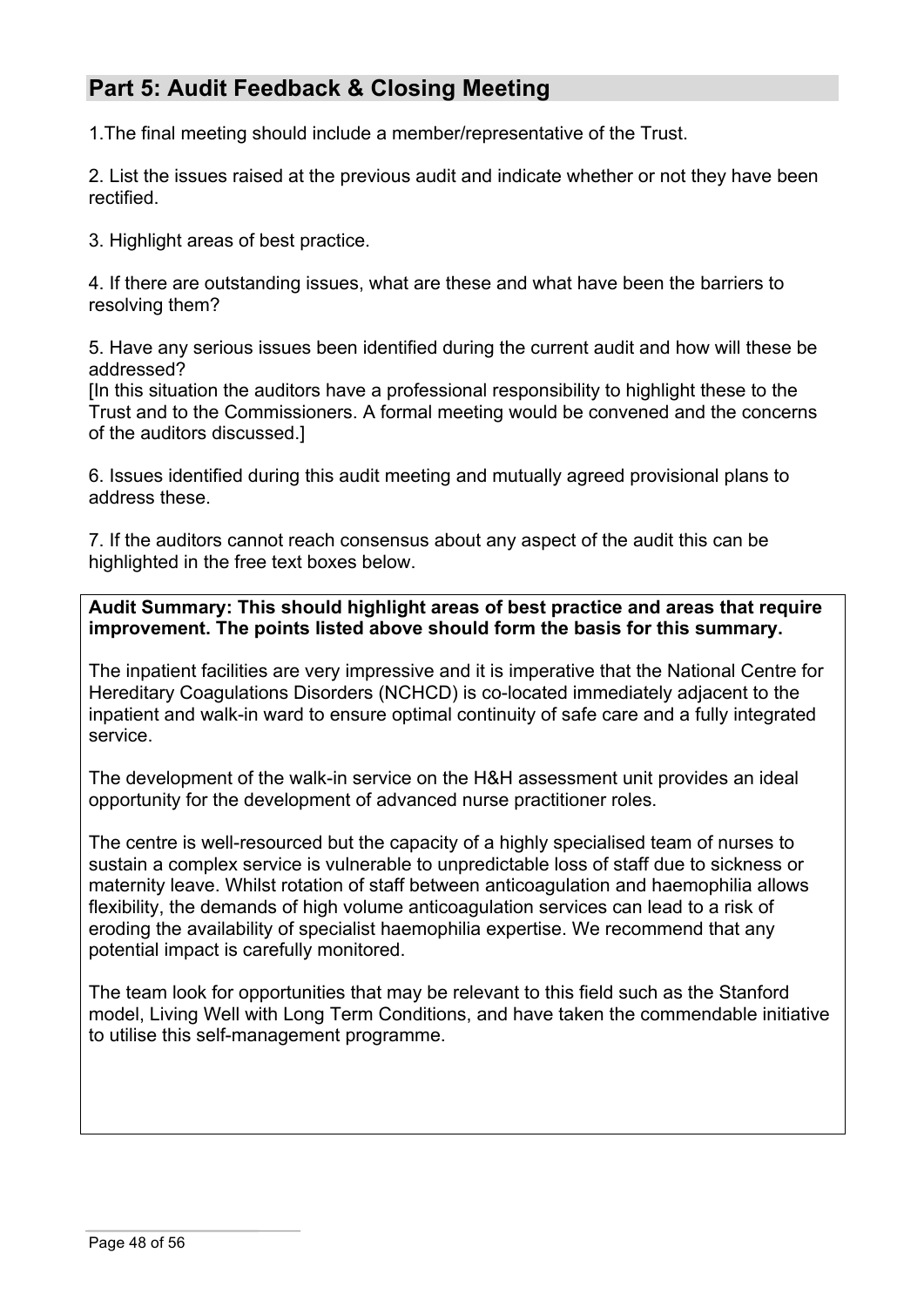# **Medical Auditor**

### **Comment**

It is difficult to find anything to fault with this service. It is a world class, patient-focused service and the staff within the Centre and the Hospital should be proud of this. It is proactive rather than reactive and has many novel and innovative approaches to the management of individuals and their families with inherited bleeding disorders.

There are countless examples of best practice and the auditors agreed that all the staff worked as a team to provide the highest standard of care. The centre has a fully comprehensive team that has to be the envy of many centres.

We were able to visit the new in-patient and out-patient facilities and our only concern relates to the geography of the new Centre when it is built, with the relocation of the Children's Hospital to the St James's site. It is imperative that the new centre is in close proximity to the in-patient and out-patient facilities.

We are aware that the genetics lab will decant to the main Central Pathology Laboratory (CPL) although we understand that the exact arrangement is yet to be determined. This is a logical evolution but it is important that close links with the clinical services remain.

It was a pleasure to audit this centre.

# **Nursing Auditor**

#### **Comment**

This is an exemplar centre for the care of individuals and families affected by inherited bleeding disorders. There is a quality culture that is embedded in all aspects of the service. The commitment, enthusiasm and motivation of the staff to continuously develop the service in partnership with patients are most impressive and inspiring. There is strong leadership demonstrated here and team members clearly work together to create shared goals and are empowered and recognised for their contribution. The nursing group have developed nurse-led services and are committed to enhancing their role and advancing their practice. They consider trends such as the growing numbers of ageing patients and anticipate how the service will respond. The development of the walk-in service on the H&H assessment unit provides an opportunity for the haemophilia nurses to further exercise advanced assessment and management skills.

# **Patient-Parent Auditor**

### **Comment**

The Centre at St. James's is clearly of the highest calibre. Both the visit to the Centre and the patients confirm this. The final patient comments sum it up well.

*I want to thank the centre for their kindness over the years.*